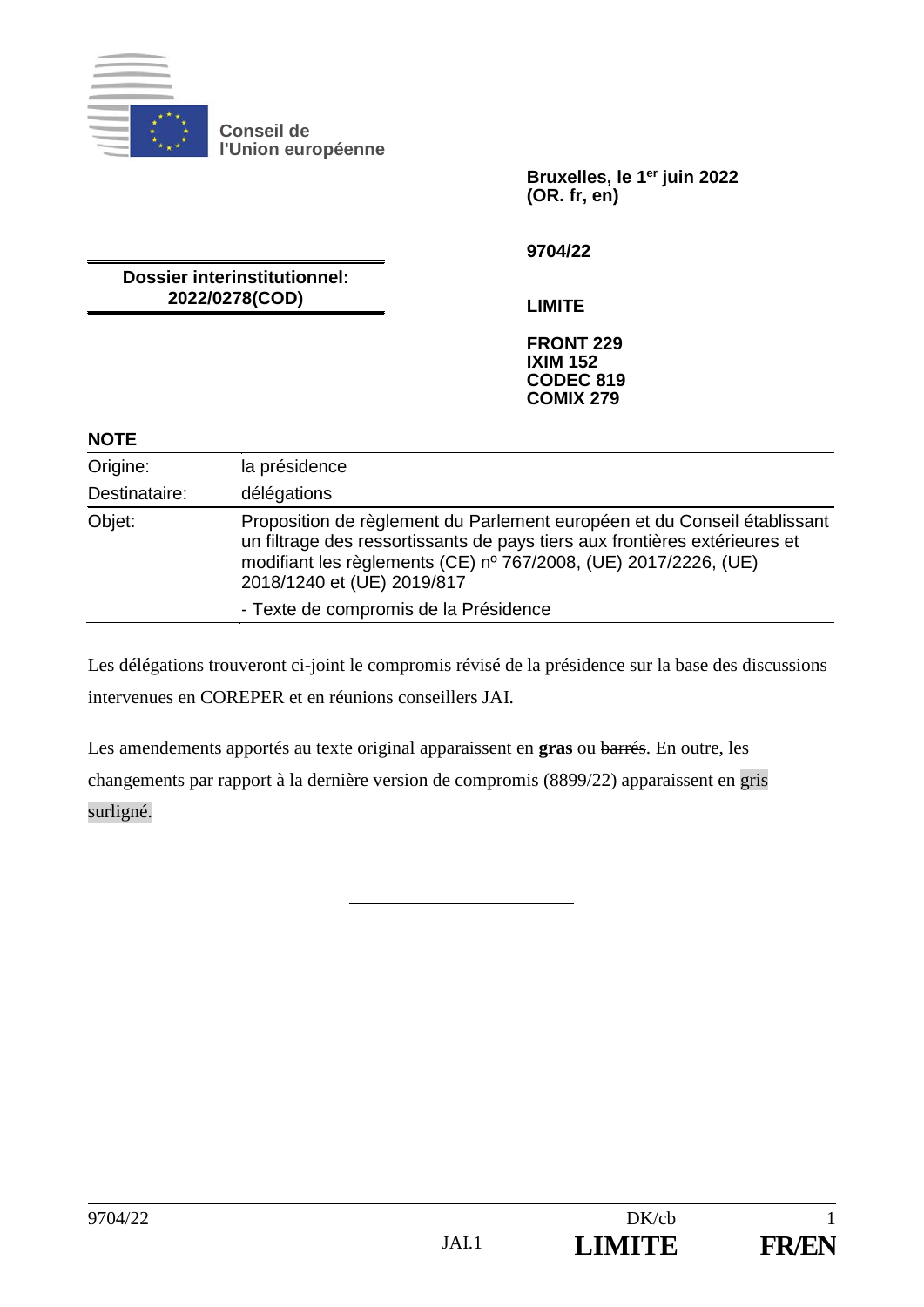**ANNEX**

# 2020/0278 (COD)

# Proposal for a

# **REGULATION OF THE EUROPEAN PARLIAMENT AND OF THE COUNCIL**

#### **introducing a screening of third country nationals at the external borders and amending Regulations (EC) No 767/2008, (EU) 2017/2226, (EU) 2018/1240 and (EU) 2019/817**

# THE EUROPEAN PARLIAMENT AND THE COUNCIL OF THE EUROPEAN UNION,

Having regard to the Treaty on the Functioning of the European Union, and in particular points (b) and (d) of Article 77(2) thereof

Having regard to the proposal from the European Commission,

After transmission of the draft legislative act to the national parliaments,

Acting in accordance with the ordinary legislative procedure,

Whereas:

(1) The Schengen area was created to achieve the Union's objective of establishing an area without internal frontiers **borders** in which the free movement of persons is ensured, as set out in Article 3(2) of the Treaty on European Union (TEU). The good functioning of this area relies on mutual trust between the Member States and efficient management of the external border.

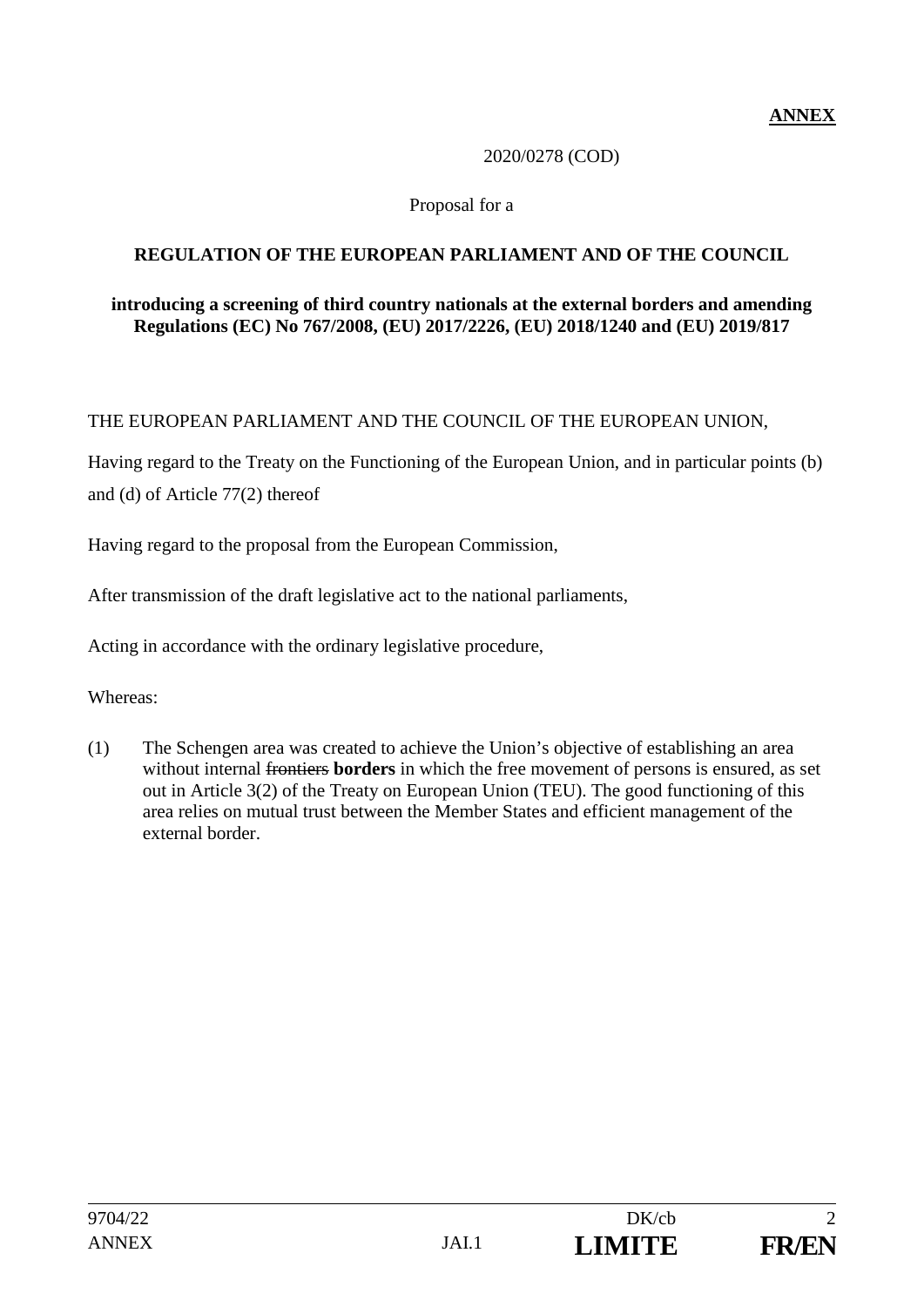- (2) The rules governing border control of persons crossing the external borders of the Member States of the Union are laid down in Regulation (EU) 2016/399 of the European Parliament and of the Council (Schengen Borders Code)<sup>1</sup> as adopted under Article 77(2)(b) of the Treaty on the Functioning of the European Union (TFEU). **However, despite the applied border surveillance measures, Member States could be confronted to unauthorised border crossings by third country nationals trying to avoid border checks.** To further develop the Union's policy with a view to carrying out checks on persons and efficiently monitoring the crossing of external borders referred to in the first paragraph of Article 77 TFEU, additional measures should address situations where third-country nationals manage to avoid border checks at the external borders **in accordance with Article 5(1) of Regulation (EU) 2016/399**, or where third-country nationals are disembarked following search and rescue operations as well as where third-country nationals request **make an application for** international protection at a border crossing point without fulfilling entry conditions, **and third country nationals who make an application for international protection and benefit from an authorisation to enter on humanitarian grounds or international obligations under Article 6(5)c of Regulation (EU) 2016/399**. The present regulation complements and specifies Regulation (EU) 2016/399 with regard to those three sets of situations.
- (3) It is essential to ensure that in those three sets of situations, the third country nationals are screened, in order to facilitate a proper identification and to allow for them being referred efficiently to the relevant procedures which, depending on the circumstances, can be procedures for international protection or procedures respecting Directive 2008/115/EC of the European Parliament and of the Council (the "Return Directive")**<sup>2</sup>**. The screening should seamlessly complement the checks carried out at the external border or compensate for the fact that those checks have been circumvented by the third country nationals when crossing the external border.
- (4) Border control is in the interest not only of the Member States at whose external borders it is carried out but of all Member States which have abolished internal border control. Border control should help to combat illegal migration, **smuggling** and trafficking of human beings and to prevent any threat to the Member States' internal security, public policy, public health and international relations. As such, measures taken at the external borders are important elements of a comprehensive approach to migration, allowing to address the challenge of mixed flows of **irregular** migrants and persons seeking **in need of** international protection.

<sup>&</sup>lt;u>.</u> **<sup>1</sup>** Regulation (EU) 2016/399 of the European Parliament and of the Council of 9 March on a Union Code on the rules governing the movement of persons across borders (Schengen Borders Code), OJ L 77, 23.3.2016, p.1.

<sup>&</sup>lt;sup>2</sup> Directive 2008/115/EC of the European Parliament and of the Council of 16 December 2008 on common standards and procedures in Member States for returning illegally staying thirdcountry nationals, OJ L 348, 24.12.2008, p. 98.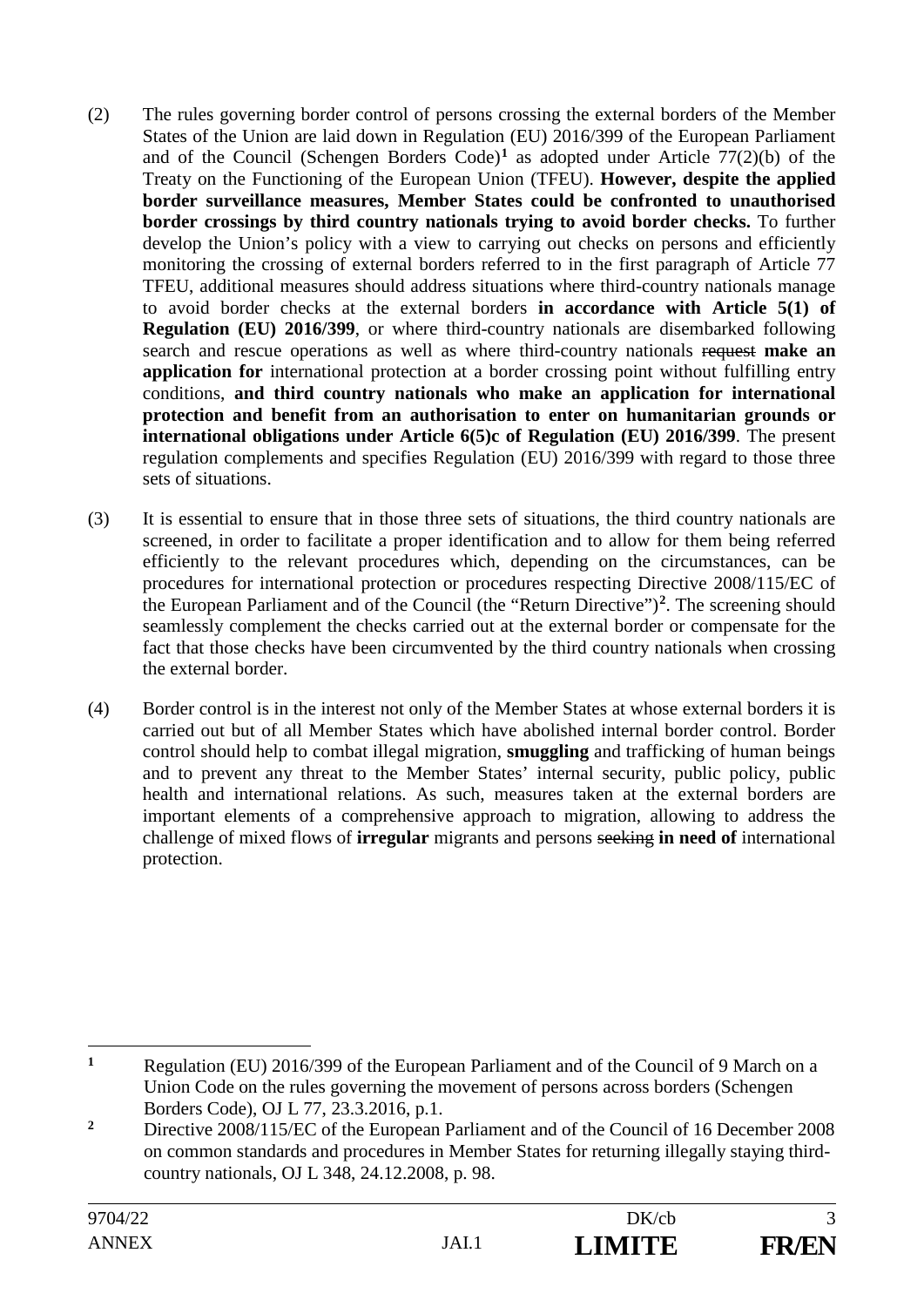- (5) In accordance with Article 2 of Regulation (EU) 2016/399, border control consists of border checks carried out at the border crossing points and border surveillance, which is carried out between the border crossing points, in order to prevent third-country nationals **from border crossing not authorised under Article 5 of Regulation (EU) 2016/399 and thereby** circumventing border checks. In accordance with Article 13 of Regulation (EU) 2016/399 a person who has crossed a border in an unauthorised manner and who has no right to stay on the territory of the Member State concerned shall be apprehended and made subject to procedures respecting Directive 2008/115/EC. In accordance with Article 3 of Regulation (EU) 2016/399, border control should be carried out without prejudice to the rights of refugees and persons requesting international protection, in particular as regards nonrefoulement.
- (6) Border guards are often confronted with third-country nationals who are requesting international protection without travel documents, both following apprehension during border surveillance and during checks at the border crossing points. Moreover, at some border sections the border guards are confronted with large numbers of arrivals **mass influx of people** at the same time. In such circumstances, it is particularly difficult to ensure that all relevant databases are consulted and to immediately determine the appropriate asylum or return procedure.
- (7) In order to ensure a swift handling of third-country nationals **at the external borders or within the territory of the Member States, who have not been subject to border checks at the external borders of the Member States, as well as those who have made an application for international protection at border crossing points or in transit zones, without fullfilling the entry conditions** who try to avoid border checks or who request international protection at a border crossing point without fulfilling the entry conditions or who are disembarked following a search and rescue operation, it is necessary to provide a stronger framework for cooperation between the different national authorities responsible for border control, the protection of public health, the examination of the need for international protection and the application of return procedures.
- (8) In particular, the screening should help **contribute** to ensure that the third-country nationals concerned are referred to the appropriate procedures at the earliest stage possible and that the procedures are continued without interruption and delay. At the same time, the screening should help **contribute** to counter the practice whereby some applicants for international protection abscond after having been authorised to enter the territory of a Member State based on their request for international protection, in order to pursue such requests **applications** in another Member State or not at all.
- (9) With regard to those persons who apply for international protection, the registration of the application should be determined by Article 6(1) of Asylum Procedure Directive 2013/32. The screening should be followed by an examination of the need for international protection. It should allow to collect and share with the authorities competent for that examination any information that is relevant for the latter to identify the appropriate procedure for the examination of the application, thus speeding up that examination. The screening should also ensure that **vulnerable** persons with special needs are identified at an early stage, so that any special reception and procedural needs are fully taken into account in the determination of and the pursuit of the applicable procedure.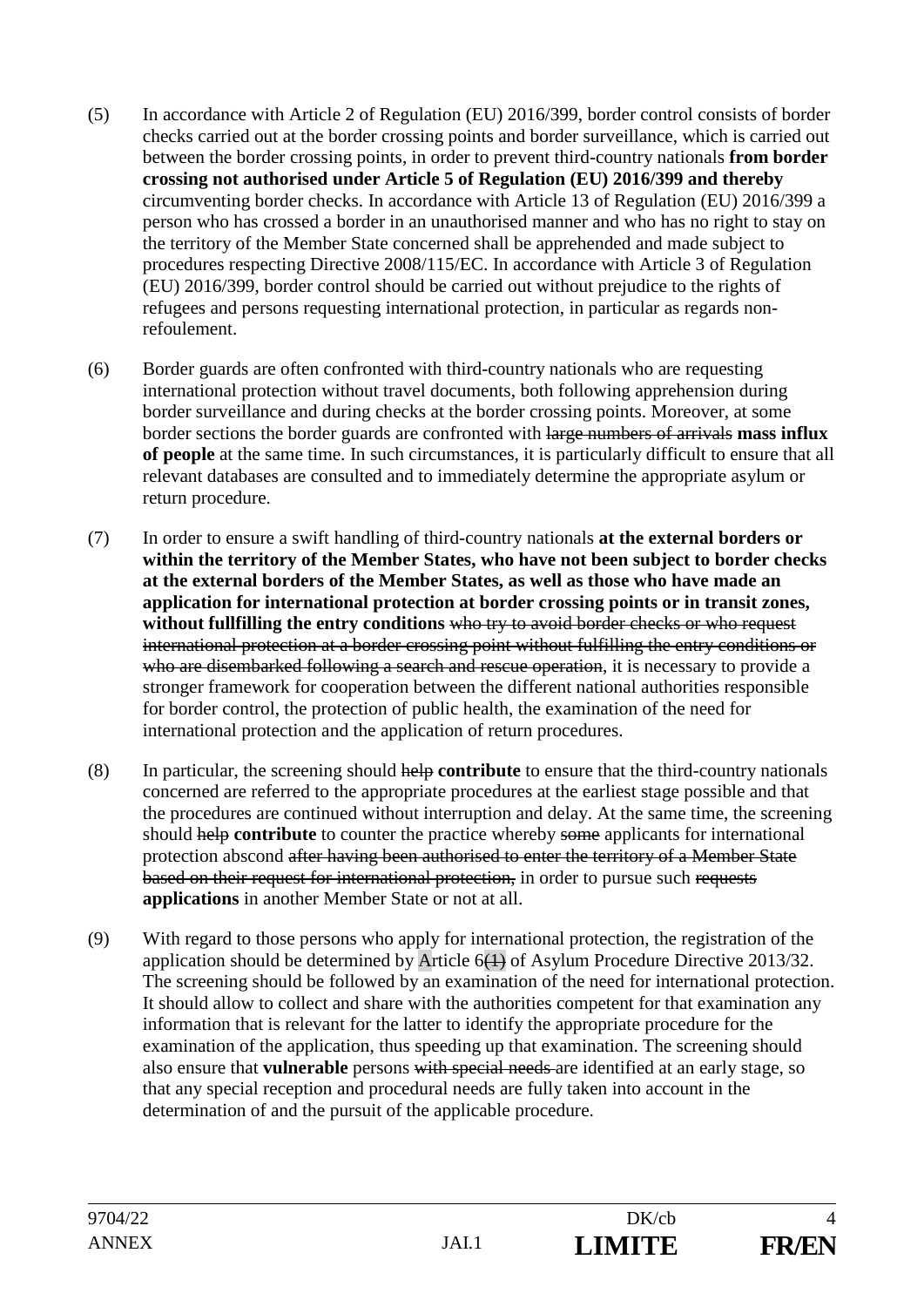- (10) The obligations stemming from this Regulation should be without prejudice to the provisions concerning responsibility for examining an application for international protection regulated in Regulation (EU) No **604/2013 (Dublin III Regulation)**No XX/XXX [Asylum and Migration Management Regulation].
- (11) This Regulation should apply to third-country nationals and stateless persons who are apprehended in connection with the unauthorised crossings of the external border of a Member State by land, sea or air, except third country nationals for whom the Member State is not required to take the biometric data pursuant to Article 14(1) and (3) of the **[**Eurodac Regulation**]** for reasons other than their age, as well as to persons who have been disembarked following search and rescue operations, regardless of whether they apply or not for international protection. This Regulation should also apply to those who seek international protection at the border crossing points or in transit zones without fulfilling the entry conditions.
- (12) The screening should **in principle generally** be conducted at or in proximity to the external border. **However, or, when this is not possible notably where because there are no adequate facilities at the border or they are already occupied, it can be conducted in other designated locations,** before the persons concerned are authorised to enter the territory. The Member States should apply measures pursuant to **lay down in their** national law **provisions to ensure** to prevent the persons concerned **are effectively prevented** from entering the territory **or absconding and to ensure these persons remain in the designated location** during the screening. In individual cases, where required, this may include detention, **as well as other alternative measures that can ensure the same objective,** subject to the national law regulating that matter**. Detention should always be necessary, proportionate and subject to an effective remedy, in line with EU and international law and should not exceed the duration provided for by the national regulatory framework. Beyond this duration, alternative measures would apply**. **The third country nationals subject to screening should remain, for the duration of the screening, at the disposal of the screening authorities. Should they abscond from these authorities, they could be subject to penalties penal sanctions if it is provided for under national law, in line with EU law. Screening within the territory should be conducted in any appropriate location.**
- **(12a) Maintaining persons in a designated location during the screening before authorising them to enter the territory has no effect on the territorial status of that location nor on the geographical demarcation of the borders of the Member States, in accordance with international law.**
- (13) Wherever it becomes clear during the screening that a third-country national subject to it fulfils the conditions of Article 6 of Regulation (EU) 2016/399, the screening should end **be discontinued** and the third-country national concerned should be authorised to enter the territory, without prejudice to the application of penalties as referred to in Article 5(3) of that regulation.
- (14) In view of the purpose of the derogation referred to in Article 6(5) of Regulation (EU) 2016/399, persons whose entry has been authorised by a Member State under that provision in an individual decision should not be submitted to the screening despite the fact that they do not fulfil all entry conditions, **unless they make an application for international protection.**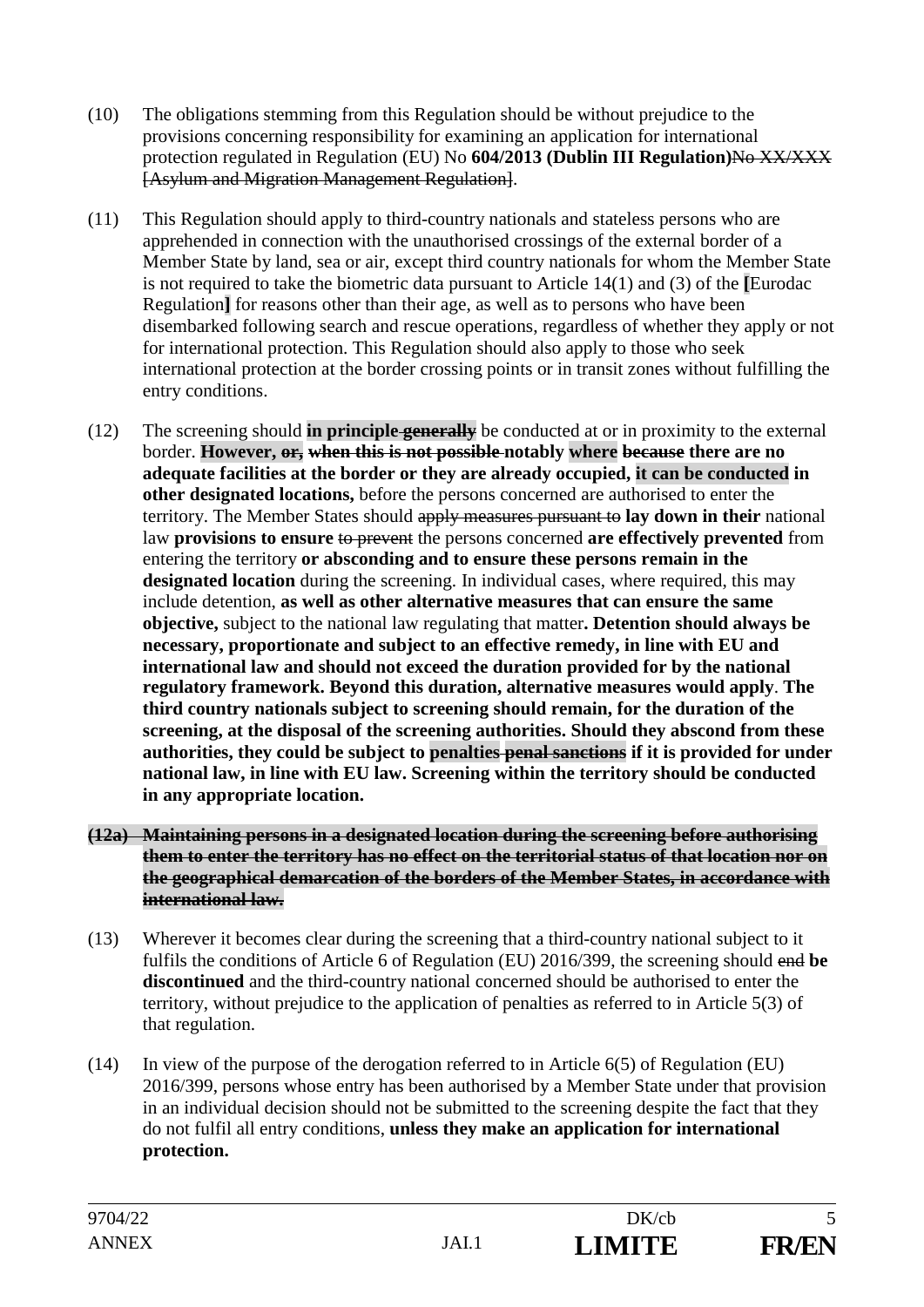- (15) All persons subject to the screening should be submitted to checks, **including, where appropriate, interviews,** in order to establish **or verify** their identity and to ascertain that they do not pose a threat to internal security or public health **security risk or a threat to public health**. In the case of persons requesting **making an application for** international protection at border crossing points, the identity and security checks carried out in the context of border checks should be taken into account to avoid duplication.
- (16) On completion of the screening, the third-country nationals concerned should be referred to the relevant procedure to establish responsibility for examining an application **respecting the Regulation (EU) No 604/2013 (Dublin III Regulation)** for and to assess the need for international protection **respecting the [Regulation establishing a common procedure for international protection in the Union and repealing Directive 2013/32/EU (asylum directive procedure)**, or be made subject to procedures respecting **recast** Directive 2008/115 (return directive), as appropriate. The relevant information obtained during the screening should be provided to the competent authorities to support the further assessment of each individual case, in full respect of fundamental rights. The procedures established by Directive 2008/115 should start applying only after the screening has ended. Article 26 and 27 of the Asylum Procedures Regulation should apply only after the screening has ended. This should be without prejudice to the fact that the persons applying for international protection at the moment of apprehension, in the course of border control at the border crossing point or during the screening, should be considered applicants.
- (17) The screening could also be followed by relocation under the **a** mechanism for solidarity established by Regulation (EU) XXX/XXX [Asylum and Migration Management] where a Member State is contributing to solidarity on a voluntary basis or the applicants for international protection are not subject to the border procedure pursuant to Regulation (EU) No. XXX/XXX (Asylum Procedures Regulation), or under the mechanism addressing situations of crisis established by Regulation (EU) XXX/XXX [Regulation on situations of crisis].
- (18) In accordance with Article 12 of Regulation (EU) 2016/399, the fulfilment of entry conditions and the authorisation of entry are expressed in an entry stamp in a travel document. The absence of such entry stamp or the absence of a travel document may therefore be considered as an indication that the holder does not fulfil the entry conditions. With the start of the operation of the Entry/Exit System leading to substitution of the stamps with an entry in the electronic system, that presumption will become more reliable. Member States should therefore apply the screening to third-country nationals who are already within the territory and who are unable to prove that they fulfilled the conditions of entry into the territory of the Member States. The screening of such third-country nationals is necessary in order to compensate for the fact that they presumably managed to evade entry checks upon arrival in the Schengen area and therefore could have not been either refused entry or referred to the appropriate procedure following screening. Applying the screening could also help in ascertaining, through the consultation of the databases referred to in this Regulation, that the persons concerned do not pose a threat to internal security **security risk**. By the end of the screening within the territory, the third-country nationals concerned should be subject to a return procedure or, where they apply for international protection, to the appropriate asylum procedure. Submitting the same third-country national to repeated screenings should be avoided to the utmost extent possible.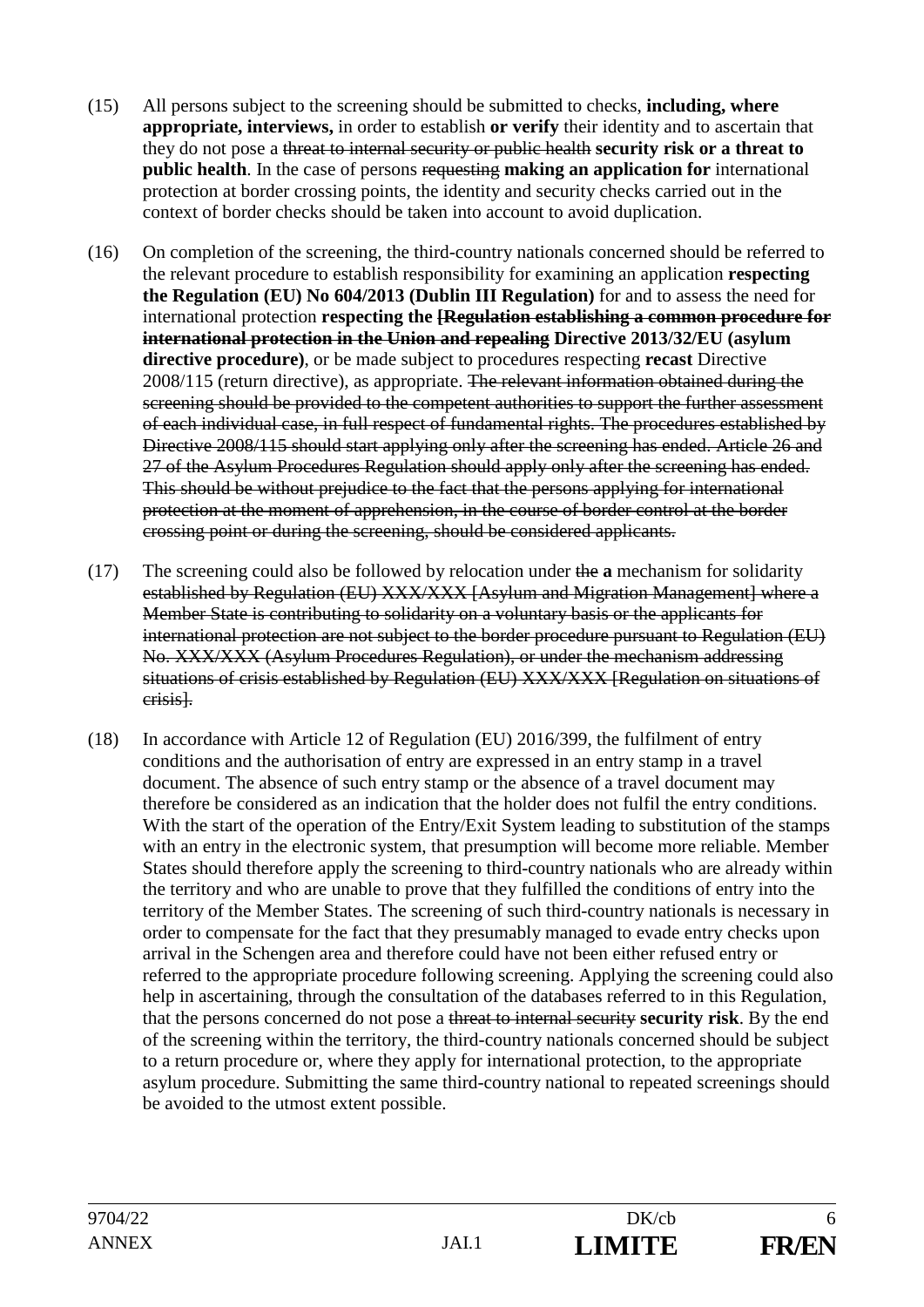**(18a) If an illegally staying third-country national is apprehended or intercepted at or in the immediate vicinity of an internal border, and there is no indication that the person has crossed the external border in an authorized manner or that the person has already been subject to screening, the apprehending Member States may not apply the screening, if that person is taken back by another Member State under bilateral agreements or arrangements [existing on the date of entry into force of this Regulation or transfer in application of Article 23a of the Regulation (No) 2016/399 on a Union Code on the rules governing the movement of persons across borders (Schengen Borders Code)].** 

**The Member State which has taken back the third-country national should apply the screening. However, in this case, the transfer of the third-country national has to occur immediately after the apprehension or interception, in order to ensure that screening should start without delay. which, in any case, cannot result in the person concerned being subject to restrictive measures, including detention or other alternative measures in both Member States, for a period exceeding the maximum foreseen in this Regulation for the purpose of screening.**

- **(18b) This Regulation is without prejudice to provisions of national law covering the identification of third-country nationals suspected of staying in a Member State illegally in order to research, within a brief but reasonable time, the information enabling a determination of the illegality or legality of the stay.**
- **(18c) Without prejudice to the rules on border control applicable at the internal borders of the Member States where a decision to lift such controls has not been taken yet, screening of third country nationals apprehended in connection with unauthorised crossing of such internal borders where the controls have not yet been lifted should follow the rules established by this Regulation for screening within the territory and not the rules established for screening at the external borders.**
- (19) The screening should be completed as soon as possible, and should not exceed 5 days. **Member States may set a shorter period in their national legislation, provided that this ensures that the checks provided for in this Regulation are carried out-** where it is conducted at the external border and 3 days where it is conducted within the territory of a Member State. Any extension of the 5 days' time limit should be reserved for exceptional situations at the external borders, where the capacities of the Member State to handle screenings are exceeded for reasons beyond its control such as crisis situations referred to in Article 1 of Regulation XXX/XXX [crisis proposal].
- (20) The Member States should determine appropriate locations for the screening at or in proximity to the external border **or, if not possible because there are no adequate facilities at the border or they are already occupied, in any other designated location**, taking into account geography and existing infrastructures, ensuring that apprehended thirdcountry nationals as well as those who present themselves at a border crossing point can be swiftly submitted to the screening. The tasks related to the screening may be carried out in hotspot areas as referred to in point (23) of Article 2 of Regulation (EU) 2019/1896 of the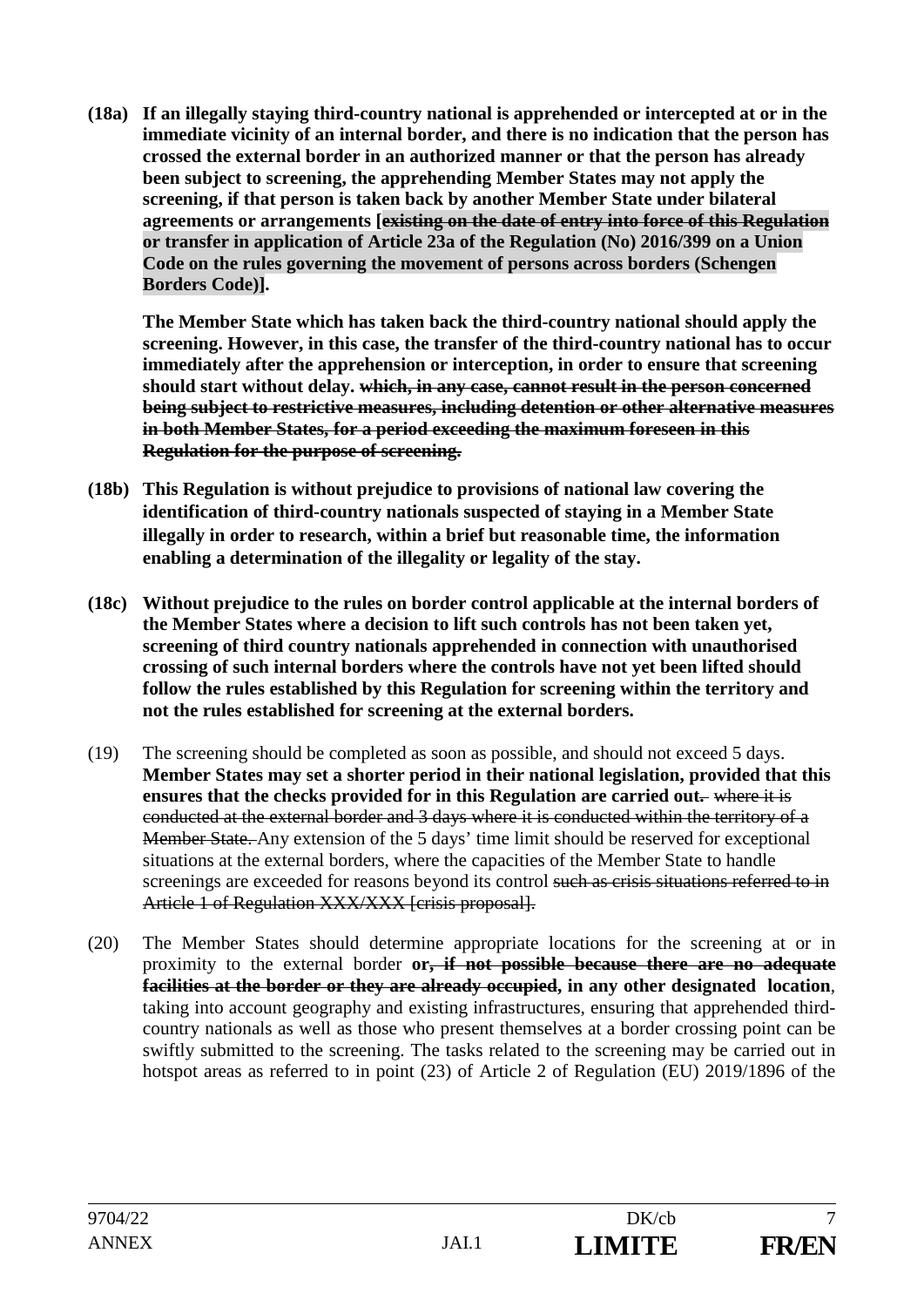European Parliament and of the Council**<sup>3</sup>**. **For the screening within the territory Member States should determine appropriate locations in the territory.**

- (21) In order to achieve the objectives of the screening, close cooperation should be ensured between the competent national authorities referred to in Article 16 of Regulation 2016/399, **those involved in asylum procedures and responsible for reception of applicants**, those referred to in Article 5 of the [Asylum Procedures Regulation] as well as those responsible for carrying out return procedures respecting Directive 2008/115. Child protection authorities should also be closely involved in the screening wherever necessary to ensure that the best interests of the child are duly taken into account throughout the screening. Member States should be allowed to avail themselves of the support of the relevant agencies, in particular the European Border and Coast Guard Agency and the [European Union Agency for Asylum], within the limits of their mandates. Member States should involve the national Rapporteurs for Anti-trafficking **or equivalent mechanisms** wherever the screening reveals facts relevant for trafficking in line with Directive 2011/36/EU of the European Parliament and of the Council**<sup>4</sup>**.
- (22) When conducting the screening, the competent authorities should comply with the Charter of Fundamental Rights of the European Union and ensure the respect for human dignity and should not discriminate against persons on grounds of sex, racial, colour, ethnic or social origin, genetic features, language, religion or belief, political or any other opinions, membership of a national minority, disability, age or sexual orientation. Particular attention should be paid to the best interests of the child.
- (23) In order to ensure compliance with EU and international law, including the Charter of Fundamental Rights, during the screening, each Member State should establish **provide for** a monitoring mechanism and put in place adequate safeguards for the independence thereof. **For this purpose Member States may resort to already existing national fundamental rights monitoring mechanisms which foresee safeguards that ensure their independences.** The monitoring mechanism should cover in particular the respect for fundamental rights in relation to the screening, as well as the respect for the applicable national rules regarding detention and compliance with the principle of non-refoulement as referred to in Article 3(b) of Regulation (EU) 2016/399. The Fundamental Rights Agency should establish general guidance as to the establishment and the independent functioning of such monitoring mechanism. Member States should furthermore be allowed to request the support of the Fundamental Rights Agency for developing their national monitoring mechanism. Member States should also be allowed to seek advice from the Fundamental Rights Agency with regard to establishing the methodology for this monitoring mechanism and with regard to appropriate training measures. Member States should also be allowed to invite relevant and competent national, international and non-governmental organisations and bodies to participate in the monitoring. The independent monitoring mechanism should be without prejudice to the monitoring of fundamental rights provided by the European Border and Coast Guard Agency's fundamental rights monitors provided for in Regulation (EU) 2019/1896. The Member States should investigate allegations of the breach of the

 $\mathbf{3}$ **<sup>3</sup>** Regulation (EU) 2019/1896 of the European Parliament and of the Council of 13 November 2019 on the European Border and Coast Guard, OJ L 295, 14.11.2019, p. 1.

<sup>&</sup>lt;sup>4</sup> Directive 2011/36/EU of the European Parliament and of the Council of 5 April 2011 on preventing and combating trafficking in human beings and protecting its victims, OJ L 101, 15.4.2011, p. 1.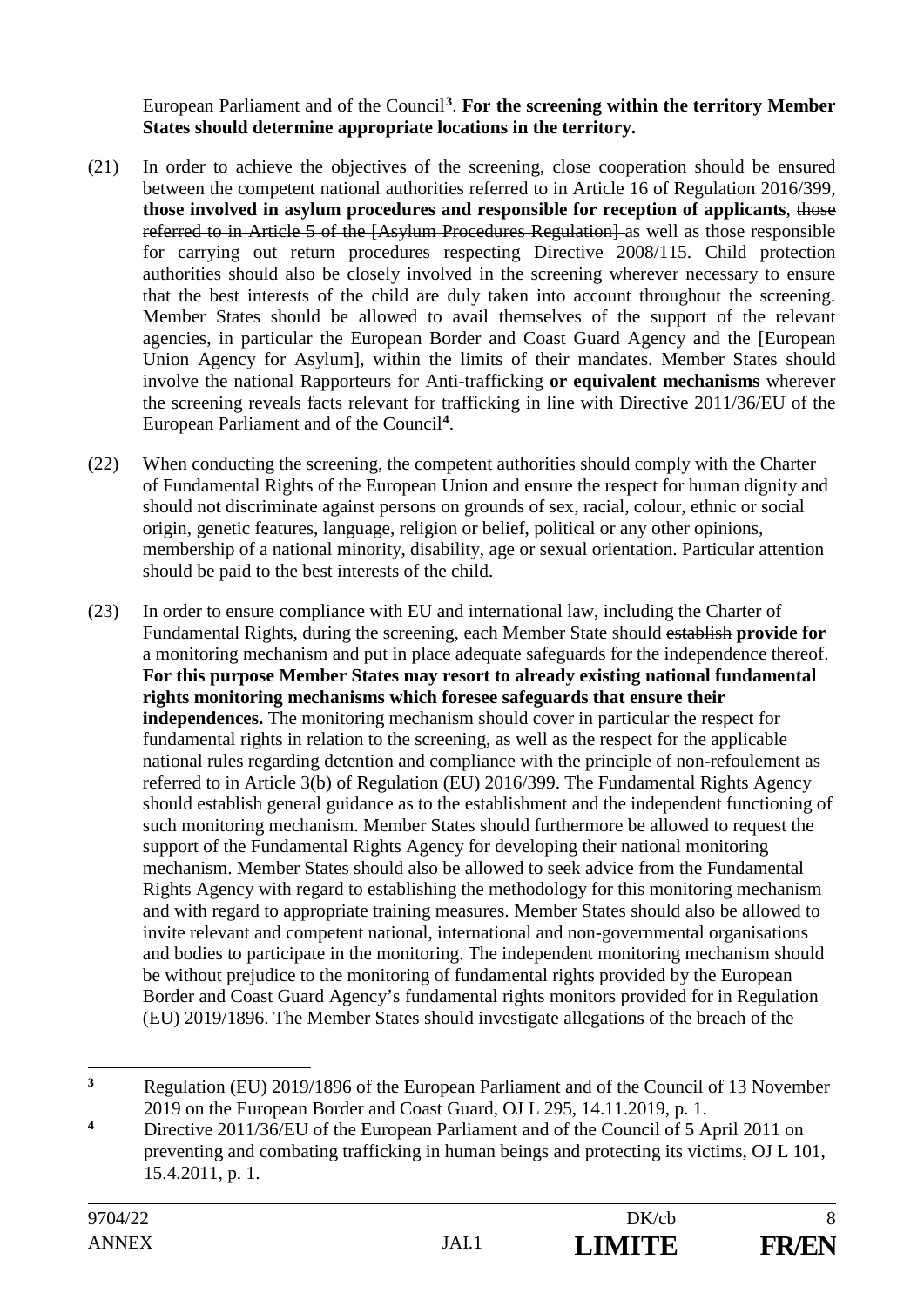fundamental rights during the screening, including by ensuring that complaints are dealt with expeditiously and in an appropriate way.

- (24) **As soon as possible and, at latest** by the end of the screening, the authorities responsible for the screening should fill in a de briefing **screening** form **with all relevant information gathered**. The form should be transmitted **by any appropriate means, including digital tools**, to the authorities examining applications for international protection or to the authorities competent for return **procedures**– depending on whom the individual is referred to. In the former case, the authorities responsible for the screening should also indicate any elements which may seem to be relevant for determining whether the competent authorities should submit the application of the third country national concerned to an accelerated examination procedure or to the border procedure. **The end of screening should not prevent authorities, where appropriate, to continue actions to determine the identity of the person concerned and assess possible security risks.**
- (25) The biometric data taken during the screening should, together with the data referred to in Articles [12, 13, **9 and** 14 and 14a] of the Eurodac Regulation be transmitted to Eurodac by the competent authorities in accordance with the deadlines provided for in that Regulation.
- (26) A preliminary health examination **check** should be carried out on all persons submitted to the screening at the external borders with a view to identifying persons in need of immediate care or requiring other measures to be taken, for instance isolation on public health grounds. The specific needs of minors and vulnerable persons should be taken into account. If it is clear from the circumstances that such examination **check** is not needed, in particular because the overall condition of the person appears to be very good, the examination **check** should not take place and the person concerned should be informed of that fact. The preliminary health examination **check** should be carried out by the health authorities **qualified medical staff** of the Member State concerned. With regard to third country nationals apprehended within the territory, the preliminary medical examination should be carried out where it is deemed necessary at first sight.
- **(26a) During screening, Aa vulnerability check should be carried out to identify any indications of vulnerability without prejudice to further assessment in subsequent procedures following the completion of screening. The specific needs of minors and vulnerable persons should be taken into account.**
- (27) During the screening, all persons concerned should be guaranteed a standard of living complying with the Charter of Fundamental Rights of the European Union and have access to emergency health care and essential treatment of illnesses. Particular attention should be paid to individuals with vulnerabilities, such as pregnant women, elderly persons, single parent families, persons with an immediately identifiable physical or mental disability, persons visibly having suffered psychological or physical trauma and unaccompanied minors. In particular, in case of a minor, information should be provided in a child-friendly and age appropriate manner. All the authorities involved in the performance of the tasks related to the screening should **report any situation of vulnerabilities observed or reported to them,** respect human dignity, privacy, and refrain from any discriminating actions or behaviour.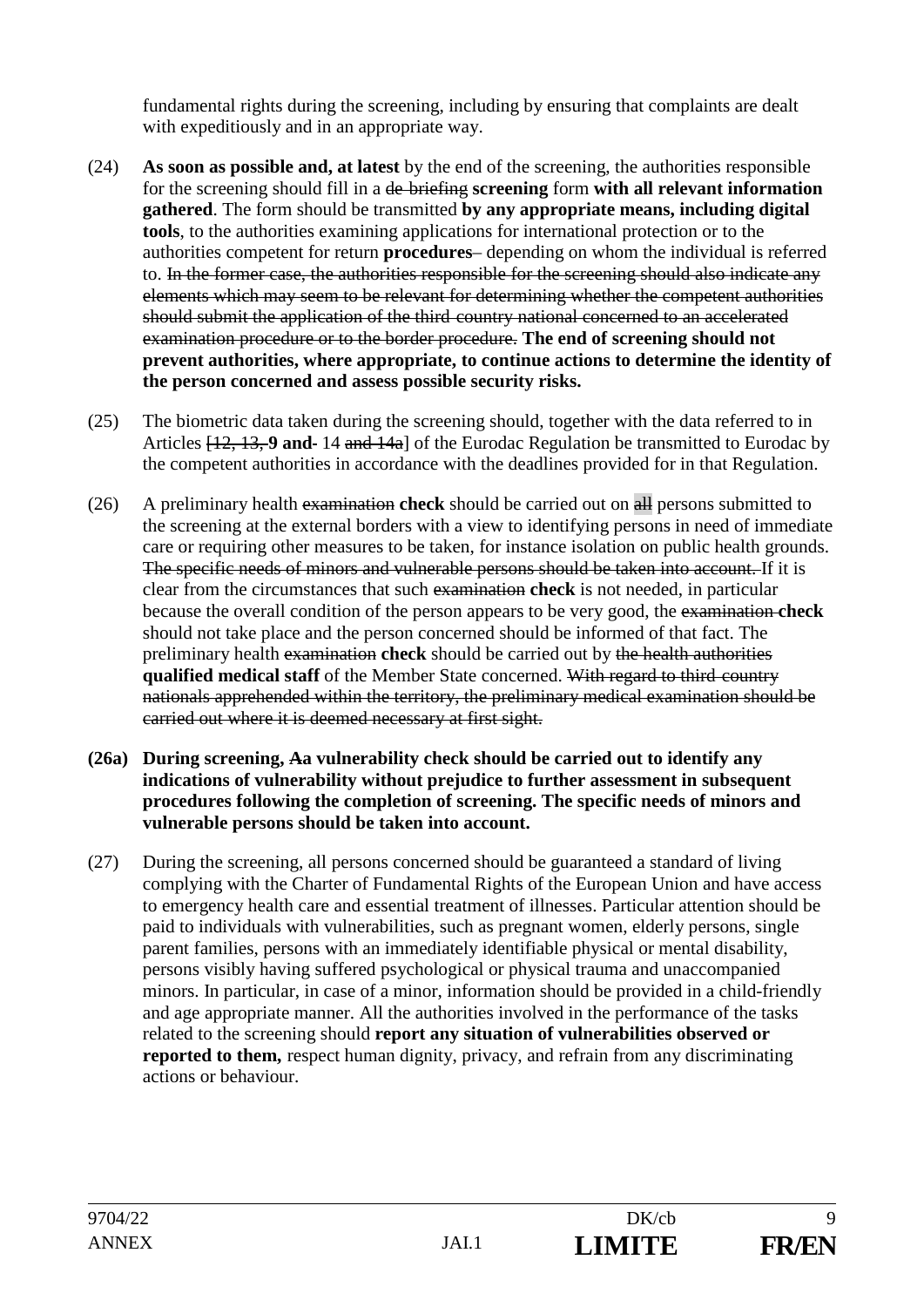- (28) Since third-country nationals subject to the screening may not carry the necessary identity and travel documents required for the legal crossing of the external border, an identification **or verification** procedure should be provided for as part of the screening.
- (29) The Common Identity Repository ("CIR") was established by Regulation (EU) 2019/817 of the European Parliament and of the Council (Interoperability Regulation)**<sup>5</sup>** to facilitate and assist in the correct identification of persons registered in the Entry/Exit System ("EES"), the Visa Information System ("VIS"), the European Travel Information and Authorisation System ("ETIAS"), Eurodac and in the European Criminal Records Information System for third country nationals ("ECRIS-TCN"), including of unknown persons who are unable to identify themselves. For that purpose, the CIR contains only the identity, travel document and biometric data recorded in EES, VIS, ETIAS, Eurodac and ECRIS-TCN, logically separated. Only the personal data strictly necessary to perform an accurate identity check is stored in the CIR. The personal data recorded in the CIR is kept for no longer than strictly necessary for the purposes of the underlying systems and should automatically be deleted where the data are deleted from the underlying systems. Consultation of the CIR enables a reliable and exhaustive identification of persons, by making it possible to consult all identity data present in the EES, VIS, ETIAS, Eurodac and ECRIS-TCN in one go, in a fast and reliable manner, while ensuring a maximum protection of the data and avoiding unnecessary processing or duplication of data.
- (30) In order to establish the identity of the persons subject to the screening, a verification should be initiated in the CIR in the presence of the person during the screening. During that verification, the biometric data of the person should be checked against the data contained in the CIR. Where the biometric data of a person cannot be used or if a query with that data fails, the query could be carried out with identity data of the person in combination with travel document data, where such data are available. In accordance with the principles of necessity and proportionality, and where the query indicates that data on that person are stored in the CIR, Member State authorities should have access to the CIR to consult the identity data, travel document data and biometric data of that person, without the CIR providing any indication as to which EU information system the data belong to.
- (31) Since the use of the CIR for identification purposes has been limited by Regulation (EU) 2019/817 to facilitating and assisting in the correct identification of persons registered in the EES, VIS, ETIAS, Eurodac and ECRIS-TCN in situations of police checks within the territory of the Member States, that Regulation needs to be amended to provide for the additional purpose of using the CIR to identify persons during the screening established by this Regulation.

 $\overline{\mathbf{5}}$ **<sup>5</sup>** Regulation (EU) 2019/817 of the European Parliament and of the Council of 20 May 2019 on establishing a framework for interoperability between EU information systems in the field of borders and visa and amending Regulations (EC) No 767/2008, (EU) 2016/399, (EU) 2017/2226, (EU) 2018/1240, (EU) 2018/1726 and (EU) 2018/1861 of the European Parliament and of the Council and Council Decisions 2004/512/EC and 2008/633/JHA, OJ L 135, 22.5.2019, p. 27.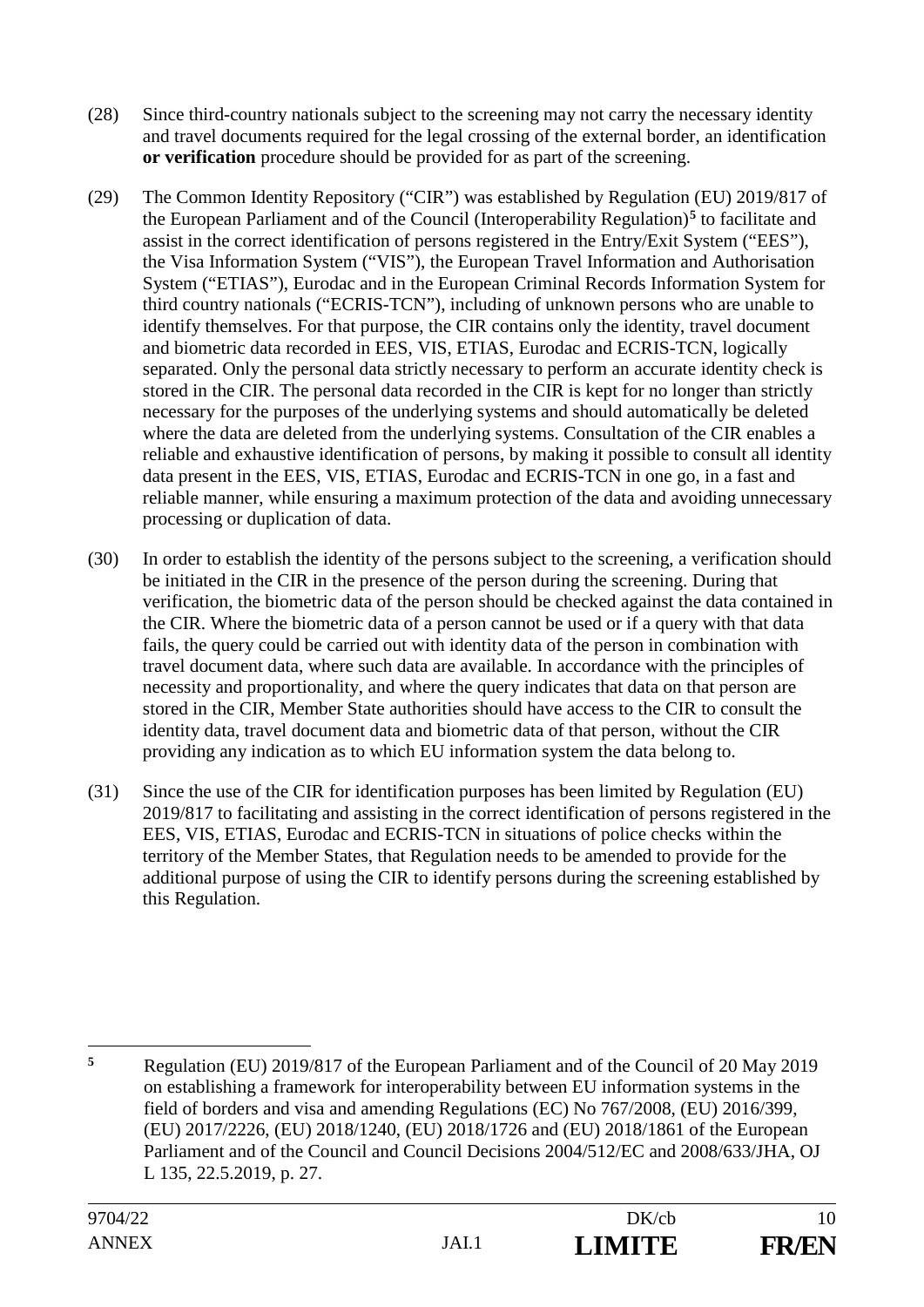- (32) Given that many persons submitted to the screening may not carry any travel documents, the authorities conducting the screening should have access to any other relevant documents held by the persons concerned in cases where the biometric data of such persons are not usable or yield no result in the CIR. The authorities should also be allowed to use data from those documents, other than biometric data, to carry out checks against the relevant databases.
- (33) The identification of persons during border checks at the border crossing point and any consultation of the databases in the context of border surveillance or police checks in the external border area by the authorities who referred the person concerned to the screening should be considered as part of the screening and should not be repeated, unless there are special circumstances justifying such repetition.
- (34) In order to ensure uniform conditions for the implementation of Articles 11(5**4)** and 12(5**8**) of this Regulation, implementing powers should be conferred on the Commission. Those powers should be exercised in accordance with Regulation (EU) No 182/2011 of the European Parliament and of the Council**<sup>6</sup>**. For the adoption of relevant implementing acts, the examination procedure should be used.
- (35) The screening should also assess whether the entry of the third-country nationals into the Union could pose a **security risk** threat to internal security or to public policy.
- (36) As the screening concerns persons present at the external border without fulfilling entry conditions, or disembarked after a search and rescue operation, the security checks as part of the screening should be at least of a similar level as the checks performed in respect of third country nationals that apply on beforehand for an authorisation to enter the Union for a short stay, whether they are under a visa obligation or not.

<sup>-</sup>**<sup>6</sup>** Regulation (EU) No 182/2011 of the European Parliament and of the Council of 16 February 2011 laying down the rules and general principles concerning mechanisms for control by the Member States of the Commission's exercise of implementing power (OJ L 55, 28.2.2011, p. 13).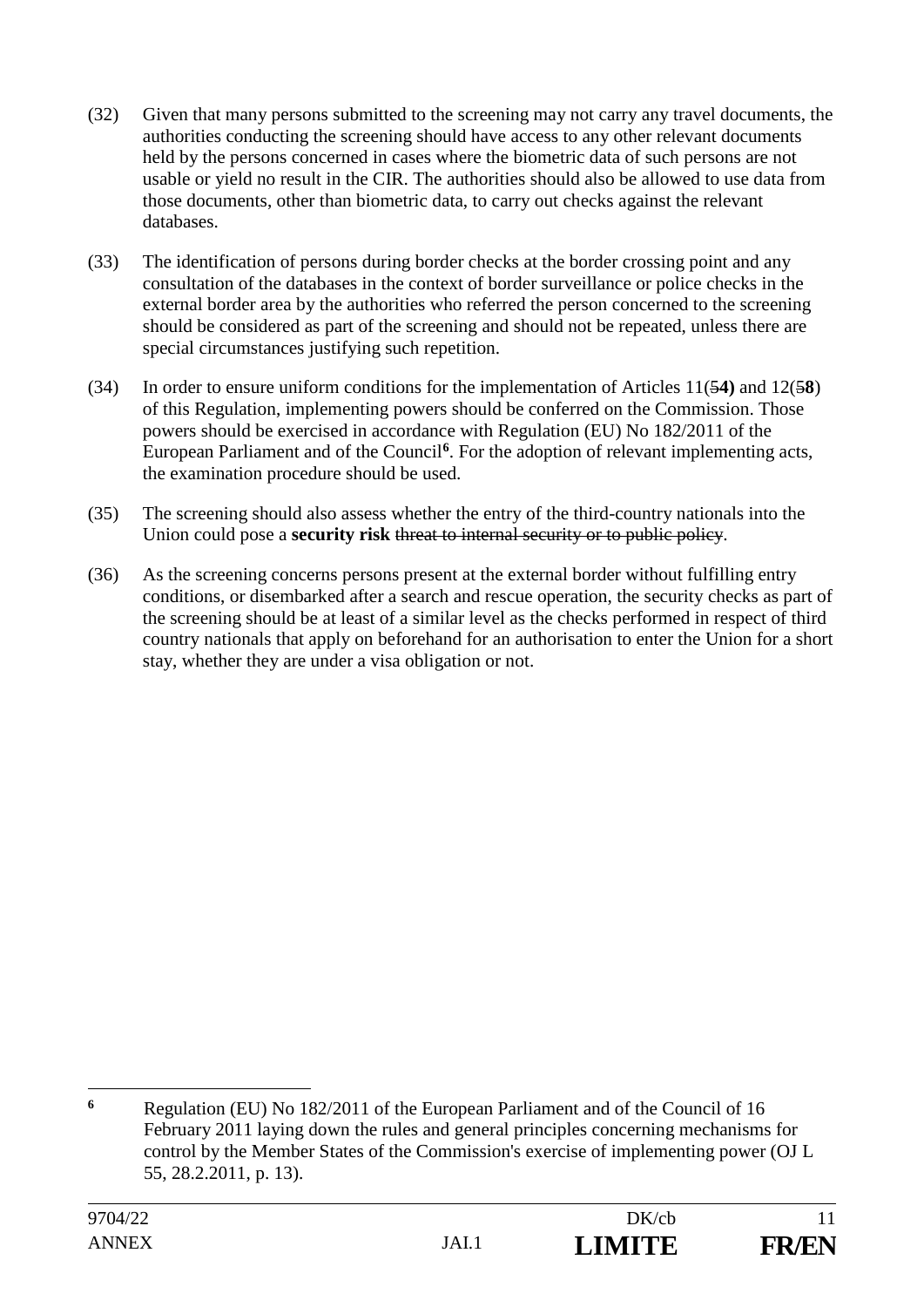- (37) For third-country nationals who are on the basis of their nationality exempt from the visa requirement under Regulation (EU) 2018/1806 of the European Parliament and the Council**<sup>7</sup>**, Regulation (EU) 2018/1240 of the European Parliament and of the Council**<sup>8</sup>** (ETIAS Regulation) provides that they have to apply for a travel authorisation to come to the EU for short stay. Before receiving that travel authorisation, the persons concerned are submitted to security checks of the personal data they submit against a number of EU databases – the Visa Information System (VIS), the Schengen Information System (SIS), the Entry/Exit System (EES), the European Travel Information and Authorisation System (ETIAS), the Europol data processed for the purpose referred to in Article 18(2)(a) of Regulation (EU) 2016/794**<sup>9</sup>**, ECRIS-TCN**<sup>10</sup>** – as well as Interpol's Stolen and Lost Travel Document database (SLTD) and Travel Documents Associated with Notices database (Interpol TDAWN).
- (38) As to third-country nationals who are subject to the visa requirement under Regulation (EU) 2018/1806, they are submitted to security checks against the same databases as visa-free third country nationals, pursuant to Regulation (EU) 810/2009 and Regulation (EU) 767/2008 before a visa is issued.
- (39) It follows from the reasoning developed in recital (36) that as regards persons subject to the screening, automated verifications for security purposes should be carried out against the same systems as is provided for applicants for a visa or for a travel authorisation under the European Travel Information and Authorisation System: the VIS, EES, ETIAS, SIS, ECRIS-TCN, Europol and Interpol's SLTD and TDAWN. Persons submitted to the screening should also be checked against ECRIS-TCN as regards persons convicted in relation to terrorist offences and other forms of serious criminal offences, Europol data referred to in the preceding recital 38, the Interpol's Lost and Stolen Travel Documents database and Travel Documents Associated with Notices databases (TDAWN).

 $\overline{7}$ **<sup>7</sup>** Regulation (EU) 2018/1806 of the European Parliament and of the Council of 14 November 2018 listing the third countries whose nationals must be in possession of visas when crossing the external borders and those whose nationals are exempt from that requirement (OJ L 303, 28.11.2018, p. 39).

**<sup>8</sup>** Regulation (EU) 2018/1240 of the European Parliament and of the Council of 12 September 2018 establishing a European Travel Information and Authorisation System (ETIAS) and amending Regulations (EU) No 1077/2011, (EU) No 515/2014, (EU) 2016/399, (EU) 2016/1624 and (EU) 2017/2226 (OJ L 236, 19.9.2018, p. 1).

**<sup>9</sup>** Regulation (EU) 2016/794 of 11 May 2016 on the European Union Agency for Law Enforcement Cooperation (Europol) and replacing and repealing Council Decisions 2009/371/JHA, 2009/934/JHA, 2009/935/JHA, 2009/936/JHA and 2009/968/JHA (OJ L 135, 24.5.2016, p. 53–114).

**<sup>10</sup>** Regulation (EC) 2019/816 of the European Parliament and of the Council of 17 April 2019 establishing a centralised system for the identification of Member States holding conviction information on third-country nationals and stateless persons (ECRIS-TCN) to supplement the European Criminal Records Information System and amending Regulation (EU) 2018/1726 (OJ L 135, 22.5.2019, p. 1–26).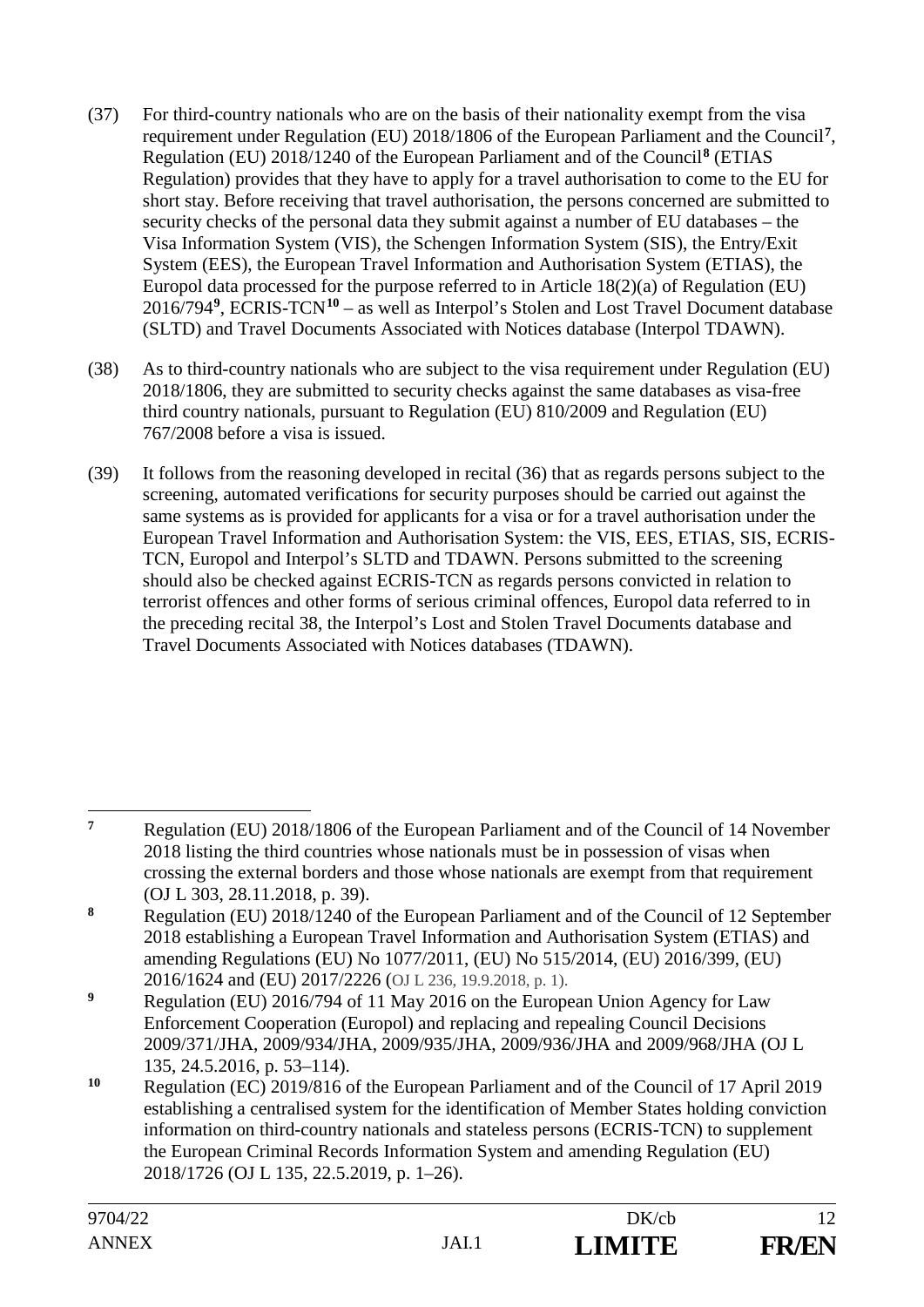- (40) Those checks should be conducted in a manner that ensures that only data necessary for carrying out the security checks is retrieved from those databases. With regard to persons who have requested **made an application for** international protection at a border crossing point, the consultation of databases for the security check as part of the screening should focus on the databases that were not consulted during the border checks at the external border, thus avoiding repeated consultations.
- (41) Where justified for **its purpose**, the purpose of the security check, the screening could also include verification of objects in the possession of third-country nationals, in accordance with national law. Any measures applied in this context should be proportionate and should respect the human dignity of the persons subject to the screening. The authorities involved should ensure that the fundamental rights of the individuals concerned are respected, including the right to protection of personal data and freedom of expression.
- (42) Since access to EES, ETIAS, VIS and ECRIS-TCN is necessary for the authorities designated to carry out the screening in order to establish whether the person could pose a threat to the internal security or to public policy **security risk**, Regulation (EC) No 767/2008, Regulation (EU) 2017/2226, Regulation (EU) 2018/1240 and Regulation (EC) No 2019/816, respectively, should be amended to provide for this additional access right which is currently not provided by those Regulations. In the case of Regulation (EU) No 2019/816, this amendment should for reasons of variable geometry take place through a different regulation than the present one.
- (43) The European search portal (ESP) established by Regulation (EU) 2019/817 should be used to carry out the searches against the European databases, EES, ETIAS, VIS and ECRIS-TCN **and Europol data**, for identification**, verification**, or for the purpose of security checks, as applicable.
- (44) Since the effective implementation of the screening is dependent upon correct identification of the individuals concerned and of their security background, the consultation of European databases for that purpose is justified by the same objectives for which each of those databases has been established, that is to say, the effective management of the Union's external borders, the internal security of the Union and the effective implementation of the Union's asylum and return policies.
- (**44a) National databases can also be checked in this context whenever national law authorizes such queries.**
- (**44b) For the purposes of complying with the obligation to perform identity and security checks during the screening, Member States who do not yet apply some provisions of Schengen acquis in full and do not therefore have access to all Union systems and databases are responsible for the identity and security checks by carrying out searches only in those Union systems and databases to which they have access.**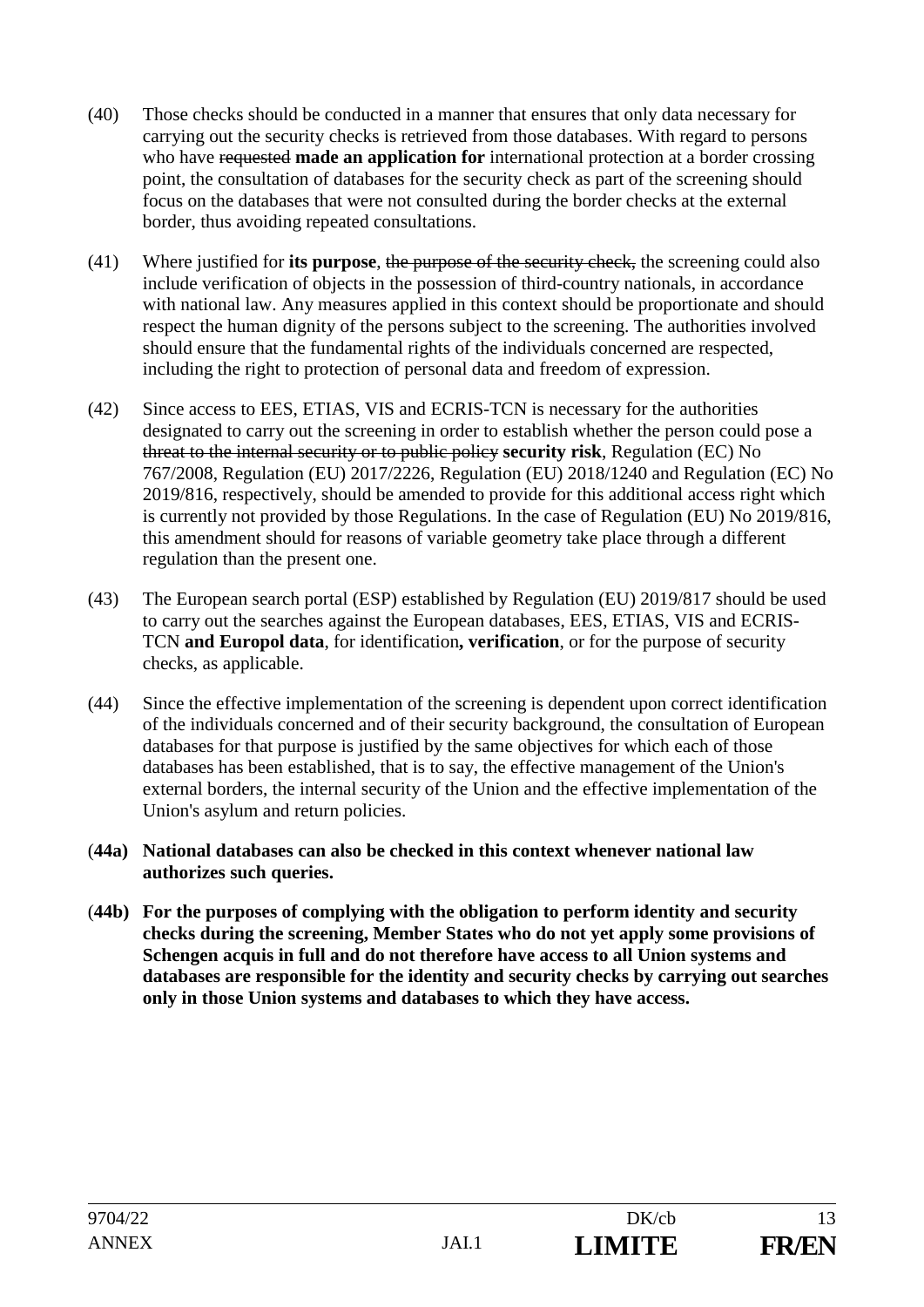- (45) Since the objectives of this Regulation, namely the strengthening of the control of persons who are about to enter the Schengen area **at the external borders** and their referral to the appropriate procedures, cannot be achieved by Member States acting alone, it is necessary to establish common rules at Union level. Thus, the Union may adopt measures, in accordance with the principle of subsidiarity as set out in Article 5 of the Treaty on European Union. In accordance with the principle of proportionality, as set out in that Article, this Regulation does not go beyond what is necessary in order to achieve those objectives.
- (46) In accordance with Articles 1 and 2 of the Protocol No 22 on the position of Denmark, as annexed to the Treaty on European Union and to the Treaty on the Functioning of the European Union, Denmark is not taking part in the adoption of this Regulation and is not bound by it or subject to its application. Given that this Regulation builds upon the Schengen acquis, Denmark shall, in accordance with Article 4 of that Protocol, decide within a period of six months after the Council has decided on this Regulation whether it will implement it in its national law.
- (47) This Regulation constitutes a development of the provisions of the Schengen acquis, in which Ireland does not take part, in accordance with Council Decision 2002/192/EC<sup>11</sup>; Ireland is therefore not taking part in the adoption of this Regulation and is not bound by it or subject to its application.
- (48) As regards Iceland and Norway, this Regulation constitutes a development of the provisions of the Schengen acquis within the meaning of the Agreement concluded by the Council of the European Union and the Republic of Iceland and the Kingdom of Norway concerning the latter's association with the implementation, application and development of the Schengen acquis, which fall within the area referred to in Article 1, point A of Council Decision 1999/437/EC**<sup>12</sup>**.
- (49) As regards Switzerland, this Regulation constitutes a development of the provisions of the Schengen acquis within the meaning of the Agreement between the European Union, the European Community and the Swiss Confederation on the Swiss Confederation's association with the implementation, application and development of the Schengen acquis which fall within the area referred to in Article 1, point A of Decision 1999/437/EC read in conjunction with Article 3 of Council Decision 2008/146/EC**<sup>13</sup>**.

 $11$ **<sup>11</sup>** Council Decision 2002/192/EC of 28 February 2002 concerning Ireland's request to take part in some of the provisions of the Schengen acquis (OJ L 64, 7.3.2002, p. 20).

**<sup>12</sup>** Council Decision 1999/437/EC of 17 May 1999 on certain arrangements for the application of the Agreement concluded by the Council of the European Union and the Republic of Iceland and the Kingdom of Norway concerning the association of those two States with the implementation, application and development of the Schengen acquis (OJ L 176, 10.7.1999, p. 31).

**<sup>13</sup>** Council Decision 2008/146/EC of 28 January 2008 on the conclusion, on behalf of the European Community, of the Agreement between the European Union, the European Community and the Swiss Confederation on the Swiss Confederation's association with the implementation, application and development of the Schengen acquis (OJ L 53, 27.2.2008, p. 1).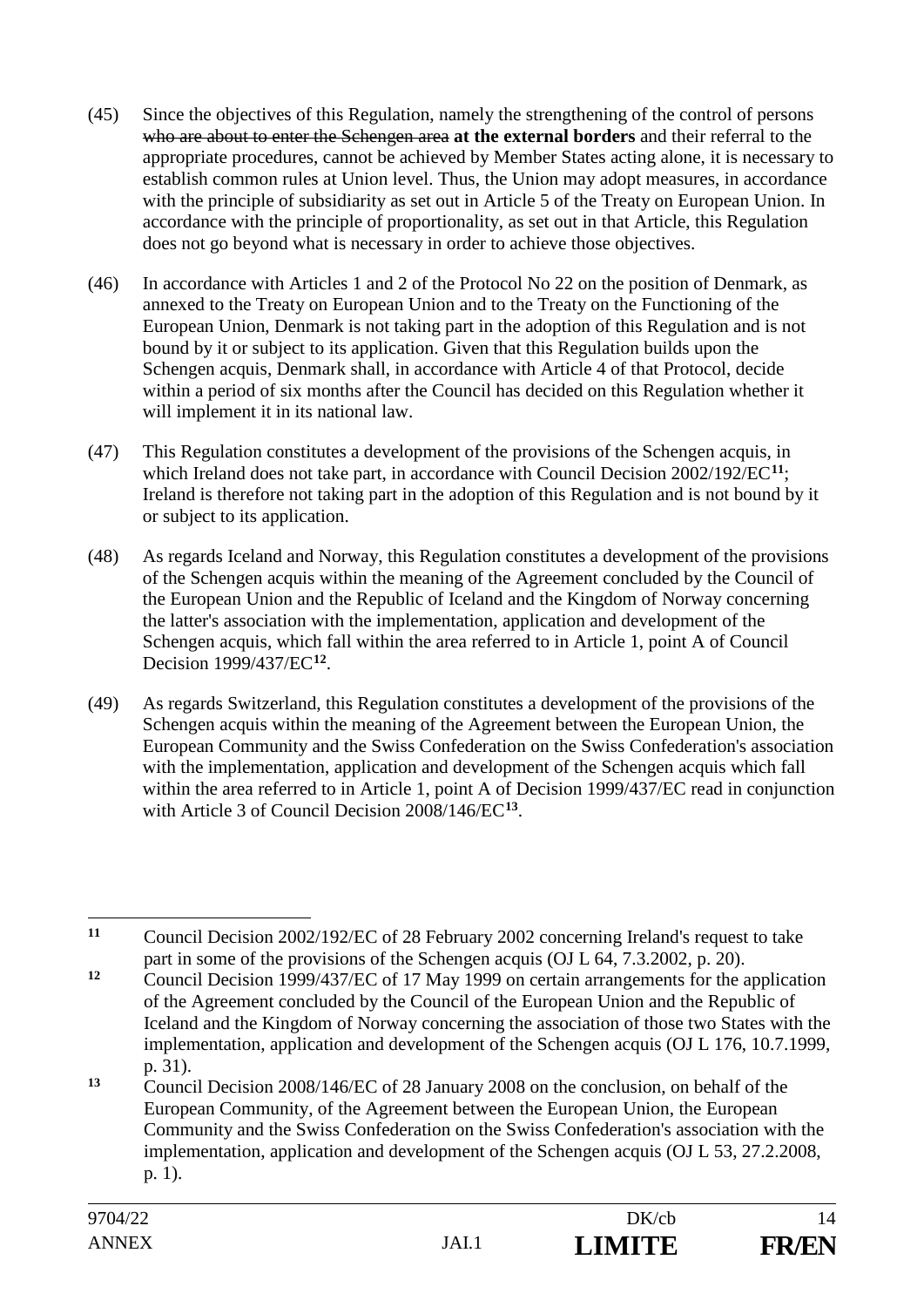- (50) As regards Liechtenstein, this Regulation constitutes a development of the provisions of the Schengen acquis within the meaning of the Protocol between the European Union, the European Community, the Swiss Confederation and the Principality of Liechtenstein on the accession of the Principality of Liechtenstein to the Agreement between the European Union, the European Community and the Swiss Confederation on the Swiss Confederation's association with the implementation, application and development of the Schengen acquis which fall within the area referred to in Article 1, point A of Decision 1999/437/EC read in conjunction with Article 3 of Council Decision 2011/350/EU**<sup>14</sup>**.
- (51) As regards Cyprus, Bulgaria, Romania and Croatia, This Regulation constitutes an act building upon, or otherwise related to, the Schengen acquis within, respectively, the meaning of Article 3(1) of the 2003 Act of Accession, Article 4(1) of the 2005 Act of Accession and Article 4(1) of the 2011 Act of Accession,
- **(51a) As regards Cyprus, Council Regulation (EC) No 866/2004 of 29 April 2004 on a regime under Article 2 of Protocol 10 to the Act of Accession provides for specific rules that apply to the line between the areas of the Republic of Cyprus in which the Government of the Republic of Cyprus exercises effective control and those areas in which the Government of the Republic of Cyprus does not exercise effective control. Under this Regulation, although the line does not constitute an external border, checks are to be carried out on all persons crossing the line through an authorized or unauthorized crossing point with the aim to combat illegal immigration of third-country nationals and to detect and prevent any security risk. Therefore, it should be clarified It follows that screening under Article 3 may also apply to third-country nationals who are apprehended in connection with an unauthorized crossing of the line and to those who have made an application for international protection at the authorized crossing points.**

<sup>&</sup>lt;u>.</u> **<sup>14</sup>** Council Decision 2011/350/EU of 7 March 2011 on the conclusion, on behalf of the European Union, of the Protocol between the European Union, the European Community, the Swiss Confederation and the Principality of Liechtenstein on the accession of the Principality of Liechtenstein to the Agreement between the European Union, the European Community and the Swiss Confederation on the Swiss Confederation's association with the implementation, application and development of the Schengen acquis, relating to the abolition of checks at internal borders and movement of persons (OJ L 160, 18.6.2011, p. 19).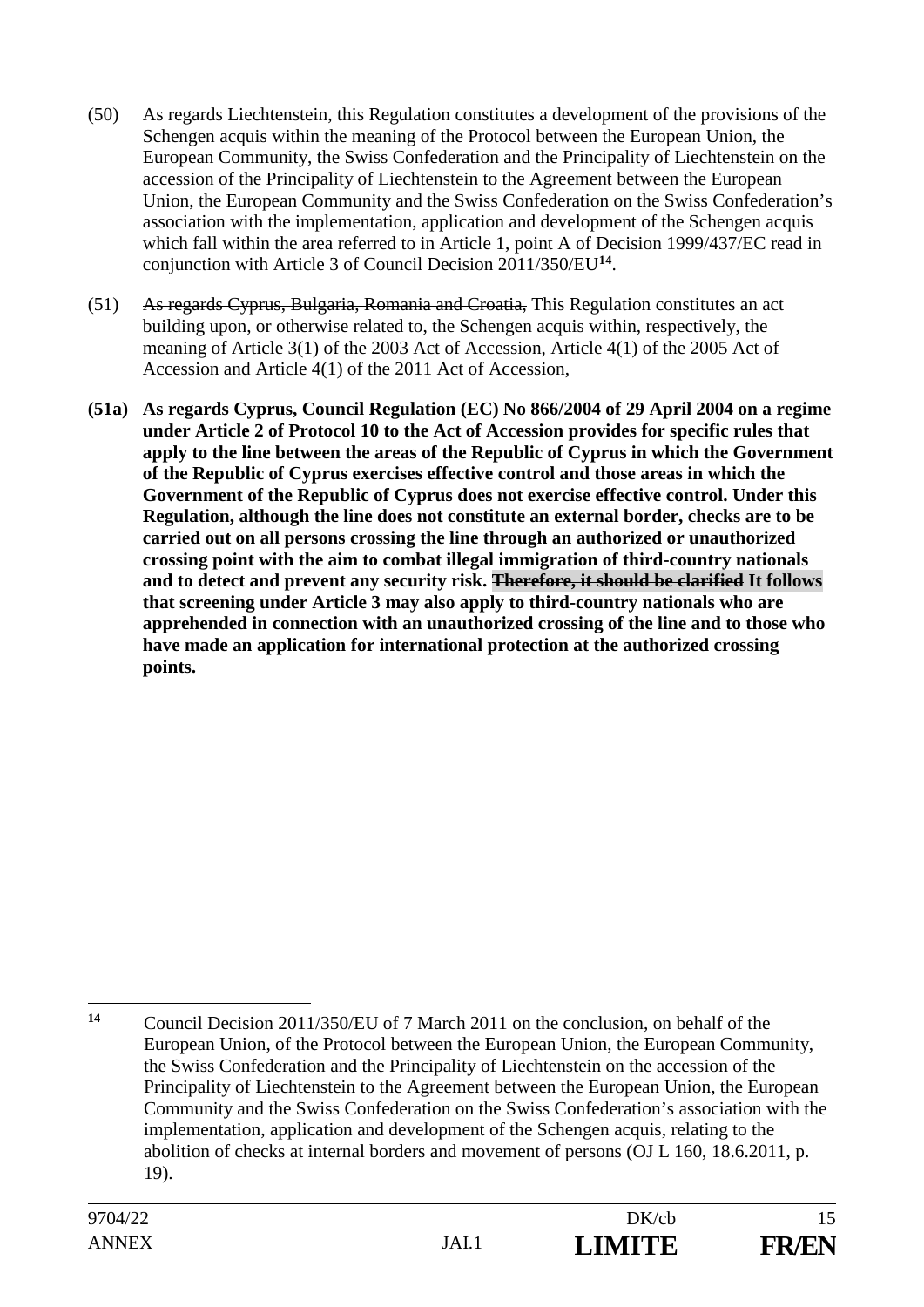#### HAVE ADOPTED THIS REGULATION:

#### *Article 1*

#### Subject matter and scope

**In order to strengthen the control of persons at external borders, Tthis** Regulation establishes the screening **of third country nationals, at the external borders or within the territory of the Member States, who have not been subject to border checks at the external borders of the Member States, as well as those who have made an application for international protection at border crossing points or in transit zones, without fullfilling the entry conditions.**

of all third country nationals who **are apprehended or intercepted by the competent authorities in connection with the irregular crossing by land, sea or air of the external border of a Member State** and have crossed the external border in an unauthorised manner, of those who have applied for international protection during border checks without fulfilling entry conditions, as well as those disembarked after a search and rescue operation, before they are referred to the appropriate procedure.

The purpose of the screening shall be the strengthening of the control of persons who are about to enter the **territory cross the external borders of the Member States without fulfiling the entry conditions,** Schengen area **as well as of persons illegally staying within the territory of the Member States and who have not been subject to border checks at the external borders,** and their referral to the appropriate procedures.

The object **objective** of the screening shall be the identification of all third-country nationals subject to it and the verification against relevant databases that the **those** persons subject to it do not pose a **security risk** threat to internal security. The screening shall also entail health checks, where appropriate, to identify persons vulnerable and **or** in the need of **immediate** health care **and** as well as the ones posing a threat to public health, **as well as vulnerability checks to identify vulnerable persons.** Those checks shall contribute to referring such persons to the appropriate procedure.

The screening shall also be carried out within the territory of the Member States where there is no indication that third country nationals have been subject to controls at external borders.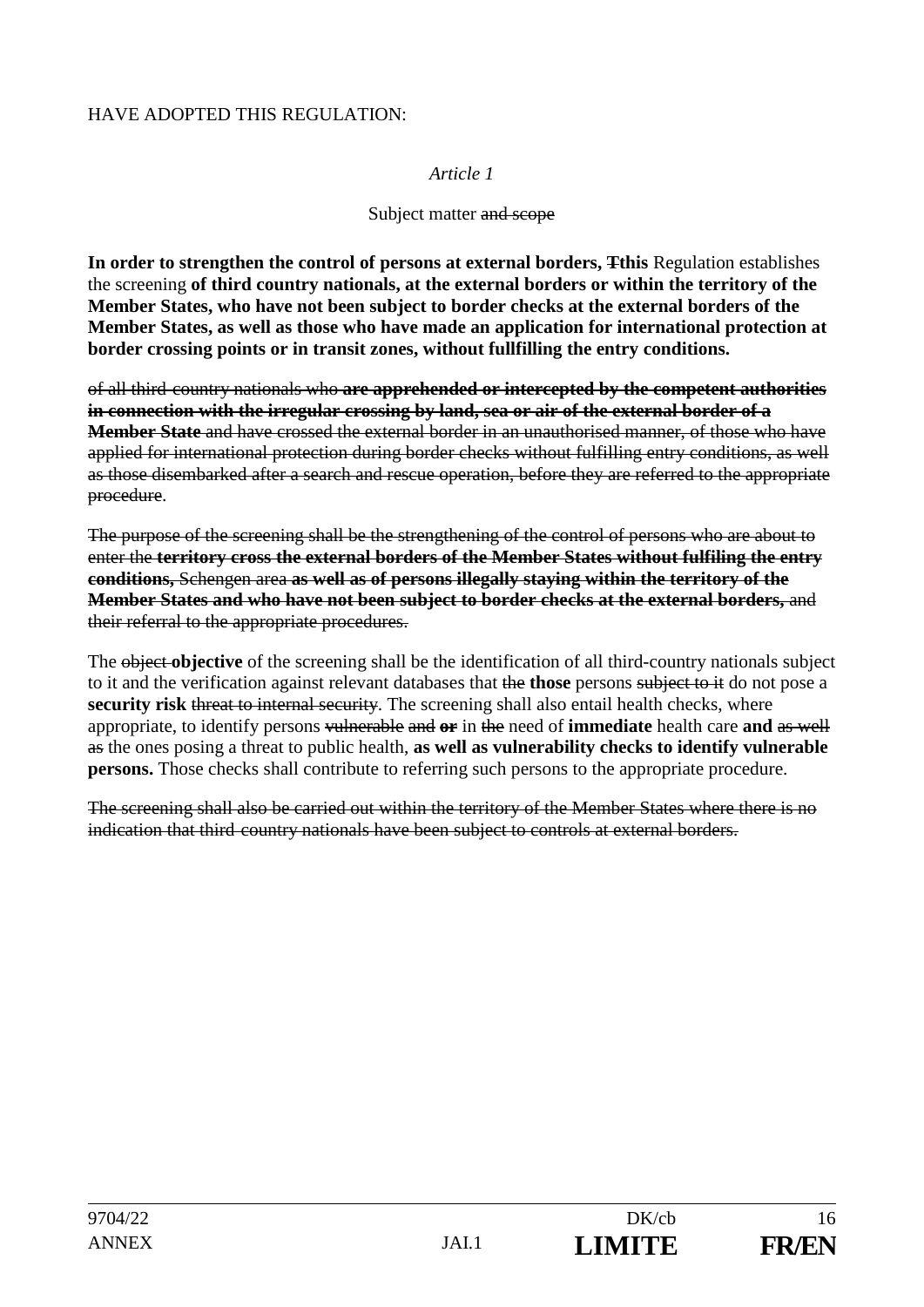## **Definitions**

For the purposes of this Regulation, the following definitions apply:

- 1. 'unauthorised crossing of the external border' means crossing of an external border of a Member State by land, sea or air, at places other than border crossing points or at times other than the fixed opening hours, as referred to in Article 5(3) of Regulation (EU) 2016/399;
- 2. 'threat to public health' means a threat to public health within the meaning of Article 2, point 21, of Regulation (EU) 2016/399;
- 3. 'verification' means the process of comparing sets of data to establish the validity of a claimed identity (one to one check), as **referred to in Article 4 (5) 3 (1) (13) of the EES Regulation (EU) 2019/817 2017/2226;**
- 4. 'identification' means the process of determining a person's identity including through a database search against multiple sets of data (one to many check), **as referred to in Article 3 4 (6) (1) (14) of the EES Regulation (EU) 2019/817 2017/2226;**
- 5. 'third-country national' means any person who is not a citizen of the Union within the meaning of Article 20(1) TFEU and who is not a person enjoying the right to free movement under Union law within the meaning of Article 2 Point 5, of Regulation (EU) 2016/399**;**
- 6. **'security risk' means the risk of a threat to public policy, internal security or international relations for any of the Member States, as referred to in Article 3 (1) (6) of the ETIAS Regulation (EU) 2018/1240;**
- 7. **'terrorist offence' means an offence under national law which corresponds or is equivalent to one of the offences referred to in Directive (EU) 2017/541, as referred to in Article 3 (1) (24) of the EES Regulation (EU) 2017/2226;**
- 8. **'serious criminal offence' means an offence which corresponds or is equivalent to one of the offences referred to in Article 2(2) of Council Framework Decision 2002/584/JHA, if it is punishable under national law by a custodial sentence or a detention order for a maximum period of at least three years, as referred to in Article 3 (1) (25) of the EES Regulation (EU) 2017/2226;**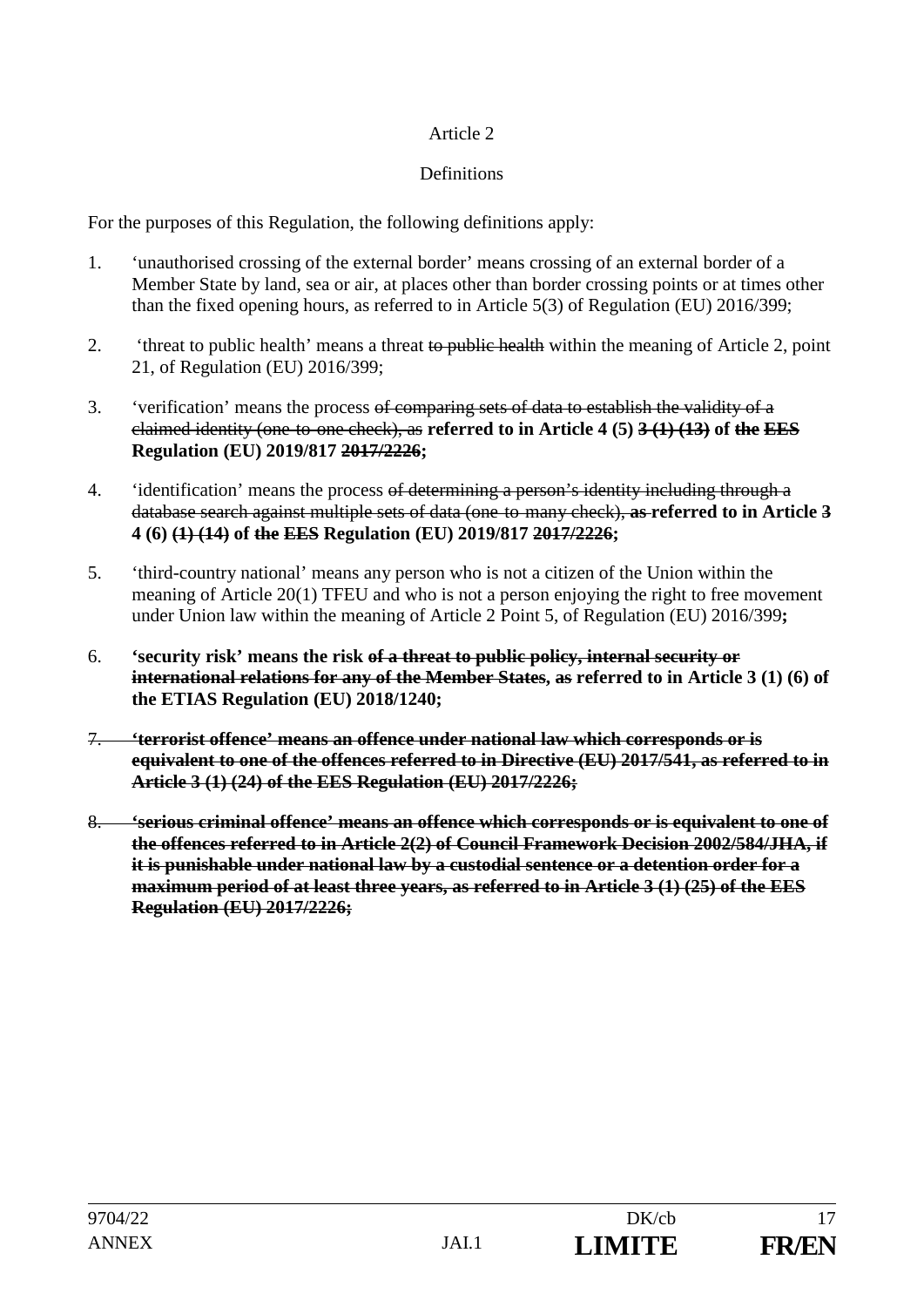- 9. **'Europol data' means personal data processed by Europol for the purpose referred to in Article 18(2)(a), (b) and (c) of Regulation (EU) 2016/794, as referred to in Article 4 (16) of the Regulation (EU) 2019/817 Article 3 (1) (17) of the ETIAS Regulation (EU) 2018/1240;**
- 10. **'biometric data' means fingerprint data or facial images or both, as referred to in Article 4 (11) of the Interoperability Regulation (EU) 2019/817;**
- 11. **'Interpol databases' means databases the Interpol Stolen and Lost Travel Document database (SLTD database) and the Interpol Travel Documents Associated with Notices database (TDAWN database) as referred to in Article 4 (17) of the Interoperability Regulation (EU) 2019/817;**
- 12. **'vulnerable persons' means persons minors, unaccompanied minors, disabled people, elderly people, pregnant women, single parents with minor children and persons who have been subjected to torture, rape or other serious forms of psychological, physical or sexual violence as referred to in Article 3 (9) of Directive 2008/115 EC;**
- 13. **'screening authorities' means all competent authorities designated by national law to carry out one or more of the tasks under this Regulation except for the health checks laid down in Article 9 (1);**
- 14. **'Search and Rescure Operations' means operations of search and rescue as referred in the 1979 International Convention on Maritime Search and Rescue adopted in Hamburg, Germany on 27 April 1979.**
- 15. **['family members' means those mentioned in Article 2 (g) of Regulation (EU) XXX/XXX (AMMR Regulation).]**
- 16. **[ 'relatives' means those mentioned in Article 2 (h) of Regulation (EU) XXX/XXX (AMMR Regulation).]**

Screening at the external border

- 1. This Regulation shall apply to all third-country nationals, **regardless of whether they have made an application applied for international protection,** who:
	- (a) are apprehended in connection with an unauthorised crossing of the external border of a Member State by land, sea or air, except third country nationals for whom the Member State is not required to take the biometric data pursuant to **[**Article 14 **13** (1) and (3)**]** of Regulation (EU) 603/2013 **[Regulation (EU) XXX/XXX (EURODAC Regulation)]**  for reasons other than their age, or
	- (b) are disembarked in the territory of a Member State following a search and rescue operation

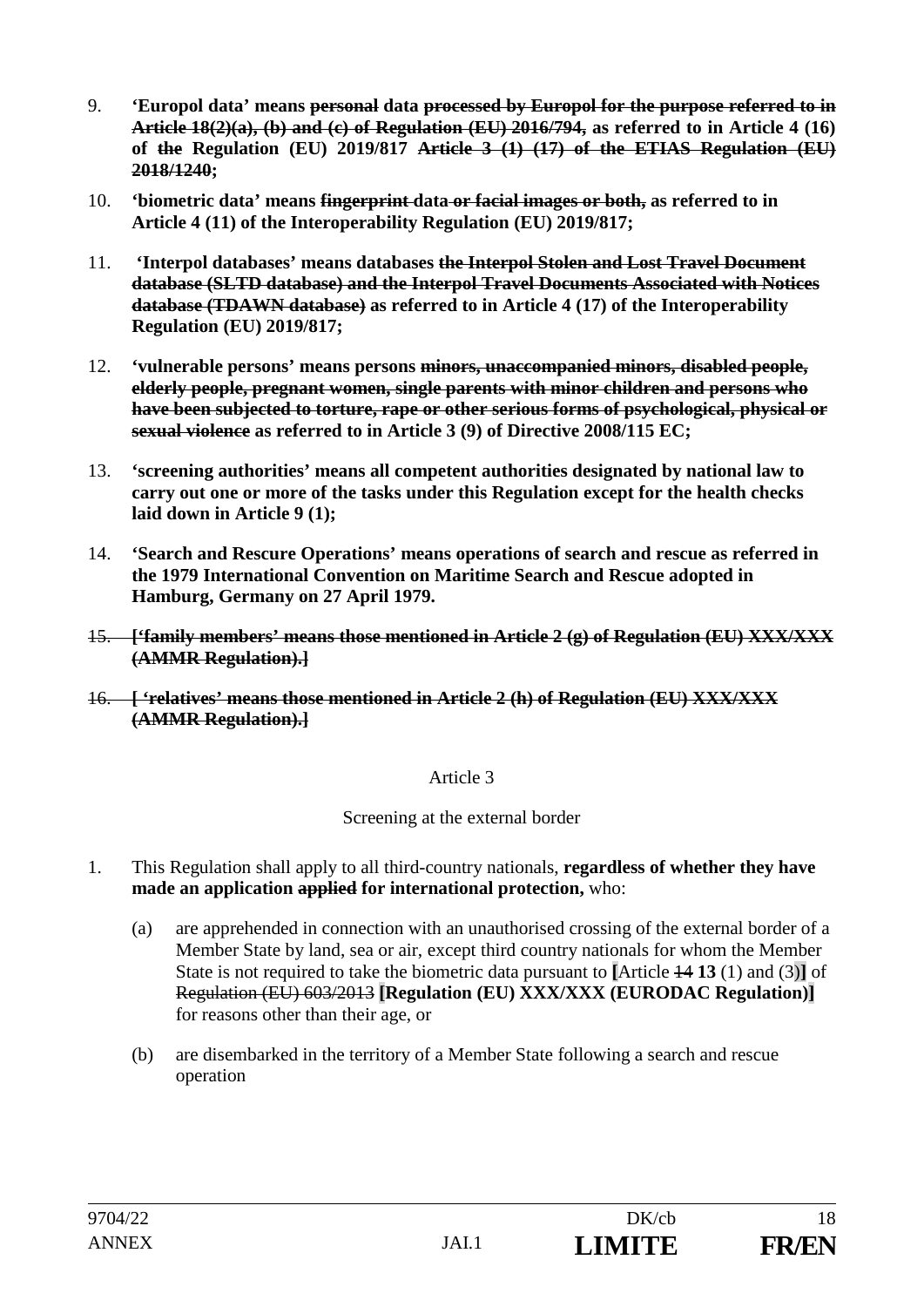**and do not fulfil the entry conditions set out in Article 6 of Regulation (EU) 2016/399.** 

**This Regulation shall apply to all third country nationals who are apprehended or intercepted by the competent authorities in connection with the irregular crossing by land, sea or air of the external border of a Member State except third country nationals who are turned back or who are kept in custody, confinement or detention during the entirety of a period not exceeding 72 hours between apprehension and removal and for whom the Member State is not required to take the biometric data pursuant to Article 14 (1) and (3) of Regulation (EU) 603/2013 for reasons other than their age.**

The screening shall apply to those persons regardless of whether they have applied for international protection.

- **2.** This Regulation shall apply The screening shall also apply to all third-country nationals who **have made an application apply** for international protection at external border crossing points or in transit zones and who do not fulfil the entry conditions set out in Article 6 of Regulation (EU) 2016/399.
- 3. The screening is without prejudice to the application of Article 6 (5) of Regulation (EU) 2016/399, except the situation where the beneficiary of an individual decision issued by the Member State based on Article 6 (5)(c) of that Regulation is seeking international protection.

## **The screening shall also apply to all third country nationals who benefit from an authorisation to enter based on Article 6(5)(c) of Regulation (EU) 2016/399 and who are seeking international protection.**

# **Article 3a - NEW**

# *Relation with other legal instruments*

- **1. For third-country nationals subject to the screening referred to in Article 3(1)** *(***a) and (b), who have made an application for international protection** 
	- **a) the registration of the asylum application for international protection in accordance with of the common procedures of the Asylum Procedures Regulation Directive 2013/32 is determined by Article 5 and 6(1) and (5)[Article 26(3) and Article 27(5) ] of that Regulation Directive**
	- **b) the application of the common standards for the reception of applicants for international protection of the Reception Conditions Directive (Directive 2013/33/EU of the European Parliament and of the Council, laying down standards for the reception of applicants for international protection (recast)) is determined by [Article 3(x) ] of that Directive at the end of the screening.**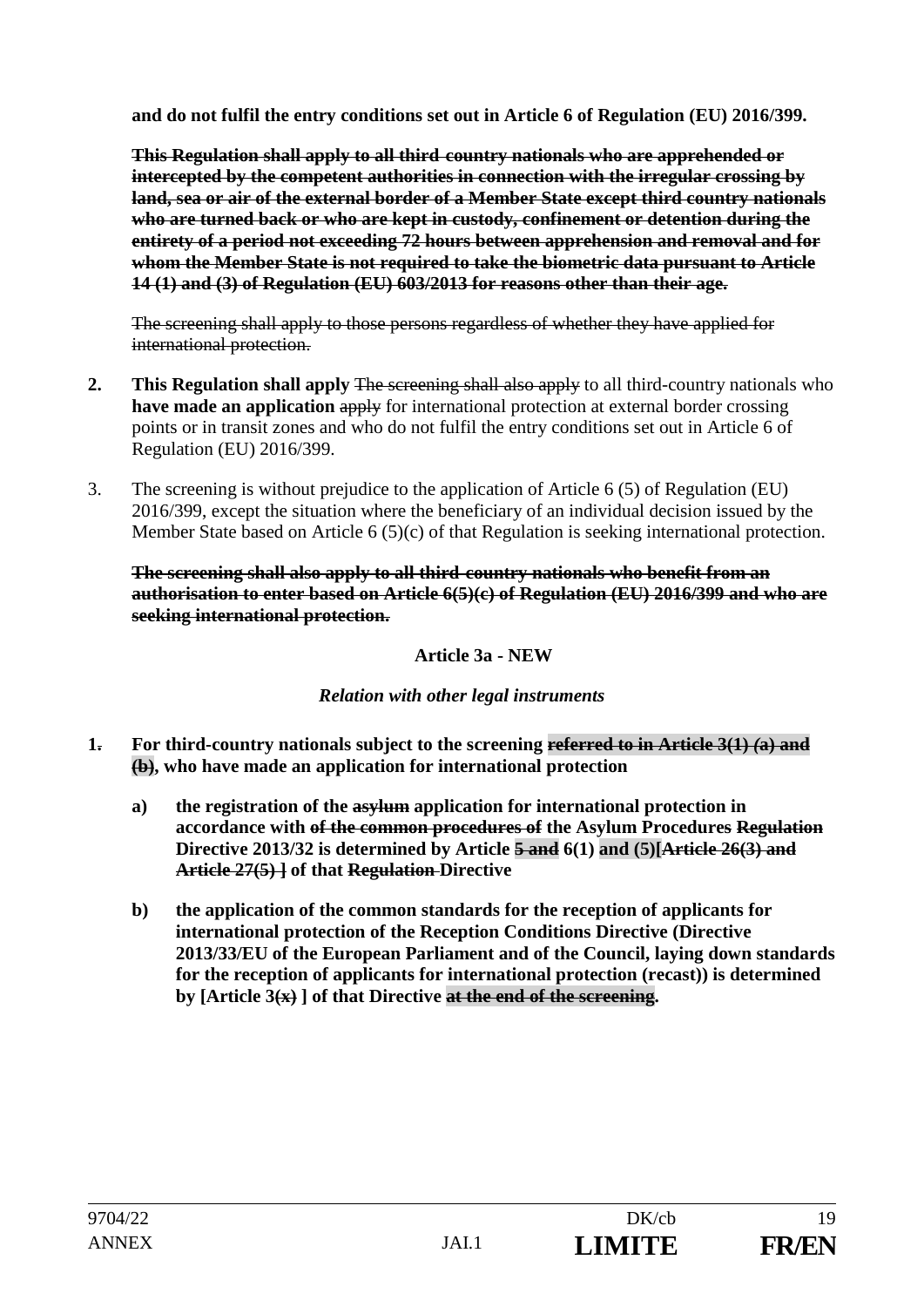- **2. For third country nationals subject to the screening referred to in Article 3(2) and Article 5, who have made an application for international protection** 
	- **a) the registration of the application for international protection in acordance with the Asylum Procedures Regulation Directive is determined by Article 5 and 6(1) [Article 27 (1) (4)] of that Regulation Directive**
	- **b) the application of the common standards for the reception of applicants for international protection of the Reception Conditions Directive (Directive 2013/33/EU of the European Parliament and of the Council, laying down standards for the reception of applicants for international protection (recast)) is determined by [Article 3(1)] of that Directive.**
- **32. Without prejudice to the application of provisions on international protection, Return Directive 2008/115/EC or national provisions respecting Directive 2008/115/EC shall apply only after the screening has ended, except for the screening referred to in Article 5, where they shall apply in parallel with the screening referred to in that Article.**

## *Authorisation to enter the territory of a Member State*

1. During the screening, the persons referred to in Article 3, paragraphs 1 and 2, shall not be authorised to enter the territory of a Member State.

**Member States shall lay down in their national law provisions to ensure that persons referred to in Article 3, paragraphs 1 and 2 shall remain at the disposal of the competent authorities at the external border or, if not possible, in other designated locations as referred to in Article 6 (1), for the duration of the screening to prevent any risk of absconding, and potential resulting security risks or public health risks.** 

2. Where it becomes apparent during the screening that the third country national concerned fulfils the entry conditions set out in Article 6 of Regulation (EU) 2016/399, the screening shall be discontinued and the third country national concerned shall be authorised to enter the territory, without prejudice to the application of penalties as referred to in Article 5 (3) of that Regulation.

**The screening may also be discontinued when the third country national leaves the territory of the Member States***,* **for the country of origin, residence or another third country they are accepted to which the third-country national concerned voluntarily decides to return and where he or she is accepted.**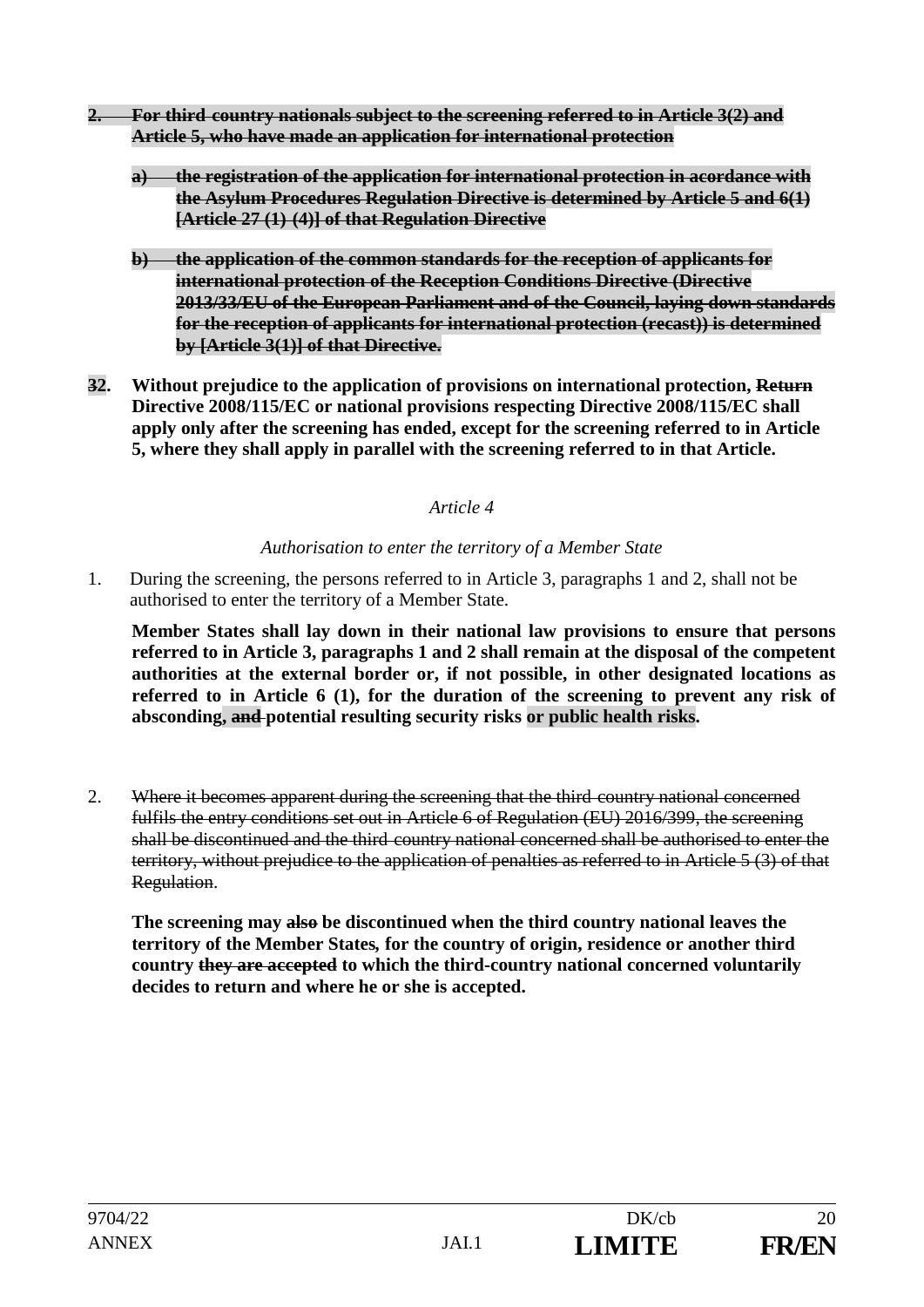## *Screening within the territory*

- 1. Member States shall apply the screening to third-country nationals **illegally staying present** found within their territory where there is no indication that they have crossed an external border to enter the territory of the Member States in an authorised manner **and that they have already been subjected to screening in a Member State. Member States shall lay down in their national law provisions to ensure that those third country nationals remain at the disposal of the competent authorities for the duration of the screening, to prevent any risk of absconding and potential resulting security risks.**
- 2. **Member States may refrain from applying the screening in accordance with paragraph 1 if a third-country national staying illegally on their territory is taken back immediately after apprehension by another Member State under bilateral agreements or arrangements [or transferred in application of Article 23a of the Regulation n°2016/399 on a Union Code on the rules governing the movement of persons across borders (Schengen Borders Code) , under bilateral agreements or arrangements existing on the date of entry into force of this Regulation**. **In this case, the Member State in which the third-country national concerned has been taken back [or been transferred to] the third country national concerned shall apply the screening.**

## Article 6

# *Requirements concerning the screening*

- 1. In the cases referred to in Article 3, the screening shall **generally** be conducted at locations situated at or in proximity to the external borders- or at Where a Member State cannot **accommodate third country nationals in those locations, it can resort to the use of other designated locations within its territory.**
- 2. In the cases referred to in Article 5, the screening shall be conducted at any appropriate location within the territory of a Member State.
- 3. In the cases referred to in Article 3, the screening shall be carried out without delay and shall in any case be completed within 5 days from the apprehension in the external border area, the disembarkation in the territory of the Member State concerned or the presentation at the border crossing point. In exceptional circumstances, where a disproportionate number of third-country nationals needs to be subject to the screening at the same time, making it impossible in practice to conclude the screening within that time-limit, the period of 5 days may be extended by a maximum of an additional 5 days.

With regard to persons referred to in Article 3(1)(a) to whom **first** [Article 14 13 (1) and (3)] of **Regulation (EU) XXX/XXXX [(EURODAC Regulation)]** apply, where they **subsequently** remain physically at the external border for more than 72 hours, the **screening shall apply and the** period for the screening shall be reduced to two days.

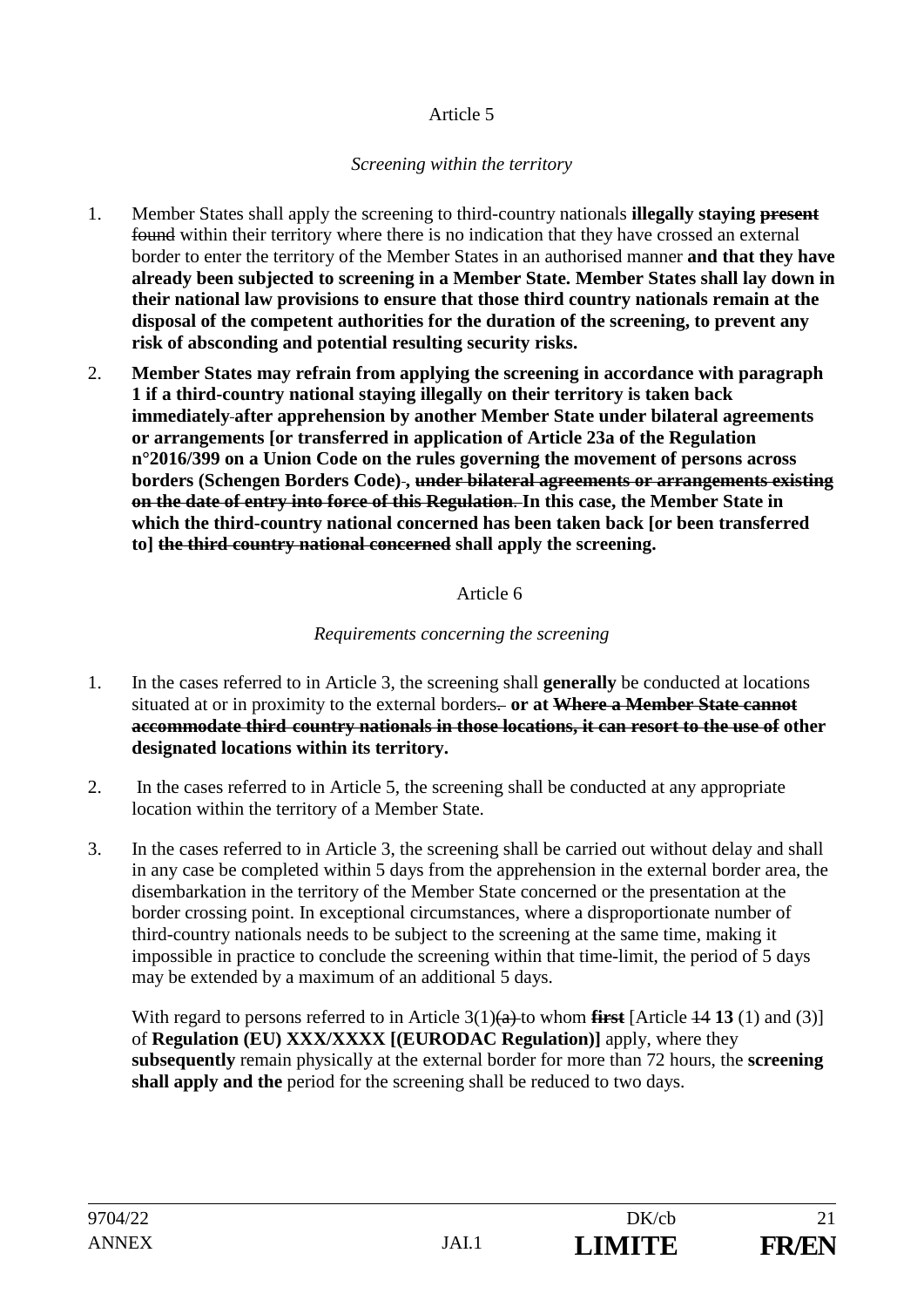- 4. Member States shall notify the Commission without delay about the exceptional circumstances referred to in paragraph 3. They shall also inform the Commission as soon as the reasons for extending the screening period have ceased to exist.
- 5. The screening referred to in Article 5 shall be carried out without delay and in any case shall be completed within 3 **5** days from apprehension.
- 6. The screening shall comprise the following mandatory elements:
	- (a) preliminary health and vulnerability check as referred to in Article 9;
	- (**b**) **preliminary health check as referred to in Article 9, unless, in accordance with that Article, it was not the screening authorities qualified medical staff considered that it the health check is not necessary;**
	- (**c**b) identification as referred to in Article 10;
	- (**d**c) registration of biometric data in the appropriate databases **Eurodac** as referred to in **[**Article 14(**6 5)],** to the extent it has not occurred yet;
	- (**e**d) security check as referred to in Article 11;
	- (**f**e) the filling out of a de briefing **pre entry screening** form as referred to in Article 13;
	- (**g**f) referral to the appropriate procedure as referred to in Article 14.
- 7. Member States shall designate competent **the screening** authorities to carry out the screening. They shall **and ensure that they** deploy appropriate staff and sufficient resources to carry out the screening in an efficient way.

Member States shall **ensure that the screening authorities authority includes** designate qualified medical staff to carry out the **tasks vulnerability assessment and the preliminary** health check provided for in Article 9. National child protection authorities and national antitrafficking rapporteurs **or equivalent mechanisms** shall also be involved, where appropriate.

#### **Member States shall also ensure that only the screening authorities responsible for the identification or verification of identity and the security check have access to the databases foreseen in Article 10 and Article 11 of this Regulation.**

The competent **screening** authorities may be assisted or supported in the performance of the screening by experts or liaison officers and teams deployed by the European Border and Coast Guard Agency and the [European Union Agency for Asylum] within the limits of their mandates.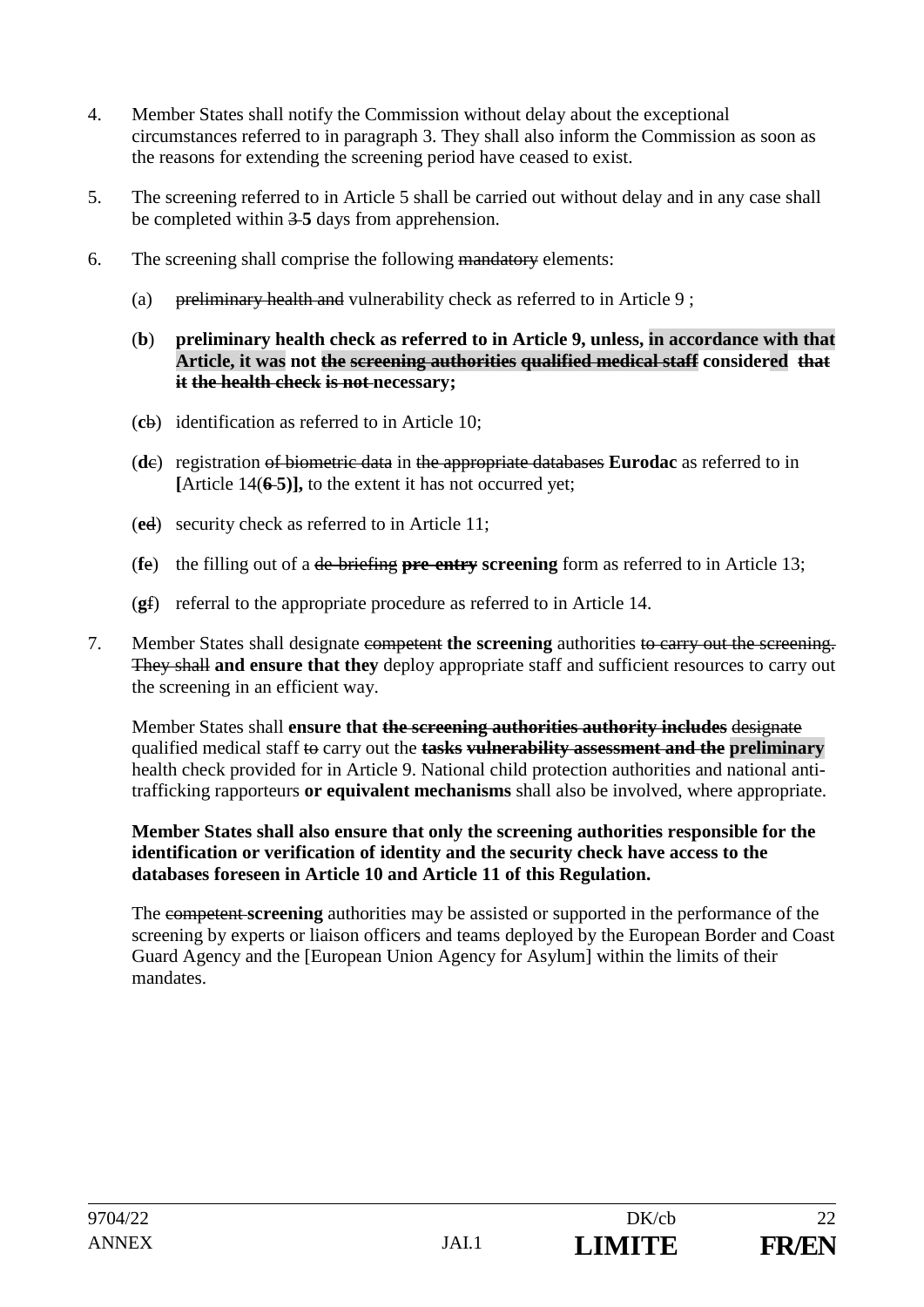### **Article 6a - NEW**

**Obligations of third country nationals submitted to screening**

- **1. The third country nationals subject to screening shall remain, for its duration, at the disposal of the screening authorities, in the locations designated referred to in Article 6 (1) and (2) for that purpose.**
- *2.* **They shall cooperate with the screening authorities in all elements of the screening as set in Article 6 (6)***,* **in particular, by providing:**
	- **a) Name, date of birth, gender and nationality as well as documents and information that can prove this data;**
	- **b) fingerprints and facial image as referred to in [Regulation (EU) XXX/XXX (EURODAC Regulation)].**
	- **3. Member States may introduce penalties, in accordance with their national law, in case of non-compliance with the obligations referred to in this Article. Those penalties shall be effective, proportionate and dissuasive.**

## Article 7

# *Monitoring of fundamental rights*

- 1. Member States shall adopt relevant provisions to investigate allegations of non-respect for fundamental rights in relation to the screening.
- 2. Each Member State shall establish **provide for** an independent monitoring mechanism
	- to ensure compliance with EU and international law, including the Charter of Fundamental Rights **including in relation with the access to the asylum procedure and the principle of nonrefoulement**, during the screening;
	- where applicable, to ensure compliance with national rules on detention of the person concerned, in particular concerning the grounds and the duration of the detention;**restrictive measures taken to ensure that the third country national remains at the disposal of the designated authorities.**
	- to ensure that allegations of non respect for fundamental rights in relation to the screening, including in relation to access to the asylum procedure and non compliance with the principle of non-refoulement, are dealt with effectively and without undue delay.

Member States shall put in place adequate safeguards to guarantee the independence of the mechanism.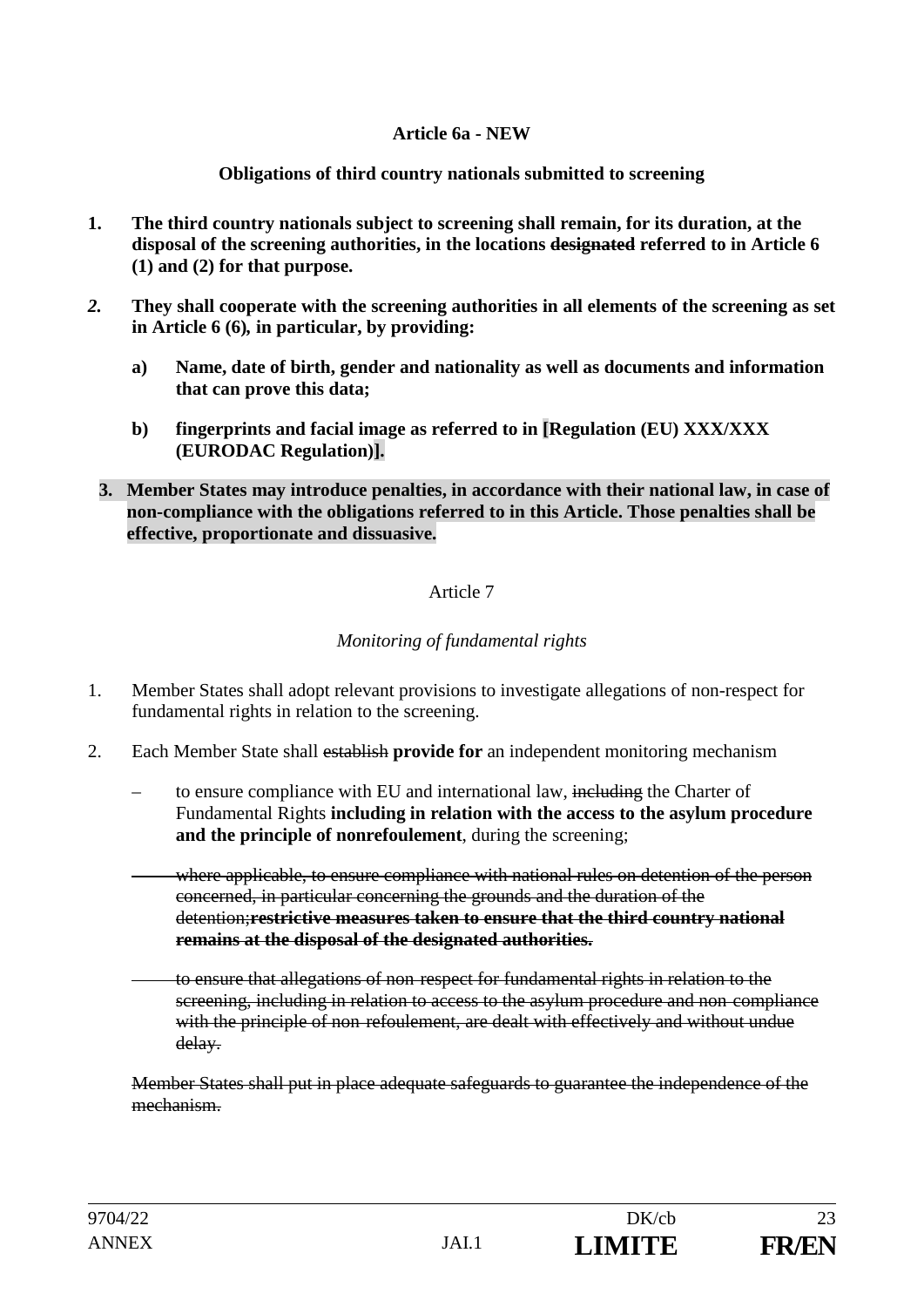The Fundamental Rights Agency shall issue general guidance for Member States on the setting up of such mechanism and its independent functioning. Furthermore, Member States may request the Fundamental Rights Agency to support them in developing their national monitoring mechanism, including the safeguards for independence of such mechanisms, as well as the monitoring methodology and appropriate training schemes.

Member States may invite relevant national, international and non governmental organisations and bodies to participate in the monitoring.

## *Article 8*

## *Provision of information*

- 1. Third-country nationals subject to the screening shall be succinctly informed about the purpose and the modalities of the screening:
	- (a) the **purpose,** steps **modalities and elements** of the screening as well as possible outcomes of the screening;
	- (b) the rights and obligations of third country nationals during the screening, including the obligation on them to remain in the designated facilities during the screening;
	- **c) the obligations of third-country nationals referred to in Article 6A and the consequences of non-compliance therewith, including the penalties under national law where provided for by Member States.**
- 2. During the screening, they shall also, where appropriate, receive **succinct** information on:
	- (a) the applicable rules on the conditions of entry for third-country nationals in accordance with Regulation (No) 2016/399 [Schengen Borders Code], as well as on other conditions of entry, stay and residence of the Member State concerned, to the extent this information has not been given already;
	- (b) **the applicable rules on applying** where they have applied, or there are indications that they wish to apply, for international protection, **and all the relevant information in accordance with Article 4 of Regulation (EU) 604/2013 (Dublin III Regulation)** information on the obligation to apply **make an application** for international protection in the Member State of first entry or legal stay set out in Article [9(1) and (2)] of Regulation (EU) No XXX/XXX [ex Dublin Regulation], the consequences of non compliance set out in Article [10(1)] of that Regulation, and the information set out in Article 11 of that Regulation as well as on the procedures that follow the making of an application for international protection;
	- (c) the obligation for illegally staying third-country nationals to return in accordance with Directive XXXXX [Return Directive];
	- (d) the possibilities to enrol in a programme providing logistical, financial and other material or in-kind assistance for the purpose of supporting voluntary departure;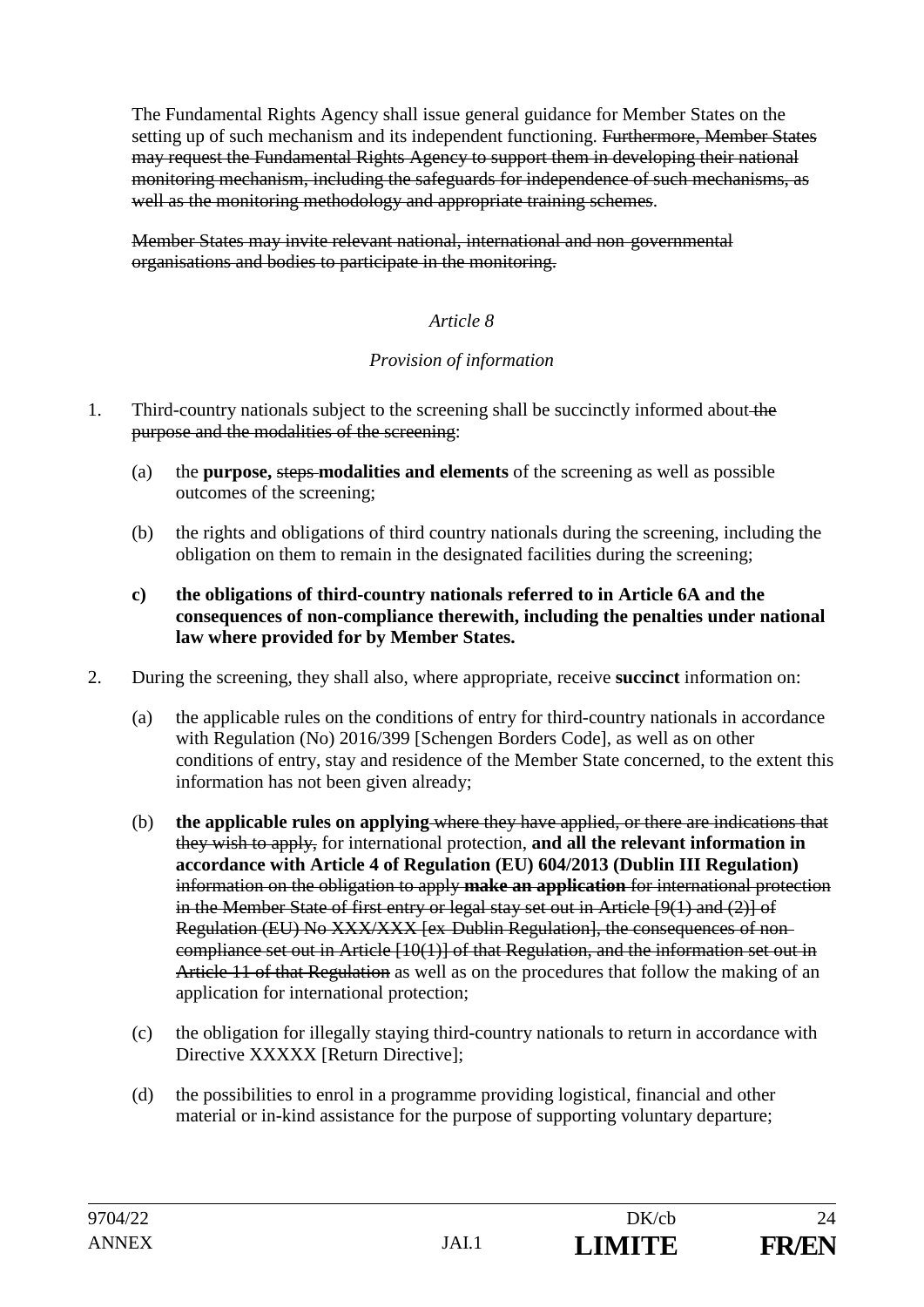- (e) the conditions of participation in relocation **in accordance with an existing solidarity**  mechanism in accordance with Article XX of Regulation (EU) No XXX/XXX [ex-Dublin Regulation] **and, where relevant, relocation in accordance with Article XXX of Regulation (EU) No XXX/XX (Regulation on situations of crisis)**;
- (f) the information referred to in Article 13 of the Regulation (EU) 2016/679**<sup>15</sup>** [GDPR].
- 3. The information provided during the screening shall be given in a language which the thirdcountry national understands or is reasonably supposed to understand **or, in any case, in at least five of those languages which are most frequently used or understood by illegal migrants entering the Member State concerned.** The information shall be given in writing **and, or where necessary for the applicant's proper understanding, shall also be supplied may be supplemented** orally, using interpretation services where possible in exceptional circumstances. **Where needed,** it shall be provided in an appropriate manner **in the case of vulnerable persons.** taking into account the age and the gender of the person.
- 4. Member States may authorise relevant and competent national, international and nongovernmental organisations and bodies to provide third country nationals with information under this article during the screening according to the provisions established by national law**. Such information may also be provided by leaflets developed by with the assistance of the EU agencies, or based on the information developed by them, as appropriate.**

# *Preliminary health checks and vulnerabilities*

1. Third-country nationals submitted to the screening referred to in Article 3 **shall have access to necessary emergency health care and essential treatment of illness. They** shall be subject to a preliminary **health** *and vulnerability* **check** medical examination with a view to identifying any needs for immediate **health** care or isolation on public health grounds as well as any indications of vulnerability, unless, based on the circumstances concerning the general state of the **each** individual third-country nationals concerned and the grounds for directing them **her/him** to the screening, the **qualified medical staff or, in the exceptional circumstances referred to in Article 6(3), the screening authorities under the supervision of qualified medical staff screening** relevant competent authorities are satisfied **consider** that no preliminary medical **health and vulnerability check** screening is necessary. In that case, they shall inform those persons accordingly.

<sup>-</sup>**<sup>15</sup>** Regulation (EU) 2016/679 of the European Parliament and of the Council of 27 April 2016 on the protection of natural persons with regard to the processing of personal data and on the free movement of such data, and repealing Directive 95/46/EC (General Data Protection Regulation), OJ L 119, 4.5.2016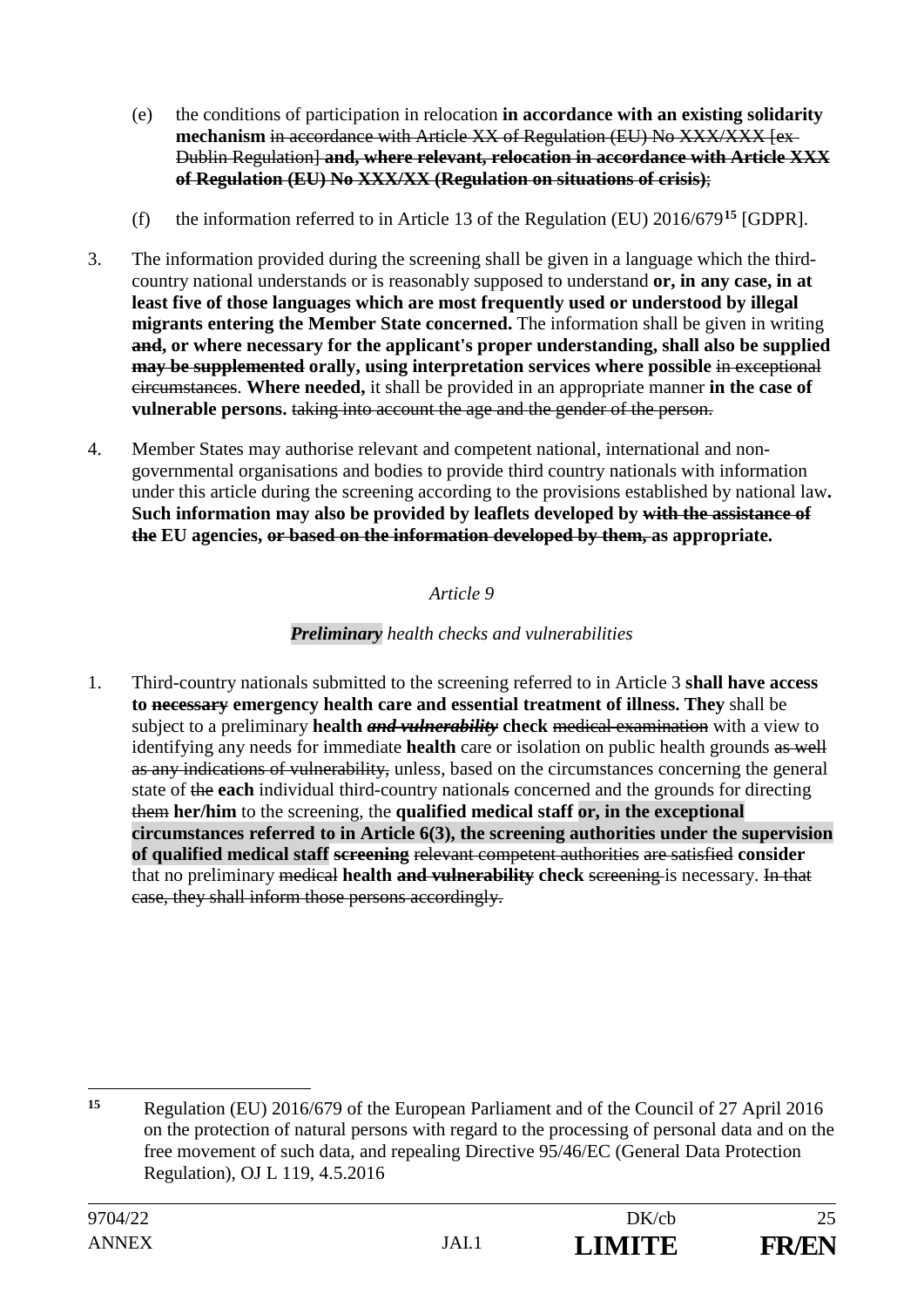- 2. Where relevant, it shall be checked whether persons referred to in paragraph 1 are in a vulnerable situation, **and collect information on possible have special reception or procedural needs** victims of torture or have special reception or procedural needs within the meaning of Article 20 of the [recast] Reception Conditions Directive. **Third-country nationals submitted to the screening referred to in Article 3 shall be subject to a vulnerability check with a view to identifying any indication of vulnerability. The vulnerability check shall be conducted by a screening authority trained for that purpose which may be assisted by non-governmental organizations and where relevant by medical staff as referred to in Article 6(7).**
- 3. Where there are indications of vulnerabilities or special reception or procedural needs*,* the third-country national concerned shall receive timely and adequate support in view of their physical and mental health. In the case of minors, support shall be given by personnel trained and qualified to deal with minors, and in cooperation with child protection authorities. **Where a need for immediate health care was identified, such care shall be swiftly provided. Where a need for isolation on public health grounds was identified, the necessary public health measures shall be taken.**
- 4. Where it is deemed necessary based on the circumstances, third country nationals submitted to the screening referred to in Article 5 shall be subject to a preliminary medical examination, notably to identify any medical condition requiring immediate care, special assistance or isolation.

## *Identification* **and** *or verification of identity*

- 1. To the extent it has not yet occurred during the application of Article 8 of Regulation (EU) 2016/399, the identity of third-country nationals submitted to the screening pursuant to Article 3 or Article 5 shall be verified or established, by using, **where applicable,** in particular the following **data**, in combination with national and European databases:
	- (a) identity, travel or other documents;
	- (b) data or information provided by or obtained from the third-country national concerned; and
	- (c) biometric data, **including both facial images and fingerprints.**
- 2. For the purpose of the identification **and or verification** referred to in paragraph 1, the competent **screening** authorities shall query, **using the data or information refererred in paragraph 1, any relevant national databases as well as the common identity repository** (CIR) referred to in Article 17 of Regulation (EU) 2019/817, **the Schengen Information System (SIS) and where relevant, national databases applicable in accordance with national legislation.** The biometric data of a third country national taken live during the screening, as well as the identity data and, where available, travel document data shall be used to that end.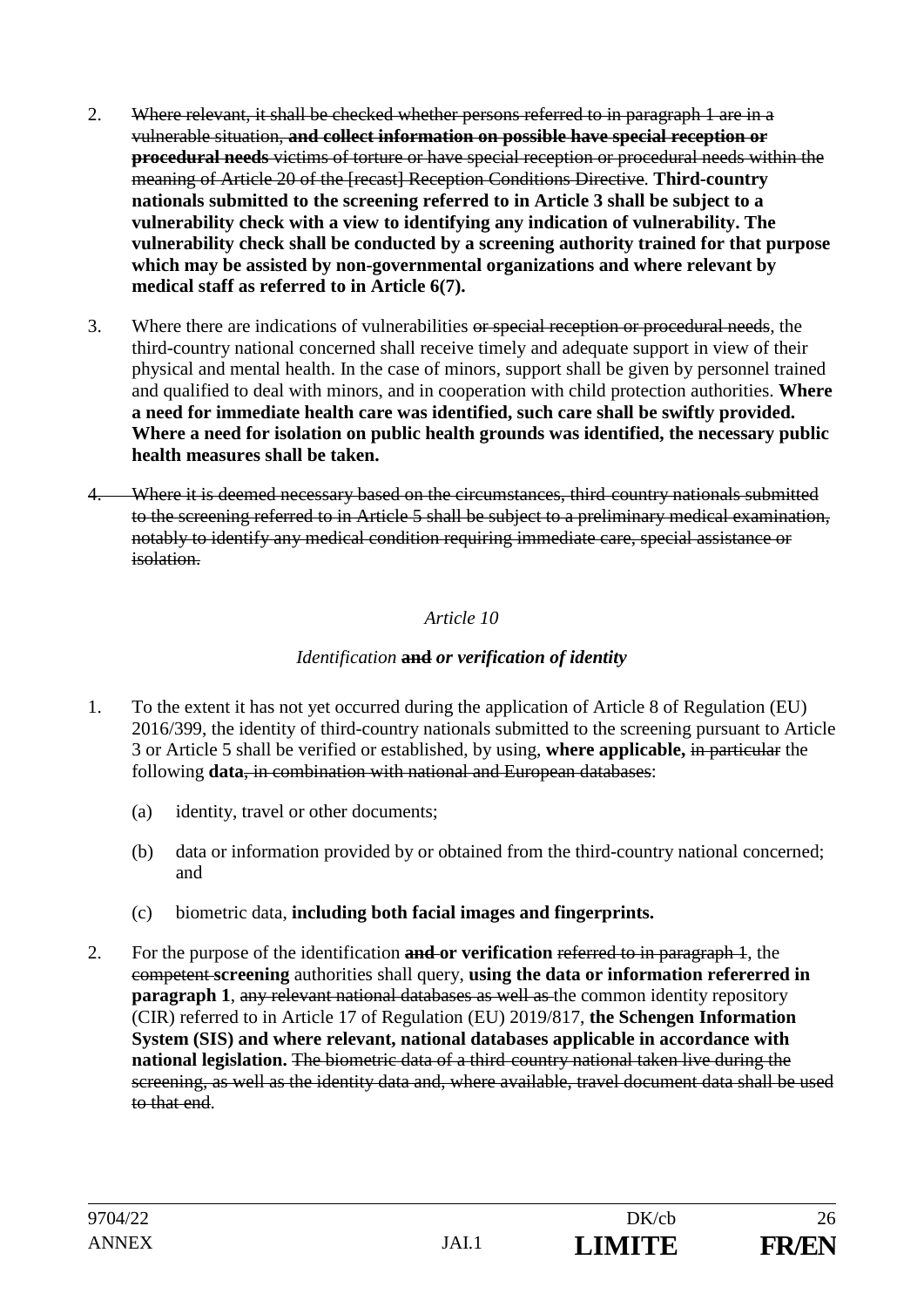- 3. **Biometric data of a third-country national taken live shall be used for searches in the CIR.** Where the biometric data of the third-country national cannot be used or where the query with those data referred to in paragraph 2 fails **or returns no result**, the query as referred to in paragraph 2 shall be carried out with the identity data of the third-country national, in combination with any identity, travel or other document data**,** or with **any of** the identity data **or information** provided by that third country national **referred to in paragraph 1(b)**.
- **4. Searches in the SIS with biometric data shall be carried out in accordance with Article 33 of Regulation (EU) 2018/1861 and Article 43 of Regulation (EU) 2018/1862. A search with the identity biometric data of the third-country national in combination with any travel or other document data or with any of the data or information referred to in paragraph 1(b) shall in all cases be carried out in SIS.**
- 5. The checks, where possible, shall also include the verification of at least one of the biometric identifiers integrated into any identity, travel or other document.
- **6. This article is without prejudice to actions undertaken in line with national law with a view to establish the identity of the person concerned.**

# *Security check*

- 1. Third country nationals submitted to the screening pursuant to Article 3 or Article 5 shall undergo a security check to verify **whether they could** that they do not constitute **pose** a **security risk** threat to **public policy,** internal security **or international relations for any of the Member States**. The security check may cover both the third-country nationals and the objects in their possession. The law of the Member State concerned shall apply to any searches carried out.
- 2. For the purpose of conducting the security check referred to in paragraph 1, and to the extent that they have not yet done so in accordance with Article 8(3), point (a)(vi), of Regulation (EU) 2016/399, the competent authorities shall query relevant national and Union databases, in particular the Schengen Information System (SIS). it has not been already done during the checks referred to in Article 8 of Regulation (EU) 2016/399, the **screening authorities** competent authority shall query **relevant national and Union databases, in particular** the **Schengen Information System (SIS), the** Entry/Exit System (EES), the European Travel Information and Authorisation System (ETIAS), including the ETIAS watch list referred to in Article 29 **34** of Regulation (EU) 2018/1240, the Visa Information System (VIS), the ECRIS-TCN system, as far as convictions related to terrorist offences and other forms of serious criminal offences are concerned, the Europol data processed for the purpose referred to in Article 18(2), point (a), of Regulation (EU) 2016/794, **and the Interpol Databases Stolen and Lost travel documents database (Interpol SLTD)** and the Interpol Travel Documents Associated with Notices database (Interpol TDAWN) with the data referred to in Article 10(1) **and using at least the data referred to under point (c) thereof or any identity discovered during the identification or verification of Article 10.**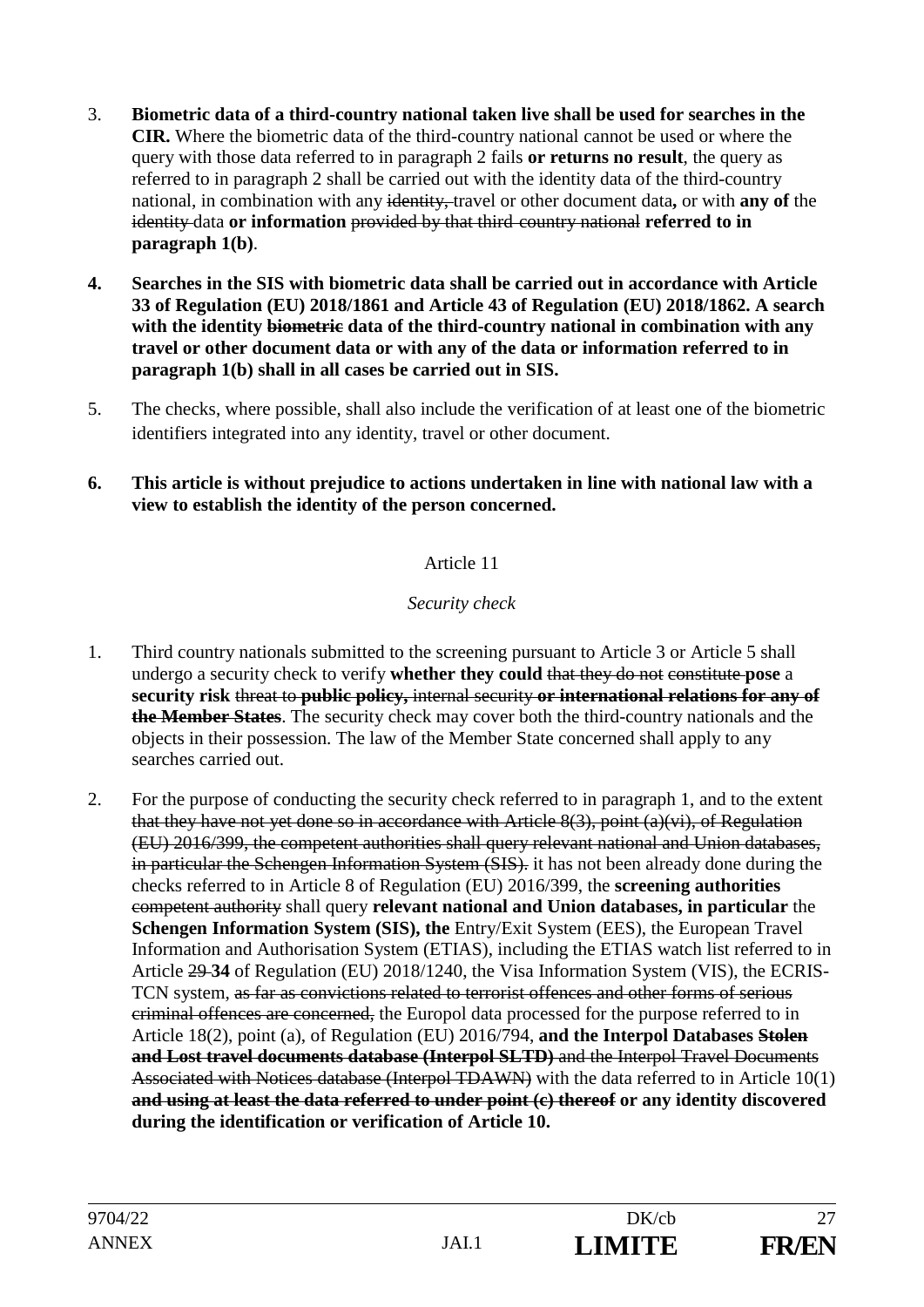4.**3.** As regards the consultation **The query** of EES, ETIAS, **with the exception of the ETIAS watchlist**, and VIS pursuant to paragraph 3 **2**, the retrieved data **query** shall be limited to **refusals of entry,** indicating **decisions to** refusals **refuse, annul or revoke** of a travel authorisation, or decisions to refuse, annul or revoke a visa or residence permit **respectively**, which are based on security grounds.

**The consultation of the ETIAS watchlist pursuant to paragraph 2 3 shall be in accordance with Article 12(5) of this Regulation and Article 35a of Regulation (EU) 2018/1240.** 

**In case of a match in the SIS, the screening authority carrying out the search shall have access to all data stored in the SIS related to the matched alert.**

**[The consultation of ECRIS TCN shall be in accordance with Regulation (EU) …/…** 

**[Regulation on the Screening consequential amendments]].**

**The query of Interpol databases shall only be performed when it is ensured that no information is revealed to the owner of the Interpol alert.**

5.**4.** The Commission shall adopt implementing acts setting out the detailed procedure and specifications for retrieving data. Those implementing acts shall be adopted in accordance with the examination procedure referred to in Article 15(2).

Article 12

*Modalities for identification and security checks*

- 1. The queries provided for in Article 10(2) and in Article 11(2) may be launched using, for queries related to EU information systems, **Europol data,** Interpol Databases, and the CIR, the European Search Portal in accordance with Chapter II of Regulation (EU) 2019/817 and with Chapter II of Regulation (EU) 2019/818**<sup>16</sup>**.
- **2. In case of a hit pursuant to Article 10 or Article 11, the screening authority shall verify that data recorded in EU information systems or Europol correspond to the data triggering a hit.**
- 3. **When the hit is obtained following a query against the SIS, the screening authorities competent authority shall, through consult the SIRENE Newtork, consult the Bureau of the alert issuing Member State in accordance with Regulation (EU) 2018/1861 and Regulation (EU) 2018/1862.**

<sup>&</sup>lt;u>.</u> **<sup>16</sup>** Regulation (EU) 2019/818 of the European Parliament and of the Council of 20 May 2019 on establishing a framework for interoperability between EU information systems in the field of police and judicial cooperation, asylum and migration, OJ L 135, 22.5.2019, p. 85.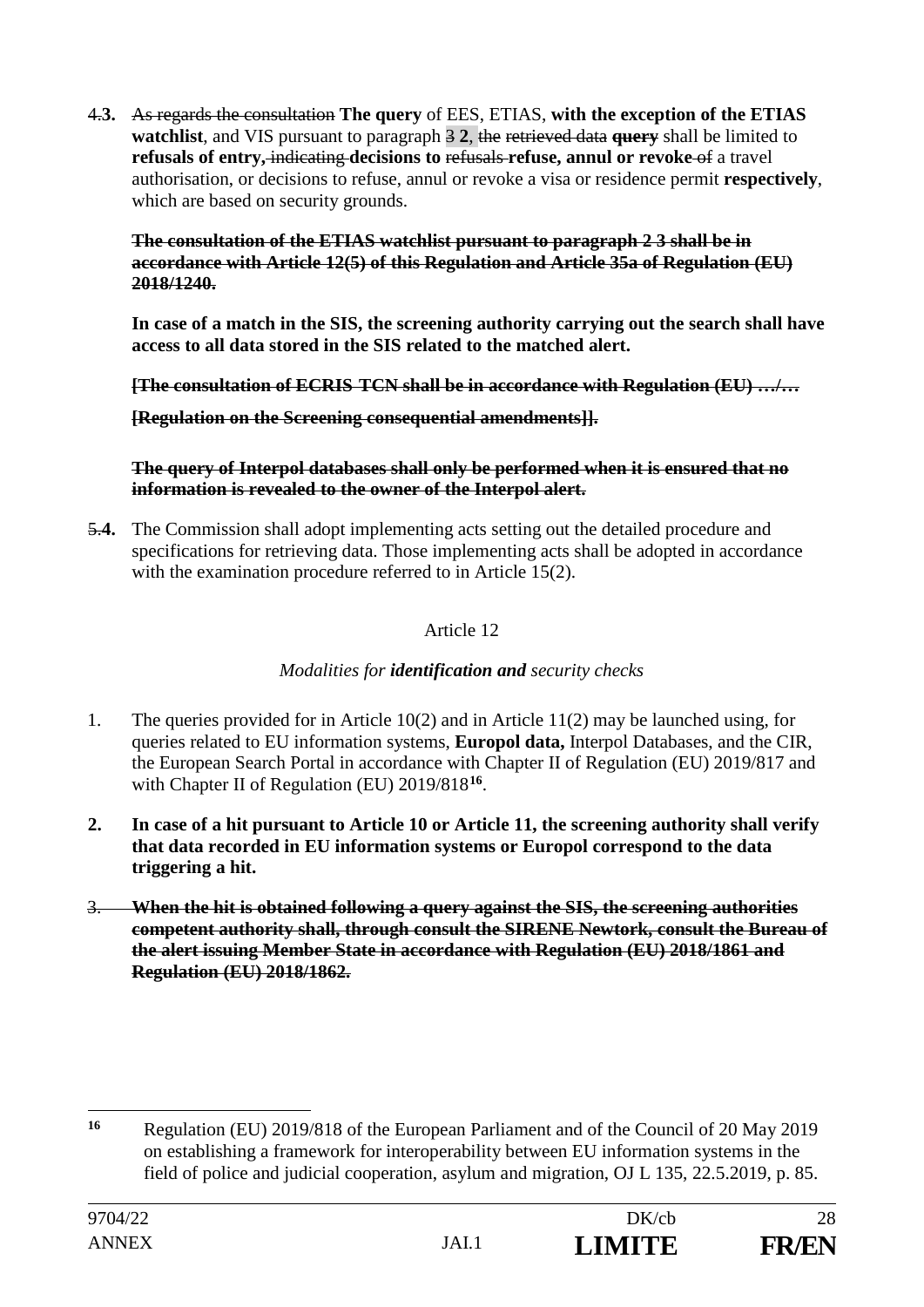- 4. **3.** Where a match is obtained following a query as provided for in Article 11**(2) and** (3) against data in one of the information systems, the **screening authorities** competent authority shall have access to consult, **without prejudice to provisions of the Member States on the protection of classified information,** the file corresponding to that match in the respective information system in order to determine the **security** risk to **public policy**, internal security **or international relations pursuant to** as referred to in Article 11(1).
- 5. **4. When a hit is obtained following a query against the in SIS, the screening authorities shall carry out the procedures set out in Regulations (EU) 2018/1860, Regulation (EU) 2018/1861 or Regulation (EU) 2018/1862 including the consultation of the alert issuing Member State through the SIRENE Bureaux.**
- **3 5. Where a third-country national corresponds to a person whose data is recorded in the ECRIS-TCN and flagged in accordance with point (c) of Article 5(1) of Regulation (EU) 2019/816, the data may only be used for the purpose of the security check referred to in Article 11 of this Regulation and for the purpose of consultation of the national criminal records which shall be in accordance with Article 7a of the Regulation 2019/816. National criminal records shall be consulted prior to the delivery of an opinion pursuant to Article 7a of that Regulation.**
- **6.** Where a query as provided for in Article 11( **2** 3) reports a match against Europol data, **an automated notification, containing the data used for the query, shall be sent to the screening authority competent authority of the Member State shall inform-Europol in accordance with Regulation (EU) 2016/794** in order for Europol to inform, where needed, whether the person could pose a security risk, **using the communication channels provided for in Regulation (EU) 2016/794.** to take, if needed, any appropriate follow up action in accordance with **that Regulation** the relevant legislation.
- **7. 4**. Where a query **Queries** as provided for in Article 11(**2** 3) databases **shall be performed in accordance with Articles 9(5) and 72(1) of Regulation (EU) 2019/817. Where it is not possible to perform such queries in a way that no information is revealed to the owner of the Interpol alert, the screening shall not include the query of the Interpol databases**  reports a match against the Interpol Travel Documents Associated with Notices database (Interpol TDAWN) **or the Interpol Stolen and Lost Documents database**, the competent authority of the Member State shall inform the Interpol National Central Bureau of the Member State that launched the query in order to take, if needed, any appropriate follow up action in accordance with the relevant legislation.
- **8. 5. When a hit is obtained in the ETIAS watchlist, the provisions of Article 35a of Regulation (EU) 2018/1240 shall apply. In accordance with Article 35a of Regulation (EU) 2018/1240, in the event of a hit in the ETIAS watchlist, the ETIAS National Unit or Europol having entered the data in the ETIAS watchlist shall be automatically notified and shall provide a reasoned opinion to the screening authority competent authority performing the Screening within two days of the receipt of the notification, in case of screening pursuant to Article 5, or within three days of the receipt of the notification in other cases. The absence of a reply within that deadline shall mean that there are no security risks to be taken into consideration.**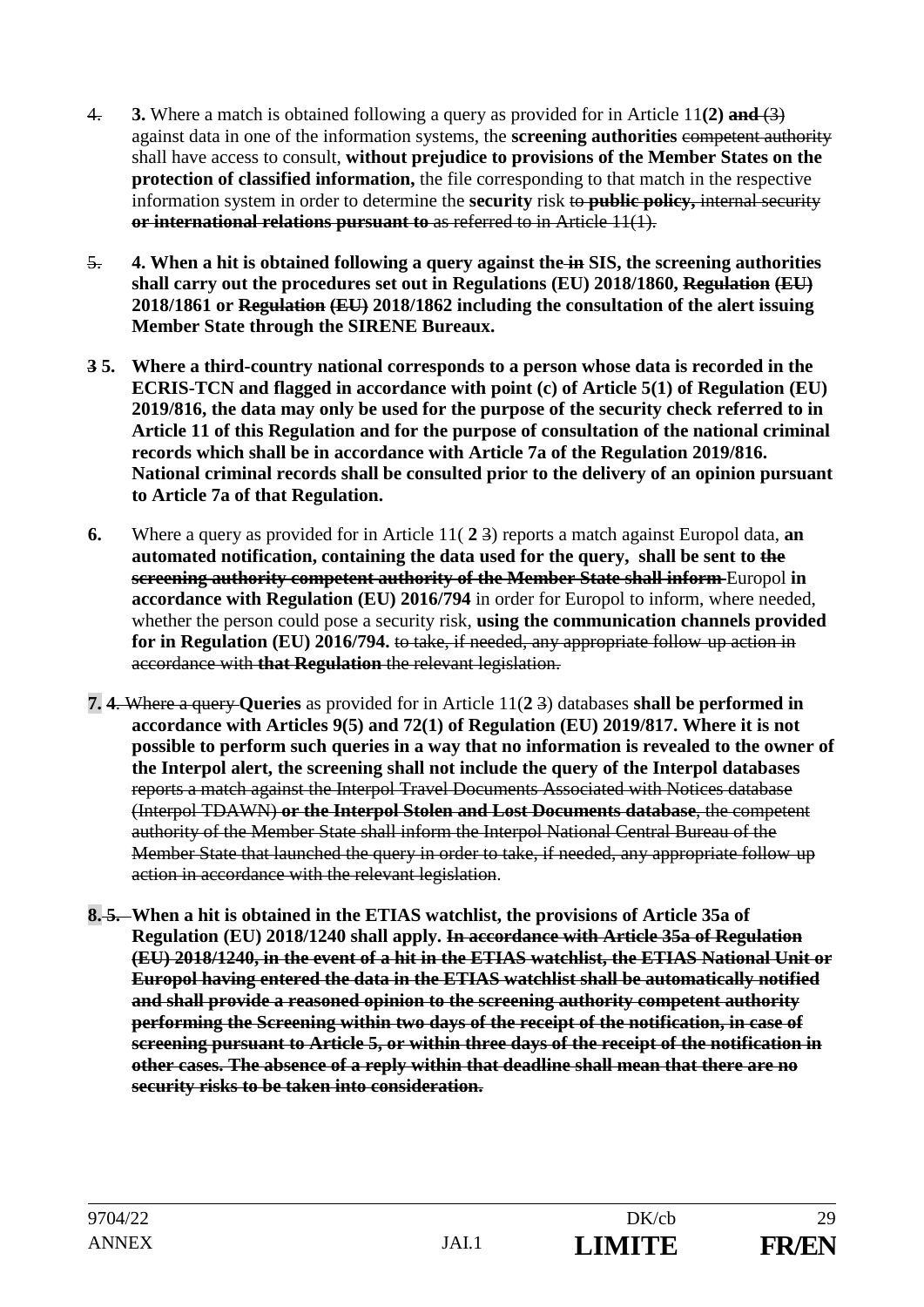**9. 6.** The Commission shall adopt implementing acts to specify the procedure for cooperation between the authorities responsible for carrying out the screening, Interpol National Central Bureaux, **and** Europol national unit, and ECRIS TCN central authorities, respectively, to determine the **security** risk to **public policy,** internal security **or international relations**. Those implementing acts shall be adopted in accordance with the examination procedure referred to in Article 15(2).

# Article 13

# *De briefing Screening form*

- **1.** *On completion of* **During** the screening **and at the latest on its completion**, the competent **screening** authorities shall, with regard to the persons referred to in Article 3 and in Article 5, complete the **a** form in Annex I containing**, at least, the following data**:
	- (a) name, date and place of birth and sex;
	- (b) initial **and subsequent** indication of **nationality or statelessness**nationalities **and** countries of residence prior to arrival and languages spoken;
	- **(c) reason to perform the screening;**
	- **(d) information, where applicable, on vulnerability and special reception or procedural needs identified during the screening, and on health checks performed, excluding detailed medical information.**
	- **(e) whether the third country national has made an application for international protection;**
	- **(f) whether there is a hit in accordance with Article 11;**
	- **(g) information if any of the family members [or relatives] are located on the territory of the Member States;**
	- **(g h) whether the third country national has complied with its obligation to cooperate in accordance with Article 6a.**

The screening authotities shall also specify whether the data referred to in points (a)<sub>z</sub> **and (b) and (f) (g) are confirmed or declared by the person concerned and whether the third- country national has been subject to a preliminary health check.**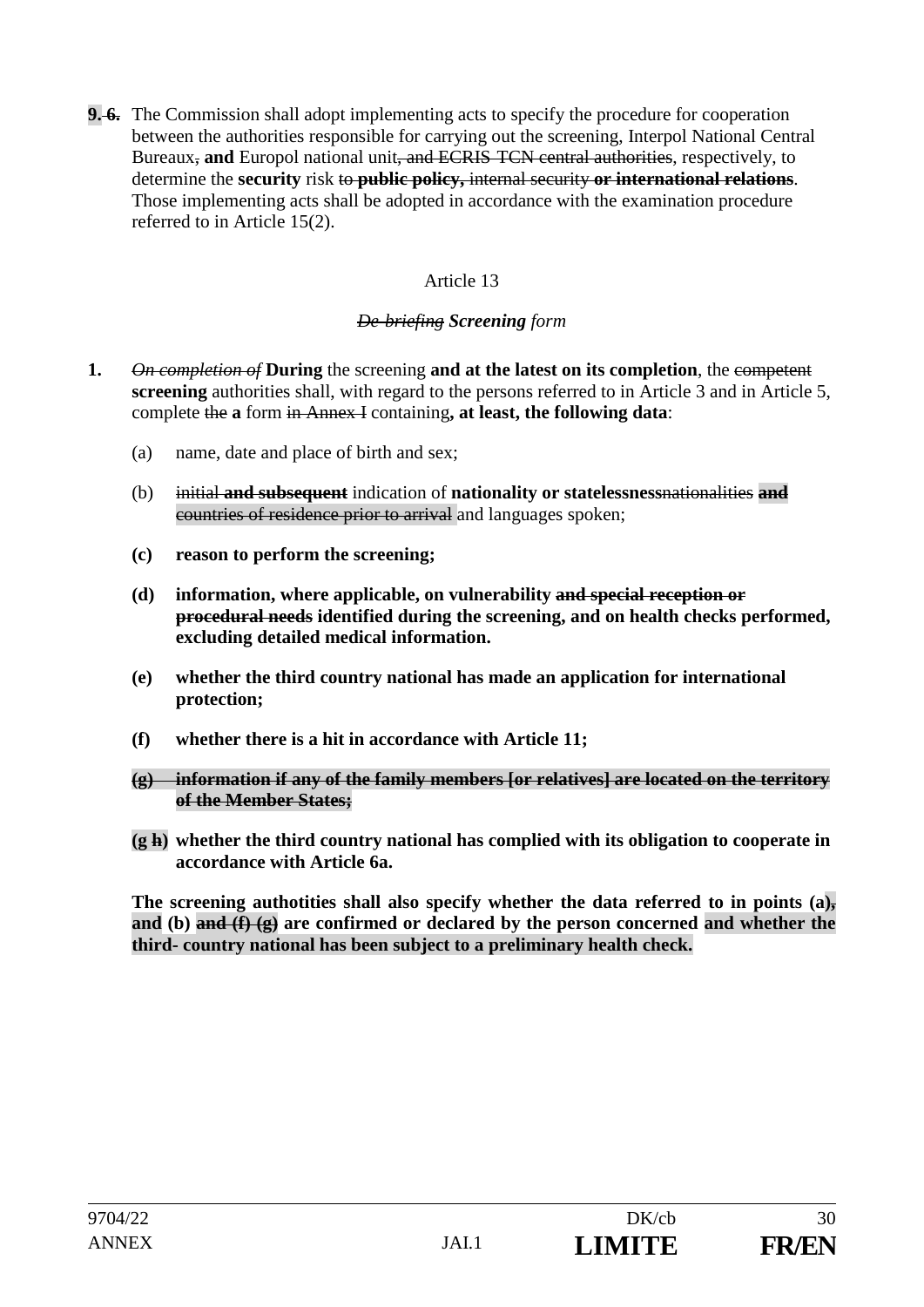### **2. Where available, the following data should shall be included:**

- (c**a**) reason for unauthorised arrival, entry, and, where appropriate*,* illegal stay or residence, including **declared or confirmed** information on whether the person made an application for international protection **if any of the family members are located on the territory of the Member States;**
- (d**b**) information obtained on routes travelled, including the point of departure, the places of previous residence, the third countries of transit and those where **application for international** protection may have been **made** sought or granted as well as the intended destination within the Union **and presence and validity of travel and identity documents**;
- (e**c**) information on assistance provided by a person or a criminal organisation in relation to unauthorised crossing of the border, and any related information in cases of suspected smuggling.
- **(dc) Any other relevant information.**
- **6. The screening authorities shall transmit to the competent authorities any information obtained during the screening on assistance provided to the third country national by a person or an organisation in relation to the unauthorised crossing of the border, and any related information in cases of suspected smuggling or trafficking in human beings.**

#### Article 14

## *Outcome Completion of screening*

#### **Once the screening is completed or, at the latest, when the time limits set in Article 6 expire, the following rules apply:**

1. The third country nationals referred to in Article 3(1) point (a) and (b) of this Regulation who have not **made an application** applied for international protection and with regard to whom the screening has not revealed that they fulfil entry conditions set out in Article 6 of Regulation (EU) 2016/399, shall be referred to the competent authorities to apply procedures respecting Directive (EU) 2008/115/EC (Return Directive) **including or, where applicable and except for search and rescue operations, refusal of entry or other simplified return procedures in accordance line with Article 14 of Regulation (EU) 2016/399 and Article 2(2)(a) of that Directive (EU) 2008/115/EC (Return Directive)**.

In cases not related to search and rescue operations, entry may be refused in accordance with Article 14 of Regulation 2016/399.

The form referred to in Article 13 shall be transmitted to the relevant authorities to whom the third country national is being referred.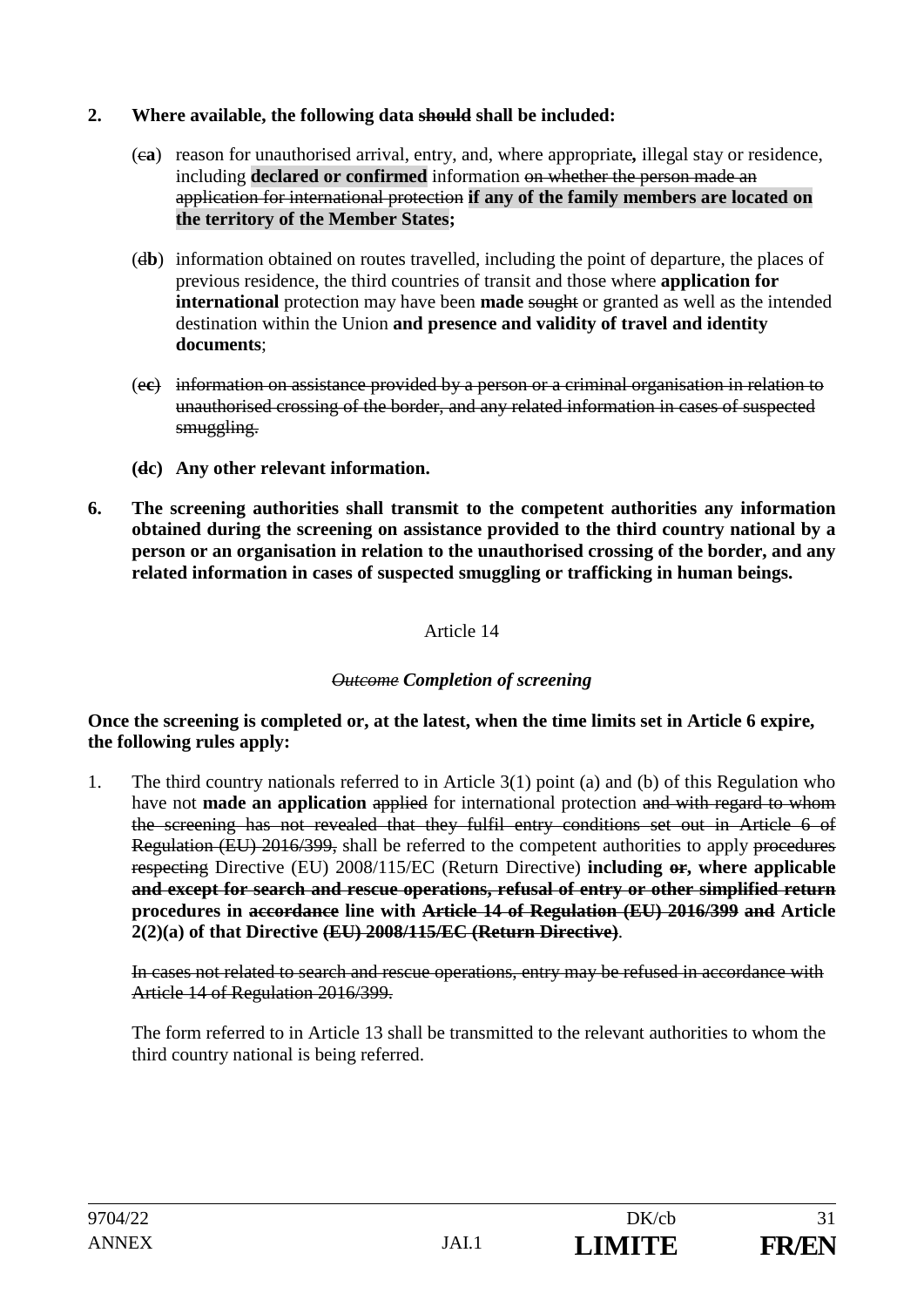2. **Where the t**hird-country nationals referred to in Article 3(1) **and Article 5** who **have** made an application for international protection, shall be referred to the authorities **competent under national law for registering such application** mentioned in Article XY of Regulation (EU) No XXX/XXX [Asylum Procedure Regulation], together with the form referred to in Article 13 of this Regulation, **the form referred to in Article 13 of this Regulation, as soon as possible and at the latest once completed, shall be referred to the authorities mentioned in Article XY of Regulation (EU) No XXX/XXX [Asylum Procedure Regulation competent under national law for registering application for international protection].**

**As regards third country nationals referred to in Article 3(2), Article 3(3) and Article 5, the form referred to in Article 13 of this Regulation, as soon as possible and at the latest once completed, shall be referred to the authorities mentioned in Article XY of Regulation (EU) No XXX/XXX [Asylum Procedure Regulation competent under national law for registering application for international protection].**

On that occasion, the authorities conducting the screening shall point in the de briefing form to any elements which seem at first sight to be relevant to refer the third country nationals concerned into the accelerated examination procedure or the border procedure.

- 3. Where the third country national is to be relocated under the mechanism for solidarity established by Article XX of Regulation (EU) No XXXX/XXXX [Dublin Regulation], the third-country national concerned shall be referred to the relevant authorities of the Member States concerned together with the form referred to in Article 13.
- 4. The third-country nationals referred to in Article 5, who have not **applied made an application** for international protection and with regard to whom the screening has not revealed that they fulfil the conditions for entry and stay shall **continue to** be subject to return procedures respecting Directive 2008/115/EC.
- **5. Where third country nationals submitted to the screening in accordance with Article 5 make an application for international protection as referred to in Article 25 of Regulation (EU) No XXX/XXX (Asylum Procedures Regulation), paragraph 2 of this Article shall apply accordingly.**
- 6**5**. In respect of third-country nationals to whom Regulation EU No XXX/XXXX [Eurodac Regulation] applies, the **screening** *competent* authorities shall take the biometric data referred to in Articles [10, 13, 14 and 14a] of that Regulation (EU) and shall transmit it in accordance with that Regulation.
- **76**. Where the third country nationals referred to in Article(s) 3(1) and Article 5 are referred to an appropriate procedure regarding asylum **international protection, refusal of entry** or **a procedure respecting Directive 2008/115/EC (Return directive), including Article 2(2)(a) thereof, or where the form referred to in Article 13 was passed to these authorities concerning the third-country nationals referred to in Article 3(2), Article 3(3) and Article 5**, **or to the relevant authorities of another Member State concerning thirdcountry nationals to be relocated**, the screening ends. Where not all the checks have been completed within the deadlines referred to in Article 6(3) and (5), the screening shall nevertheless end with regard to that person, who shall be referred to a relevant procedure. **Where necessary, the checks set forth under this Regulation may shall continue within the subsequent procedure by the respective competent authorities.**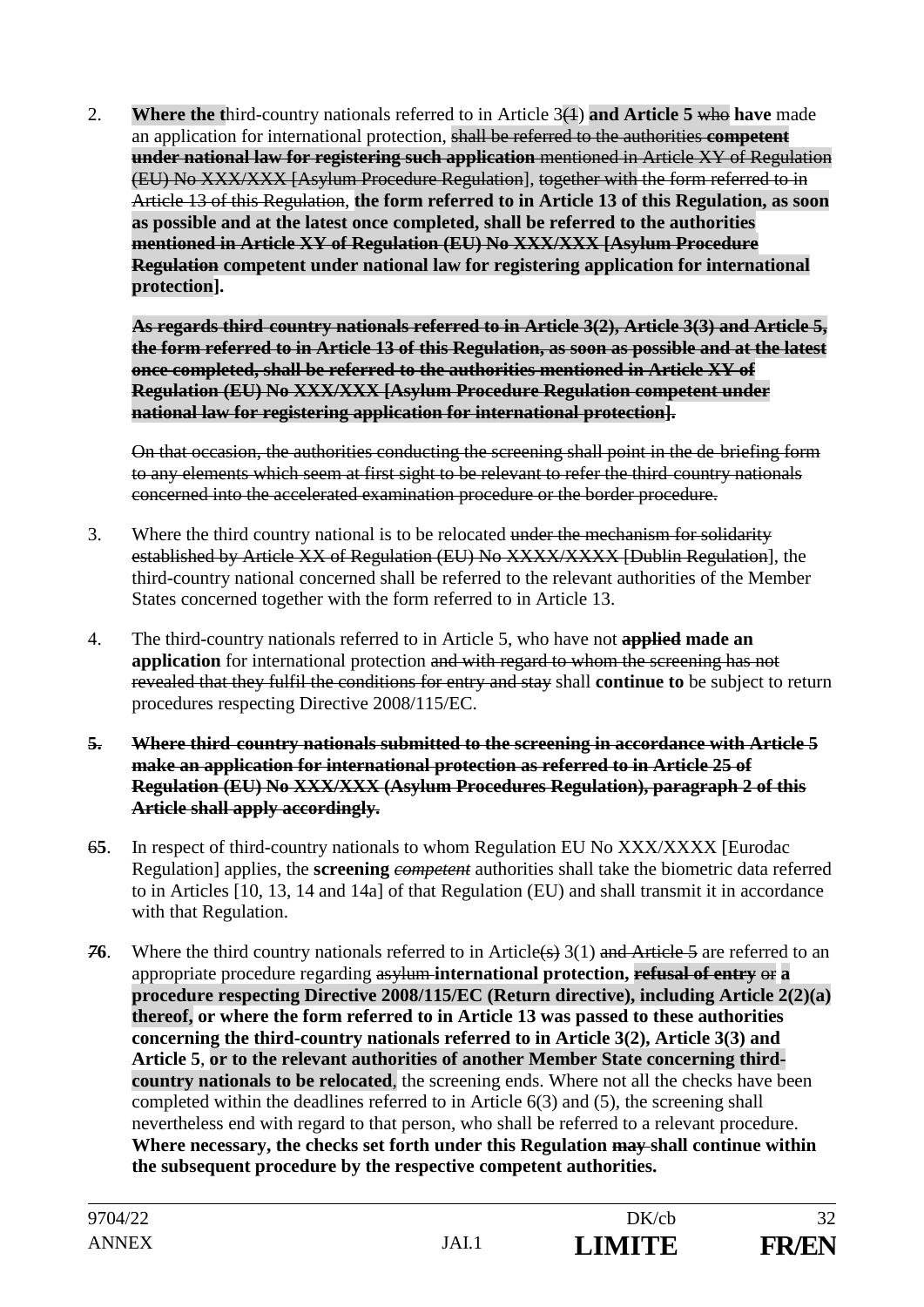**7***.* **Where, in accordance with national criminal law, a third-country national referred to in Articles 3 or 5 is apprehended under criminal law procedures, the screening may not be applied. If the screening had already started, the form referred to in Article 13 shall be sent, with indication of circumstances that ended the screening, to the authorities competent for the procedures respecting Directive (EC) 2008/115/EC (Return Directive), or, if the third-country national has made an international protection application, the authorities mentioned in Article XY of Regulation (EU) No XXX/XXX [Asylum Procedure Regulation competent under national law for registering application for international protection].**

# *Article 15*

# *Committee procedure*

- 1. The Commission shall be assisted by a committee. That committee shall be a committee within the meaning of Regulation (EU) No 182/2011.
- 2. Where reference is made to this paragraph, Article 5 of Regulation (EU) No 182/2011 shall apply. **Where the Committee delivers no opinion, the Commission shall not adopt the draft implementing act, and the third subparagraph of Article 5(4) of Regulation (EU) No 182/2011 shall apply.**

# *Article 16*

*Amendments to Regulation (EC) No 767/2008* 

Regulation (EC) No 767/2008 is amended as follows:

- (1) in Article 6, paragraph 2 is replaced by the following:
	- "(2) Access to the VIS for consulting the data shall be reserved exclusively for the duly authorized staff of:
		- (a) the national authorities of each Member State and of the EU bodies which are competent for the purposes laid down in Articles 15 to 22, Articles 22g to 22m, and Article 45e;
		- (b) the ETIAS Central Unit and the ETIAS National Units, designated pursuant to Articles 7 and 8 of Regulation (EU) 2018/1240, for the purposes laid down in Articles 18c and 18d of this Regulation and in Regulation (EU) 2018/1240;

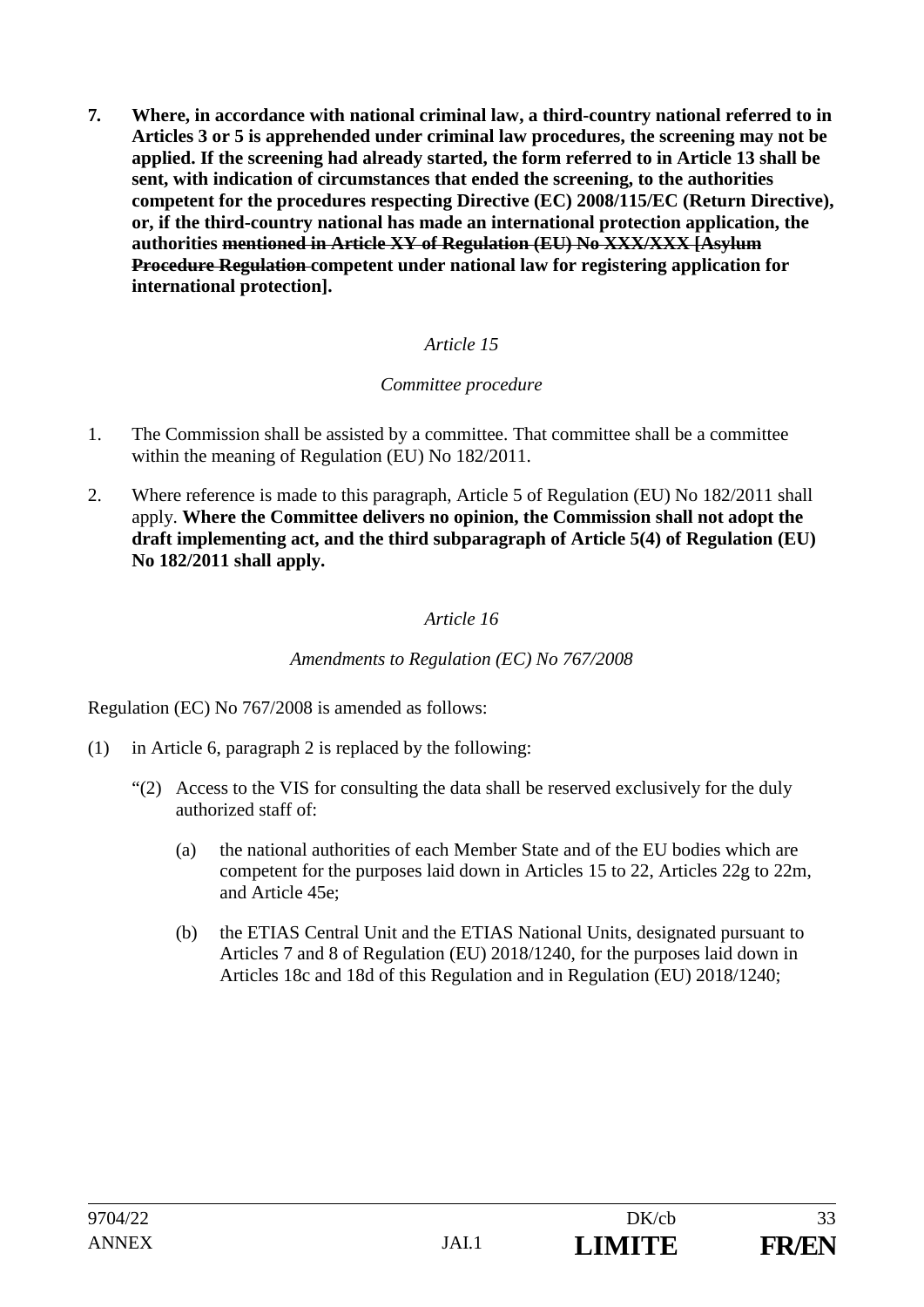- (c) the competent **screening** authorities, designated pursuant to Article 6**(7)** of Regulation (EU) 2020/XXX [screening regulation], for the purposes laid down in Articles 10 to 12 of that Regulation;
- (d) the national authorities of each Member State and of the Union bodies which are competent for the purposes laid down in Articles 20 and 21 of Regulation (EU) 2019/817.

That access shall be limited to the extent that the data are required for the performance of their tasks in accordance with those purposes, and proportionate to the objectives pursued."

# *Article 17*

# *Amendments to Regulation (EU) 2017/2226*

Regulation (EU) 2017/2226 is amended as follows:

- (1) in Article  $6(1)$ , the following point (k) is inserted after point (j):
	- "(k) support the objectives of the screening established by Regulation (EU) 2020/XXX of the European Parliament and of the Council**<sup>17</sup>**, in particular for the checks provided under **Articles 10 to 12** thereof."
- (2) Article 9 is amended as follows:
	- (a) the following paragraph 2a is inserted after paragraph 2:

"2a. The **competent screening** authorities referred to in Article 6(7) of Regulation (EU) 2020/XXX shall have access to the EES to consult data.";

(b) paragraph 4 is replaced by the following:

"(4) Access to the EES data stored in the CIR shall be reserved exclusively for the duly authorized staff of the national authorities of each Member State and for the duly authorized staff of the Union agencies that are competent for the purposes laid down in Article 20, Article 20a and Article 21 of Regulations (EU) 2019/817 and 2019/818. Such access shall be limited according to the extent that the data are required for the performance of their tasks for those purposes, and proportionate to the objectives pursued."



<sup>&</sup>lt;u>.</u> **17** See footnote of the proposal.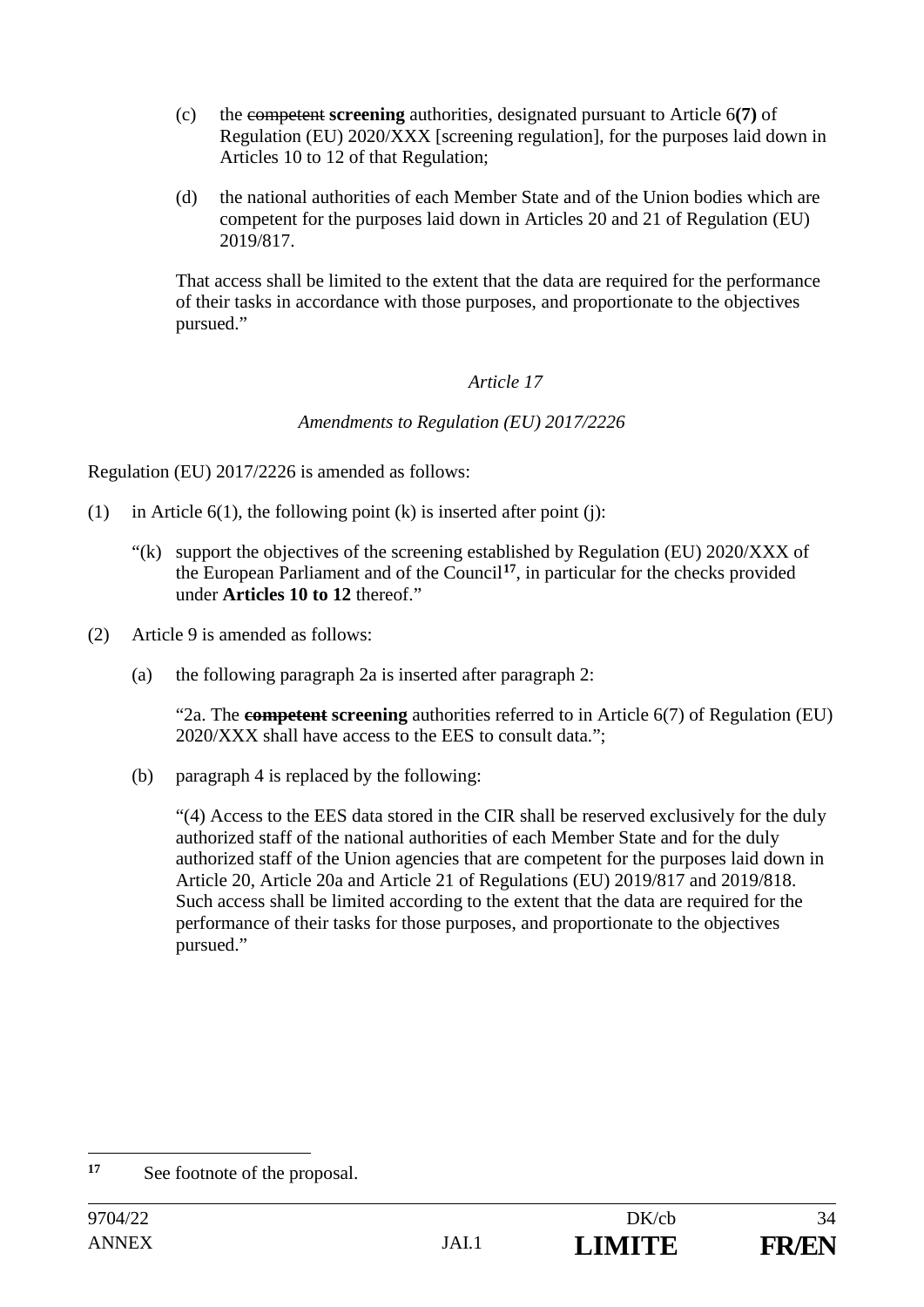(3) the following Article 24a is inserted after Article 24:

# *"Article 24a*

*Access to data for the identification and for the security check for the purposes of screening* 

- 1. For the purposes of verifying or establishing the identity of a person pursuant to Article 10 of Regulation (EU) XXX/YYYY (Screening) and the carrying out of security checks pursuant to Articles 11 and 12 of that Regulation, *competent* **the screening authorities** referred to in Article 6(7) of that same Regulation shall have access to EES data to the extent necessary to be able to carry out searches using the data referred to in Article 10(1) of Regulation (EU) XXX/YYYY (Screening) against the data stored in the EES in accordance with points (a) to (d) of Article 16(1) and points (a) to (c) of Article 17(1) of this Regulation.
- 2. If the search carried out pursuant to paragraph 1 indicates that data on the person are stored in the EES, the **screening authorities** competent authority referred in paragraph 1 shall be given access to the data of the individual file, the entry/exit records and refusal of entry records linked to it.

If the individual file referred to in the first subparagraph does not include any biometric data, the **screening authorities** competent authorities may proceed to access the biometric data of that person and verify correspondence in VIS in accordance with Article 6 of Regulation (EC) No 767/2008."

(4) in Article 46(1), point (a) is replaced by the following:

"(a) The purpose of the access referred to in Article 9 and Article 9(2a)."

*Article 18*

# *Amendments to Regulation (EU) 2018/1240*

Regulation (EU) 2018/1240 is amended as follows:

- (1) in Article 4, point (a) is replaced by the following:
	- "(a) contribute to a high level of security by providing for a thorough security risk assessment of applicants, prior to their arrival at external border crossing points, and of persons subject to the screening referred to in Regulation (EU) 2020/XXX [Screening Regulation], in order to determine whether there are factual indications or reasonable grounds based on factual indications to conclude that the presence of the person on the territory of the Member States poses a security risk;"
- (2) In paragraph 2 of Article 8 a new point (h) is added:
	- (h) providing opinions in accordance with Article 35a.

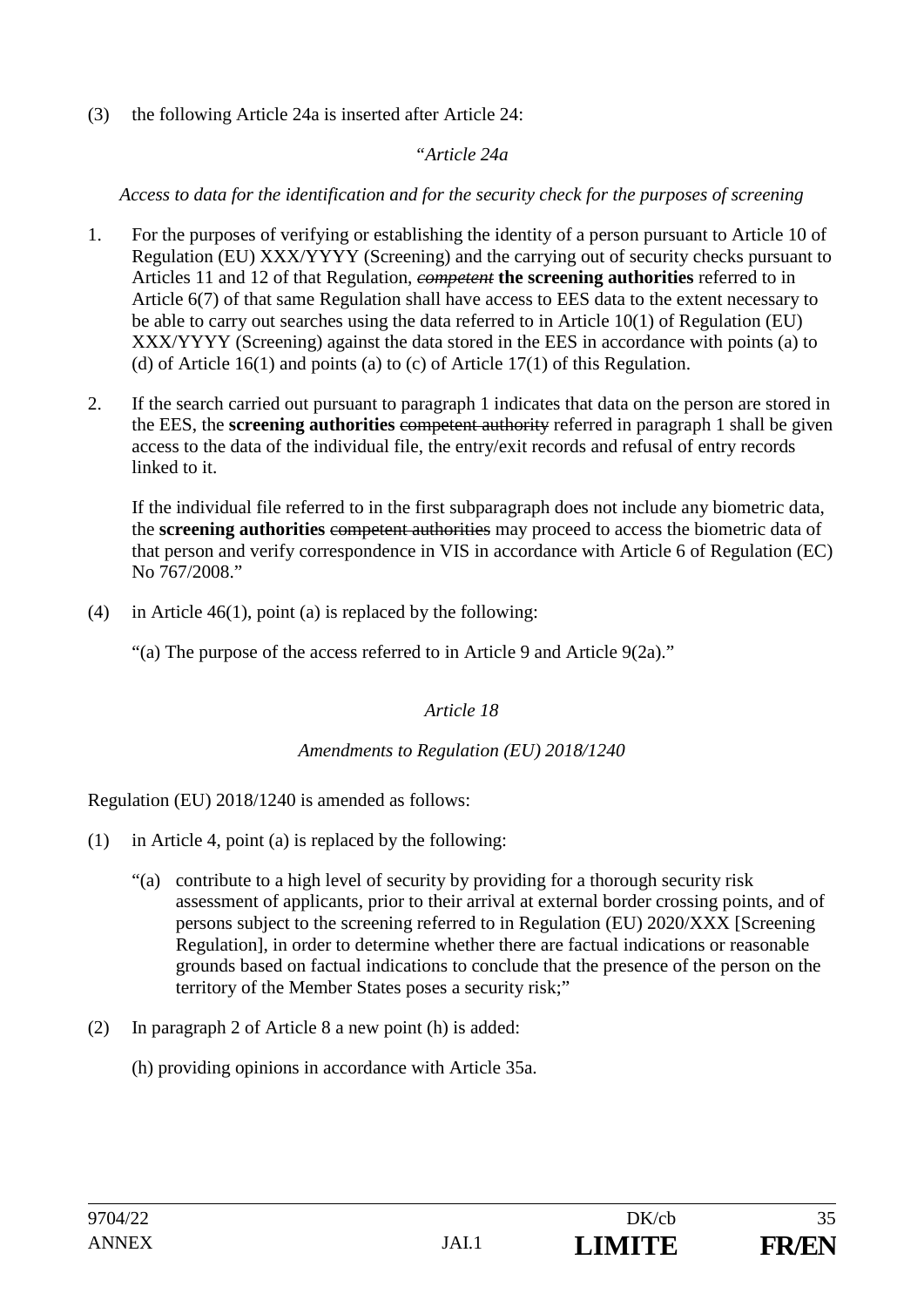- (3) Article 13 is amended as follows:
	- (a) the following paragraph 4b is inserted after paragraph 4a:
		- "4b. For the purposes of Articles 10 to 12 of Regulation (EU) XXX/YYYY (Screening), **the screening authorities** *competent authorities* referred to in **the first third sub-paragraph of** Article 6(7) of that Regulation, shall have**:**
		- *(a)* access to the data in the ETIAS Central System to the extent necessary to be able to carry out searches using the data referred to in Article 10(1)(a) and (b) of that Regulation against the data contained in the ETIAS Information System**;**

 If the search carried out pursuant to paragraph 1 reveals a match, the **screening authorities** competent authorities shall have

(b) **a** 'read-only' access, to the ETIAS applications files stored in the ETIAS Central system **where the search carried out pursuant to point (a) reveals a match, in accordance with Article 11(3) of that Regulation.** 

**By way of derogation to point (b) of the first sub paragraph, where If** the search carried out pursuant to paragraph 1 indicates that there is a correspondence between the data used for the search and the data recorded in the ETIAS watchlist referred to in Article 34, **the screening authorities referred to in the first sub paragraph of Article 6(7) of Regulation (EU) XXX/YYYY shall be notified of such correspondence by the ETIAS Central System and shall not have access to the data in the ETIAS watchlist.** 

**If the search carried out pursuant to paragraph 1 indicates that there is a correspondence between the data used for the search and the data recorded in the ETIAS watchlist referred to in Article 34, the ETIAS National Unit or Europol having entered the data in the ETIAS watchlist shall be notified of the correspondence and shall be responsible for accessing the data in the ETIAS watchlist and for providing an opinion in accordance with Article 35a of this Regulation."**

- (b) paragraph 5 is replaced by the following:
	- "5. Each Member State shall designate the competent national authorities referred to in paragraphs 1, 2, 4 and 4a of this Article, and the competent **screening** authority referred to in Article 6(7) of Regulation (EU) 2020/XXX, and shall communicate a list of those authorities to eu-LISA without delay, in accordance with Article 87(2) of this Regulation. That list shall specify for which purpose the duly authorised staff of each authority shall have access to the data in the ETIAS Information System in accordance with paragraphs 1, 2, 4 and 4a of this Article."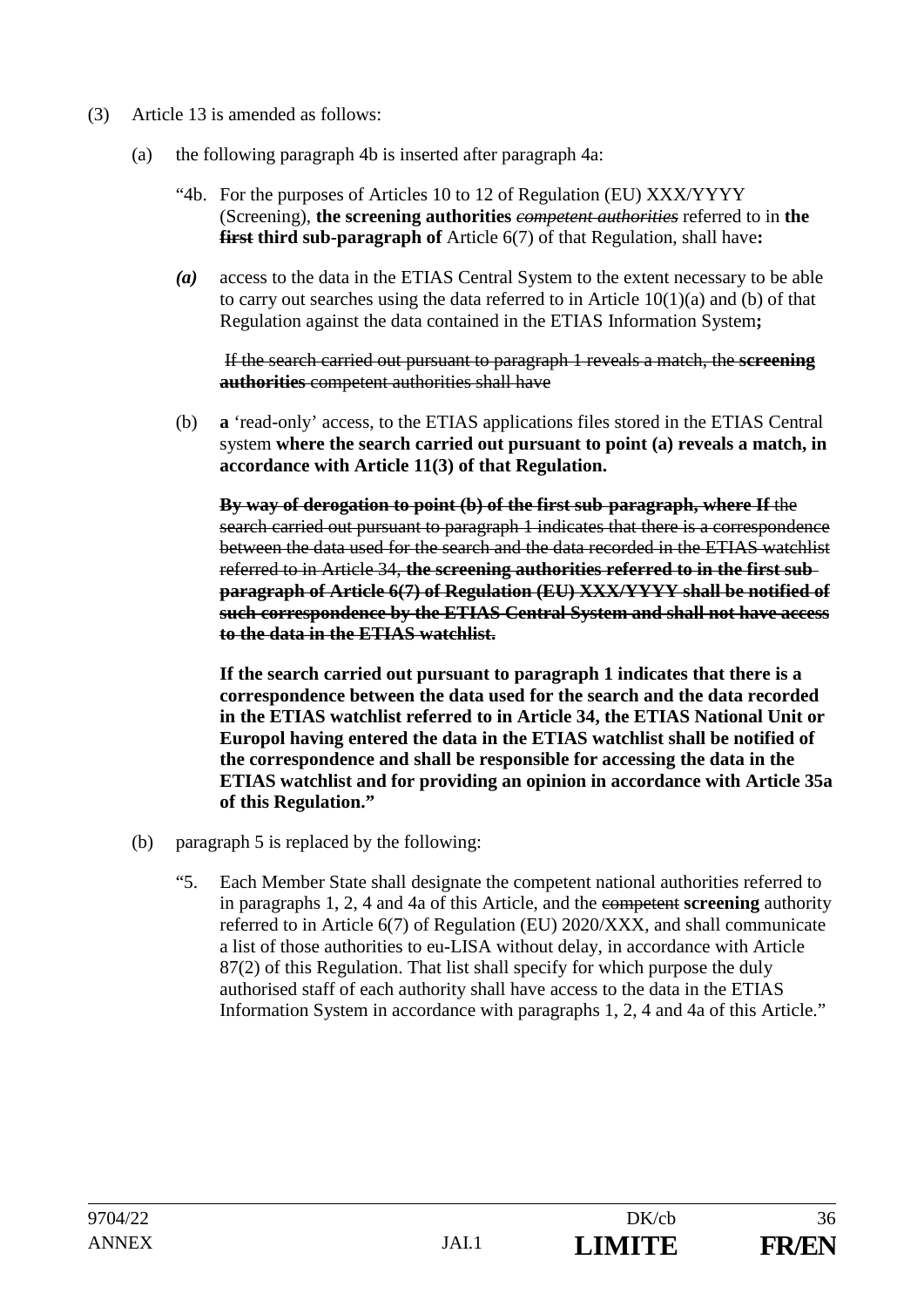(4) the following Article 35a is inserted after Article 35:

"*Article 35a*

*Tasks* of the **Member States ETIAS National Unit** and Europol regarding the ETIAS watchlist for the purpose of the screening procedure

- 1. In cases referred to in the **third second sub-**paragraph of Article 13(4b), the ETIAS Central System shall send an automated notification to the **Member States ETIAS National Unit** or Europol having entered **the those** data in **into** the ETIAS watchlist.
- 2. **Within 4 3 three days of the receipt of the notification or two days in the cases of Article 5, the ETIAS National Unit(s) or Europol shall provide a reasoned opinion to the Member State performing the Screening, as to whether the third country national undergoing the Screening could pose poses a security risk threat.**

**Where the ETIAS National unit or Europol that entered the data into the watchlist consider that the third country national undergoing the screening could pose poses a security risk threat, they may shall immediately notify the respective screening authorities and provide a reasoned opinion to the Member State performing the screening, within three two days of the receipt of the notification or two days in the cases of screening pursuant to Article 5 of Regulation (EU) xxxx/yyyy, in the following manner:**

**(a) the Member States or the ETIAS national units shall can inform the screening authorities through a secure communication mechanism, to be set up by eu-LISA, between the ETIAS National Units on the one part and the screening authorities on the other;**

**(b) Europol can shall inform the screening authorities using the communication channels provided for in Regulation (EU) 2016/794.** 

If no opinion is provided, it should be considered that there is no security risk threat.

The reasoned opinion shall be provided through a secure notification mechanism to be set up by eu LISA between the ETIAS National Units and Europol on the one part, and the competent authorities (of the Screening) on the other.

**In case the ETIAS National Unit(s) or Europol having entered those data in the ETIAS watchlist consider the third country national undergoing the Screening could pose** poses **a security risk** threat**, it can inform the screening authorities competent authorities in any appropriate manner.**

3. The automated notification(s) referred to in paragraph 1 shall contain the data referred to in Article **10(1) 11(2)** of Regulation (EU) xxxx/yyyy (Screening) used for the query."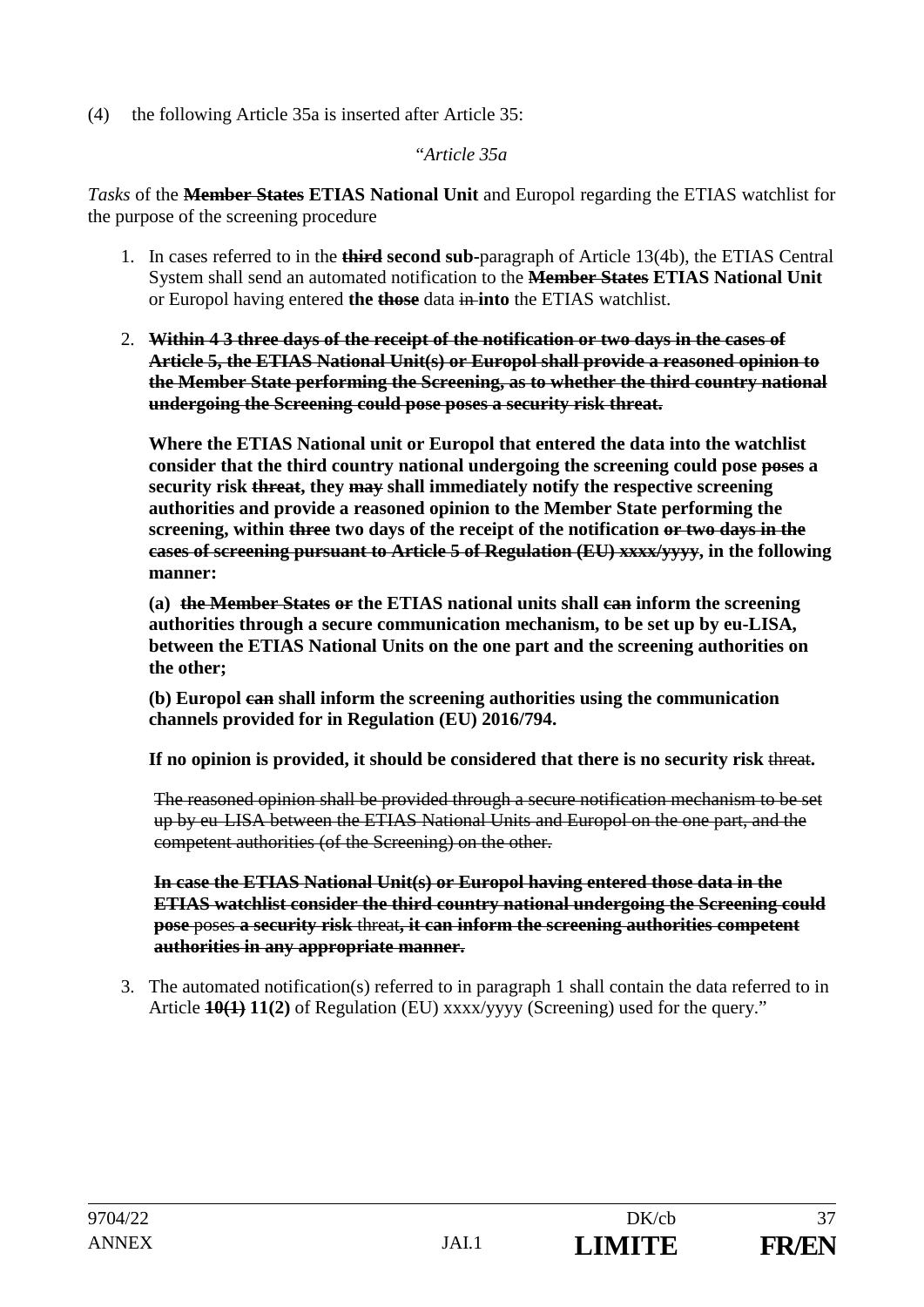- (5) in Article  $69(1)$ , the following point (ea) is inserted after point (e):
	- "(ea) where relevant, a reference to queries entered in the ETIAS Central System for the purposes of Articles 10 and 11 Regulation (EU) XXX/YYYY (Screening), the hits triggered and the results of this query."

#### *Amendments to Regulation (EU) 2019/817*

Regulation (EU) 2019/817 is amended as follows:

- (1) **In Article 7, paragraph 2 is replaced by the following:** 
	- **'The Member State authorities and Union agencies referred to in paragraph 1 shall use the ESP to search data related to persons or their travel documents in the central systems of the EES, VIS and ETIAS in accordance with their access rights as referred to in the legal instruments governing those EU information systems and in national law. They shall also use the ESP to query the CIR in accordance with their access rights under this Regulation for the purposes referred to in Articles 20, 20a, 21 and 22.'**
- (2) Article 17 is amended as follows:
	- *(a) paragraph 1 is replaced by the following:*

*"A common identity repository (CIR), creating an individual file for each person that is registered in the EES, VIS, ETIAS, Eurodac or ECRIS-TCN containing the data referred to in Article 18, is established for the purpose of facilitating and assisting in the correct identification of persons registered in the EES, VIS, ETIAS, Eurodac and ECRIS-TCN in accordance with Articles 20 and 20a of this Regulation, of supporting the functioning of the MID in accordance with Article 21 and of facilitating and streamlining access by designated authorities and Europol to the EES, VIS, ETIAS and Eurodac, where necessary for the prevention, detection or investigation of terrorist offences or other serious criminal offences in accordance with Article 22."* 

(b) paragraph 4 is replaced by the following:

"Where it is technically impossible because of a failure of the CIR to query the CIR for the purpose of identifying a person pursuant to Article 20 or for verifying or establishing the identity of a person pursuant to Article 20a of this Regulation, for the detection of multiple identities pursuant to Article 21 or for the purposes of preventing, detecting or investigating terrorist offences or other serious criminal offences pursuant to Article 22, the CIR users shall be notified by eu-LISA in an automated manner."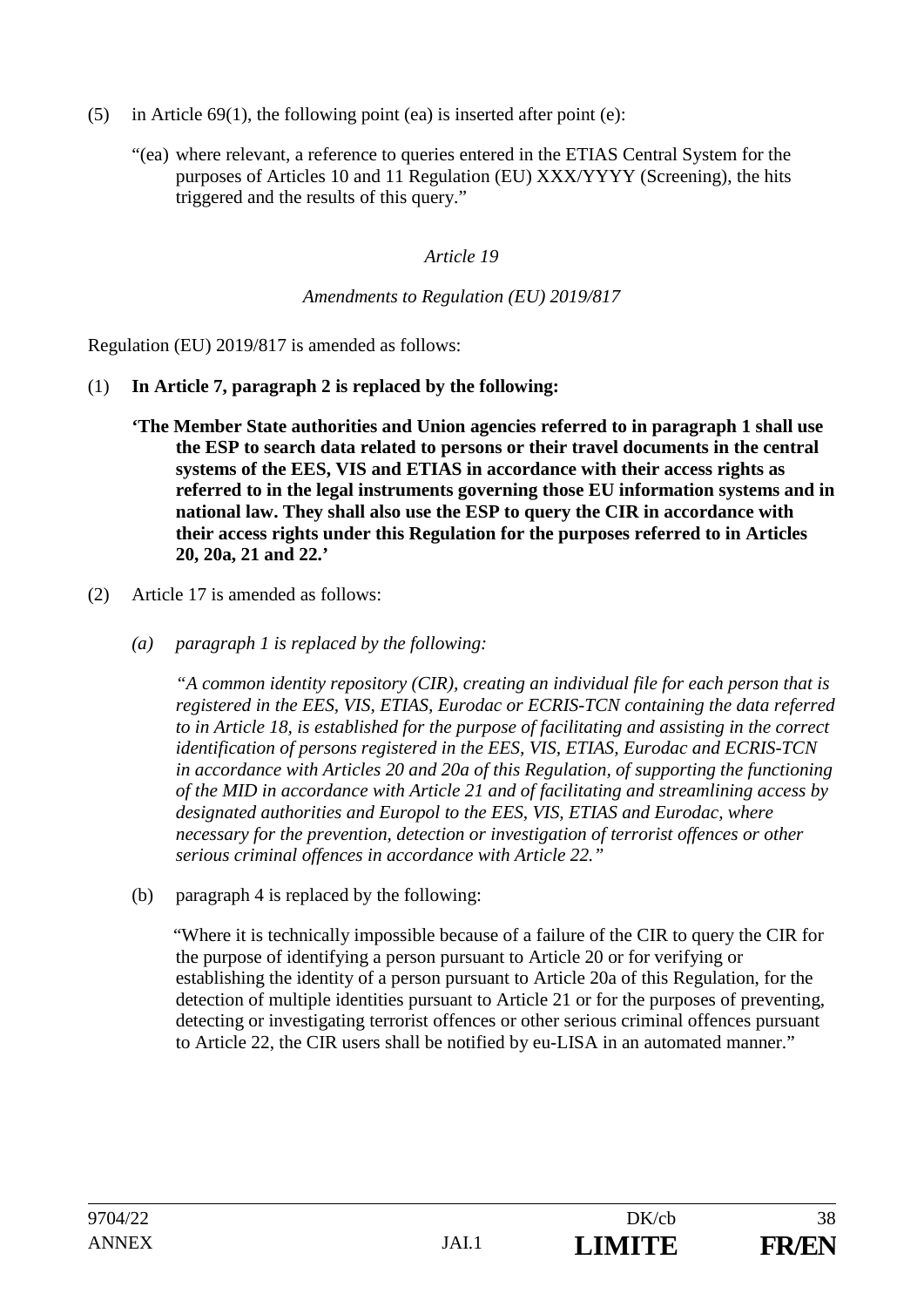- **(3) In Article 18, paragraph 3 is replaced by the following:** 
	- **"The authorities accessing the CIR shall do so in accordance with their access rights under the legal instruments governing the EU information systems, and under national law and in accordance with their access rights under this Regulation for the purposes referred to in Articles 20, 20a, 21 and 22.**"
	- (4) the following Article 20a is inserted after article 20:

#### *"Article 20a*

*Access to the common identity repository for identification according to Regulation (EU) 2020/XXX* 

- 1. Queries of the CIR shall be carried out by the designated competent **screening** authority as referred to in Article 6(7) of Regulation (EU) yyyy/XXX (Screening), solely for the purpose of verifying or establishing the identity of a person according to Article 10 of that Regulation, provided that the procedure was initiated in the presence of that person.
- 2. Where the query indicates that data on that person are stored in the CIR, the competent **screening** authority shall have access to consult the data referred to in Article 18(1) of this Regulation as well as to the data referred to in Article 18(1) of Regulation (EU) 2019/818 of the European Parliament and the Council."
- (5) in Article 24, the following paragraph 2a is inserted after paragraph 2:
- **(a) Paragraph 1 is replaced by the following:** 
	- **'1. Without prejudice to Article 46 of Regulation (EU) 2017/2226, Article 34 of Regulation (EC) No 767/2008 and Article 69 of Regulation (EU) 2018/1240, Article 29 of Regulation (EU) 2019/816, eu-LISA shall keep logs of all data processing operations in the CIR in accordance with paragraphs 2, 2a, 3 and 4 of this Article.'**
- **(b) the following paragraph 2a is inserted after paragraph 2:** 
	- "2a. eu-LISA shall keep logs of all data processing operations pursuant to Article 20a in the CIR. Those logs shall include the following:
		- (a) the Member State launching the query;
		- (b) the purpose of access of the user querying via the CIR;
		- (c) the date and time of the query;
		- (d) the type of data used to launch the query;
		- (e) the results of the query."